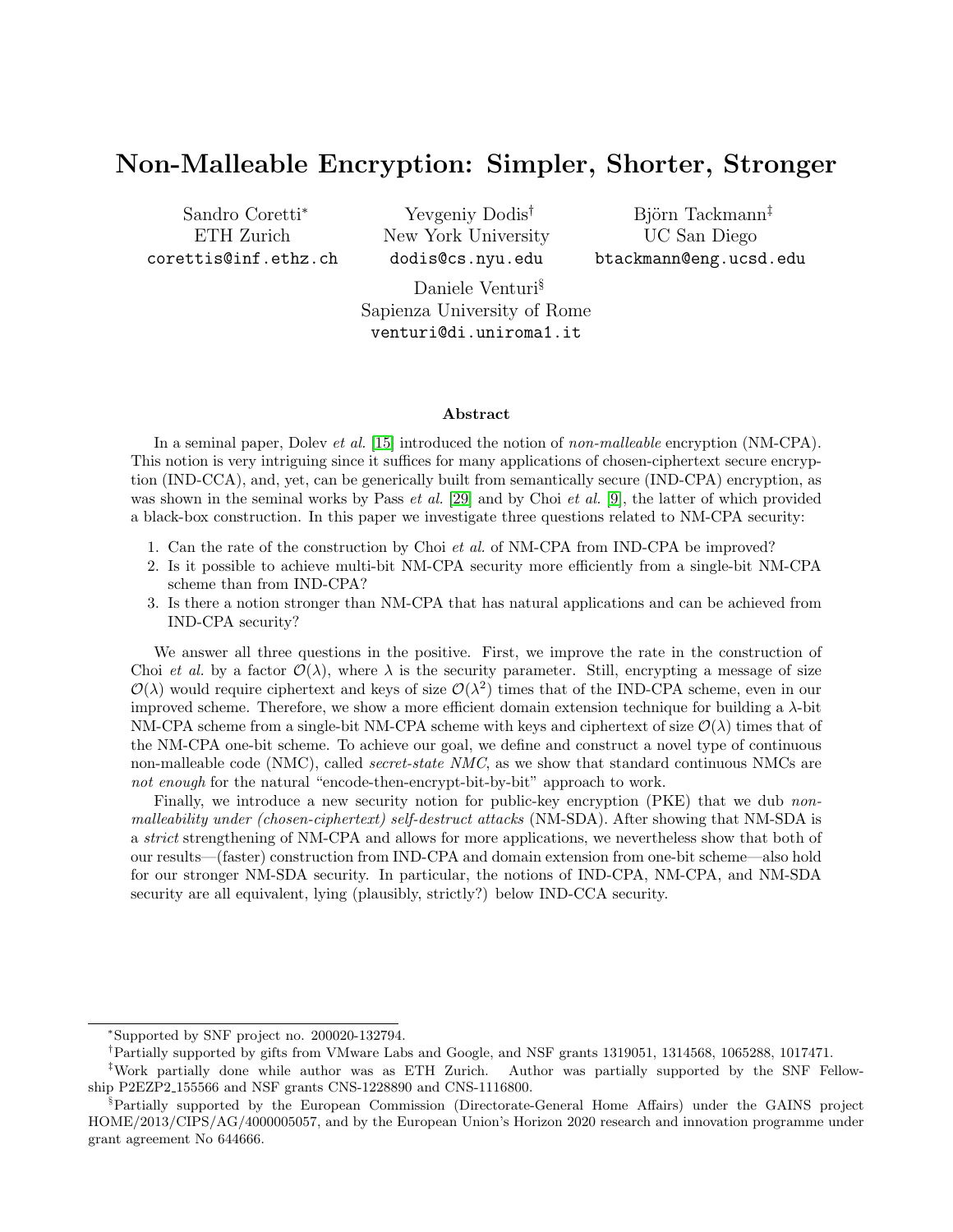# Contents

| 1        | Introduction                                                                                                                              | $\overline{2}$                                                                        |  |
|----------|-------------------------------------------------------------------------------------------------------------------------------------------|---------------------------------------------------------------------------------------|--|
| $\bf{2}$ | Preliminaries                                                                                                                             |                                                                                       |  |
| 3        | Non-Malleability under Self-Destruct Attacks                                                                                              |                                                                                       |  |
| 4        | <b>Domain Extension</b><br>4.1<br>4.2<br>4.3<br>4.4<br>4.4.1<br>4.4.2<br>4.4.3<br>4.4.4<br>LECSS for the Non-Malleable Code<br>4.5<br>4.6 | $\overline{7}$<br>$\overline{7}$<br>8<br>10<br>11<br>11<br>11<br>13<br>14<br>14<br>16 |  |
| $\bf{5}$ | <b>Construction from CPA Security</b><br>5.1<br>5.2<br>5.2.1<br>5.2.2<br>5.2.3<br>Reduction to IND-CPA Security<br>5.2.4<br>5.2.5<br>5.3  | 16<br>16<br>18<br>18<br>18<br>18<br>20<br>21<br>21                                    |  |
| 6        | A General Indistinguishability Paradigm                                                                                                   | 21                                                                                    |  |
|          | A Relating IND-SDA and NM-CPA                                                                                                             | 25                                                                                    |  |
|          | B Necessity of Codes with Secret State                                                                                                    | 28                                                                                    |  |
|          | C Composing Non-Malleable Codes, PKE, and MACs<br>C.1<br>C.2<br>C.3<br>D Miscellaneous                                                    | 32<br>32<br>33<br>35<br>37                                                            |  |
|          |                                                                                                                                           | 37<br>37                                                                              |  |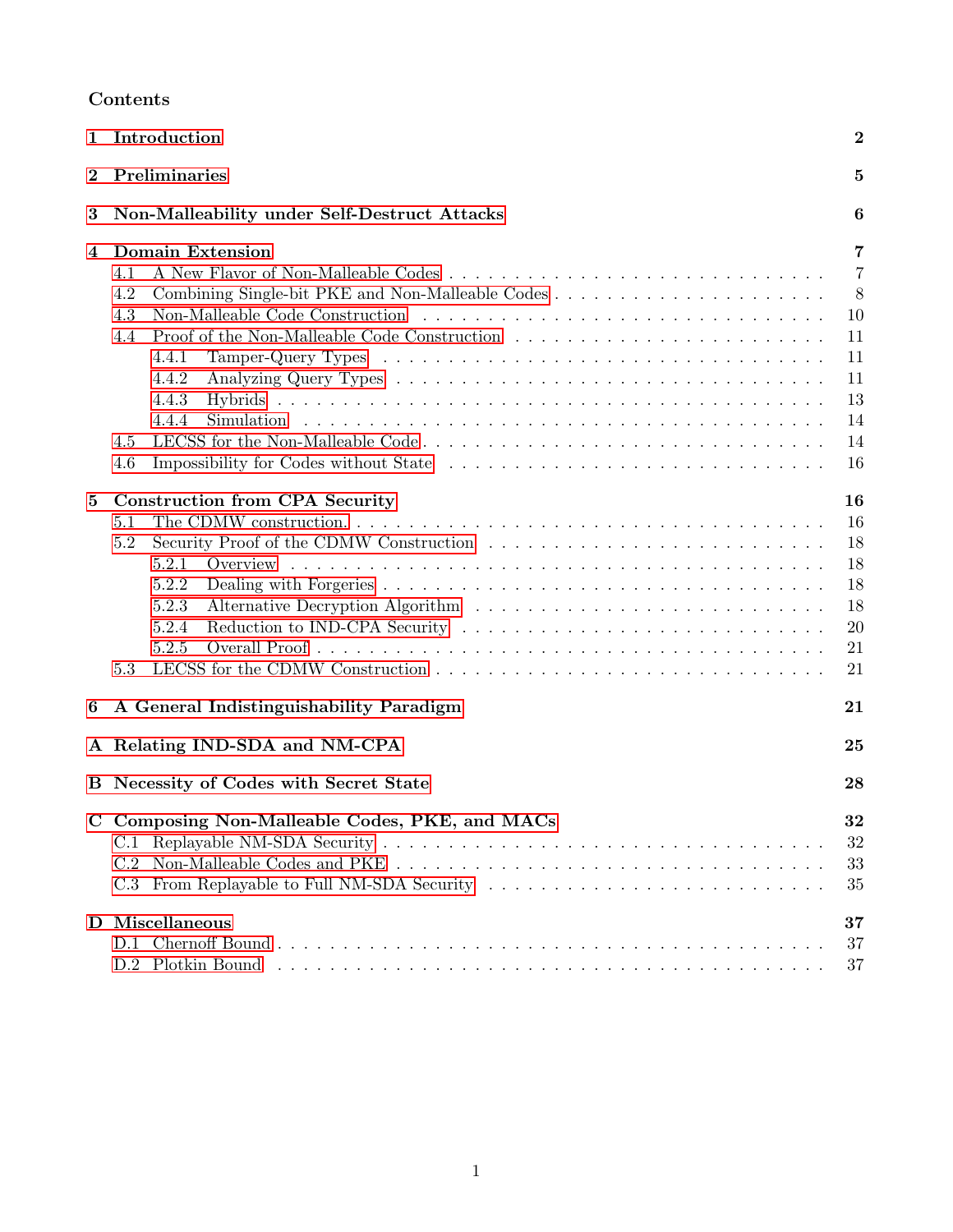# <span id="page-2-0"></span>1 Introduction

Several different security notions for public-key encryption (PKE) have been proposed. The most basic one is that of indistinguishability under chosen-plaintext attacks (IND-CPA) [\[21\]](#page-24-1), which requires that an adversary with no decryption capabilities be unable to distinguish between the encryption of two messages. Although extremely important and useful for a number of applications, in many cases IND-CPA security is not sufficient. For example, consider the simple setting of an electronic auction, where the auctioneer U publishes a public key pk, and invites several participants  $P_1, \ldots, P_q$  to encrypt their bids  $b_i$  under pk. As was observed in the seminal paper of Dolev et al. [\[15\]](#page-23-0), although IND-CPA security of encryption ensures that  $P_1$  cannot decrypt a bid of  $P_2$  under the ciphertext  $e_2$ , it leaves open the possibility that  $P_1$  can construct a special ciphertext  $e_1$  which decrypts to a *related* bid  $b_1$  (e.g.,  $b_1 = b_2 + 1$ ). Hence, to overcome such "malleability" problems, stronger forms of security are required.

The strongest such level of PKE security is indistinguishability under chosen-ciphertext attacks (IND-CCA), where the adversary is given unrestricted, adaptive access to a decryption oracle (modulo not being able to ask on the "challenge ciphertext"). This notion is sufficient for most natural applications of PKE, and several generic  $[15, 28, 31, 5, 25]$  $[15, 28, 31, 5, 25]$  $[15, 28, 31, 5, 25]$  $[15, 28, 31, 5, 25]$  $[15, 28, 31, 5, 25]$  and concrete  $[13, 14, 24, 22]$  $[13, 14, 24, 22]$  $[13, 14, 24, 22]$  $[13, 14, 24, 22]$  constructions of IND-CCA secure encryption schemes are known by now. Unfortunately, all these constructions either rely on specific numbertheoretic assumptions, or use much more advanced machinery (such as non-interactive zero-knowledge proofs or identity-based encryption) than IND-CPA secure encryption. Indeed, despite numerous efforts (e.g., a partial negative result [\[20\]](#page-24-7)), the relationship between IND-CPA and IND-CCA security remains unresolved until now. This motivates the study of various "middle-ground" security notions between IND-CPA and IND-CCA, which are sufficient for applications, and, yet, might be constructed from simpler basic primitives (e.g., any IND-CPA encryption).

One such influential notion is non-malleability under chosen-plaintext attacks (NM-CPA), originally introduced by Dolev et al. [\[15\]](#page-23-0) with the goal of precisely addressing the auction example above, by demanding that an adversary not be able to maul ciphertexts to other ciphertexts encrypting related plaintexts. As was later shown by Bellare and Sahai [\[4\]](#page-23-5) and by Pass et al. [\[30\]](#page-24-8), NM-CPA is equivalent to security against adversaries with access to a *non-adaptive* decryption oracle, meaning that the adversary can only ask one "parallel" decryption query. Although NM-CPA appears much closer to IND-CCA than IND-CPA security, a seminal result by Pass et al. [\[29\]](#page-24-0) showed that one can generically build NM-CPA encryption from any IND-CPA-secure scheme, and Choi *et al.* [\[9\]](#page-23-1) later proved that this transformation can also be achieved via a black-box construction. Thus, NM-CPA schemes can be potentially based on weaker assumptions than IND-CCA schemes, and yet suffice for important applications.

Our work. In this paper we investigate three questions related to NM-CPA security:

- 1. Can the efficiency of the construction by Choi et al. of NM-CPA from IND-CPA be improved?
- 2. Is it possible to achieve multi-bit NM-CPA security more efficiently from a single-bit NM-CPA scheme than from IND-CPA?
- 3. Is there a notion stronger than NM-CPA that has natural applications and can be achieved from IND-CPA security?

We answer all three questions positively. We start with Question 3, as it will also allow us to achieve stronger answers for Questions 1 and 2. In a recent paper, Coretti *et al.* [\[10\]](#page-23-6) introduced a new middleground security notion for encryption—termed indistinguishability under (chosen-ciphertext) self-destruct attacks (IND-SDA) in this paper<sup>[1](#page-2-1)</sup>—where the adversary gets access to an *adaptive* decryption oracle, which, however, stops decrypting after the first *invalid* ciphertext is submitted. Applying this notion to the auction example above, it means that the auctioneer can reuse the secret key for subsequent auctions, as long as all the encrypted bids are valid. Unfortunately, if an invalid ciphertext is submitted, even the results of the current auction should be discarded, as IND-SDA security is not powerful enough to argue that the decryptions of the remaining ciphertexts are unrelated w.r.t. prior plaintexts.

<span id="page-2-1"></span><sup>&</sup>lt;sup>1</sup>The original name used in  $[10]$  is self-destruct chosen-ciphertext attacks security.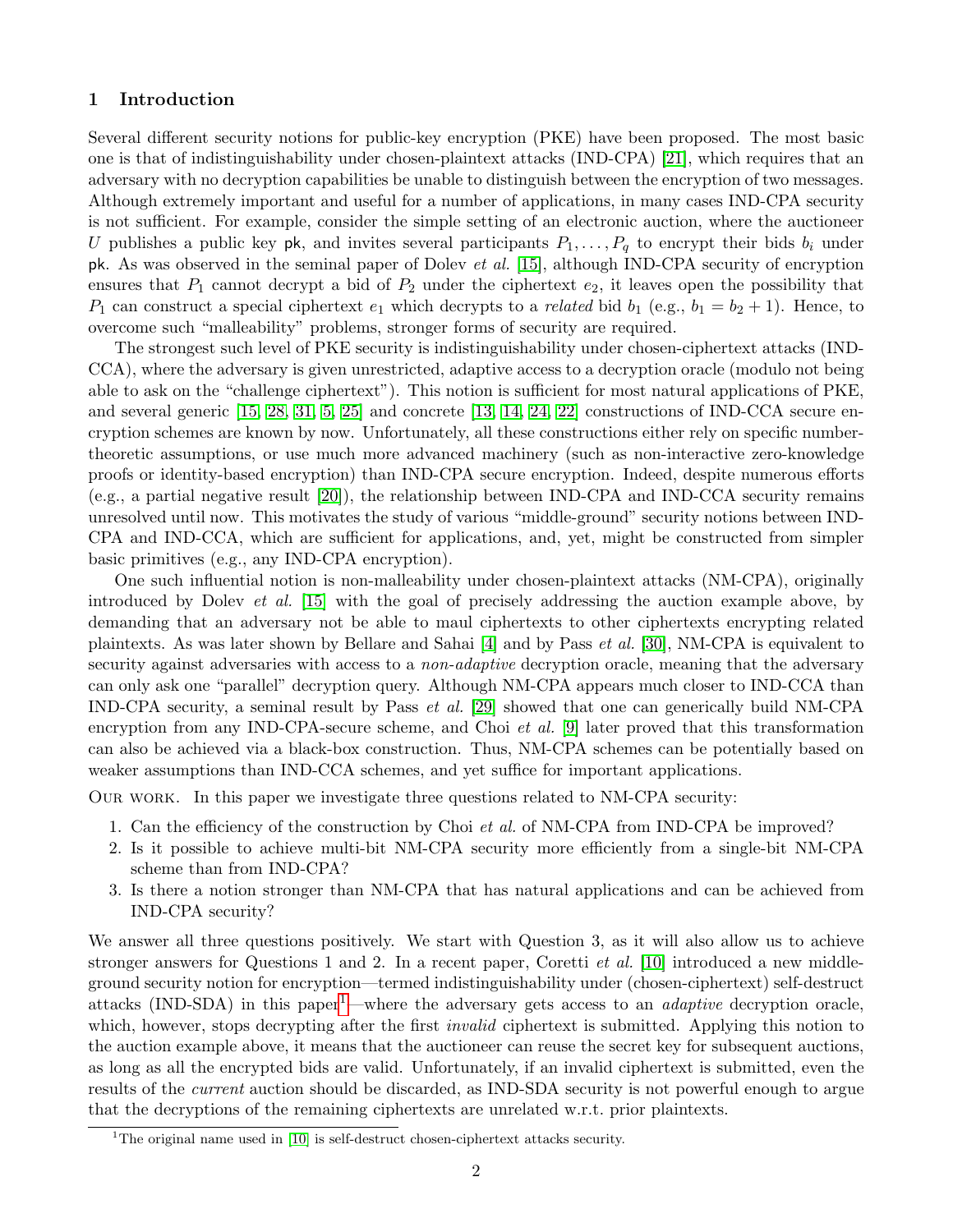Motivated by the above, we introduce a new security notion that we dub non-malleability under (chosen-ciphertext) self-destruct attacks (NM-SDA). This notion (see Definition [3\)](#page-6-1) naturally combines NM-CPA and IND-SDA, by allowing the adversary to ask many adaptive "parallel" decryption queries (i.e., a query consists of many ciphertexts) up to the point when the first invalid ciphertext is submitted. In such a case, the whole parallel decryption query containing an invalid ciphertext is still answered in full, but no future decryption queries are allowed. By being stronger (as we show below) than both NM-CPA and IND-SDA, NM-SDA security appears to be a strongest natural PKE security notion that is still weaker (as we give evidence below) than IND-CCA—together with q-bounded CCA-secure PKE [\[12\]](#page-23-7), to which it seems incomparable. In particular, it seems to apply better to the auction example above: First, unlike with basic NM-CPA, the auctioneer can reuse the same public key pk, provided no invalid ciphertexts were submitted. Second, unlike IND-SDA, the current auction can be safely completed, even if some ciphertexts are invalid. Compared to IND-CCA, however, the auctioneer will still have to change its public key for subsequent auctions if some of the ciphertexts are invalid. Still, one can envision situations where parties are penalized for submitting such malformed ciphertexts, in which case NM-SDA security might be practically sufficient, leading to an implementation under (potentially) lesser computational assumptions as compared to using a full-blown IND-CCA PKE.

Having introduced and motivated NM-SDA security, we provide a comprehensive study of this notion, and its relationship to other PKE security notions. First, we observe that the prior notions of NM-CPA and IND-SDA are incomparable, meaning that there are (albeit contrived) schemes that satisfy the former but not the latter notion and vice versa (cf. Theorem [22](#page-25-1) in Appendix [A\)](#page-25-0). This also implies that our notion of NM-SDA security is strictly stronger than either of the two other notions.

Next, we turn to Question 2 above and answer it affirmatively even for our *stronger* notion of NM-SDA security; indeed, our security proof is easily seen to carry over to the simpler case of NM-CPA security. Finally, we also *simultaneously* answer Questions 1 and 3, by presenting a generalization of the Choi *et* al. [\[9\]](#page-23-1) construction from IND-CPA encryption which: (a) allows us to improve the plaintext-length to ciphertext-length rate by a factor linear in the security parameter as compared to the construction of [\[9\]](#page-23-1) (which is a special case of our abstraction, but with sub-optimal parameters); (b) generically achieves NM-SDA security (with or without the efficiency improvement). We detail these results below.

Domain extension. For several security notions in public-key cryptography, is is known that single-bit public-key encryption implies multi-bit public-key encryption. For IND-CPA, this question is simple [\[21\]](#page-24-1), since the parallel repetition of a single-bit scheme (i.e., encrypting every bit of a message separately) yields an IND-CPA secure multi-bit scheme. For the other notions considered in this paper, i.e., for NM-CPA, IND-SDA, and NM-SDA, as well as for IND-CCA, the parallel repetition (even using independent public keys) is not a scheme that achieves the same security level as the underlying single-bit scheme. However, Coretti et al. [\[10\]](#page-23-6) provide a single-to-multi-bit transformation for IND-SDA security based on non-malleable codes [\[17\]](#page-23-8) (see below), and Myers and Shelat [\[27\]](#page-24-9), as well as Hohenberger et al. [\[23\]](#page-24-10), provide (much) more complicated such transformations for IND-CCA security. To complement these works, we answer the question of domain extension for NM-SDA and NM-CPA in the affirmative. In particular we show the following result:

<span id="page-3-1"></span>**Theorem 1** (Informal). Let  $\lambda$  be the security parameter. Then there is a black-box construction of a λ-bit NM-SDA (resp. NM-CPA) PKE scheme from a single-bit NM-SDA (resp. NM-CPA) PKE scheme, making  $\mathcal{O}(\lambda)$  calls to the underlying single-bit scheme.<sup>[2](#page-3-0)</sup>

The proof of Theorem [1](#page-3-1) can be found in Section [4.](#page-7-0) Our approach follows that for IND-SDA [\[10\]](#page-23-6) and com-bines single-bit PKE with so-called non-malleable codes (NMCs), introduced by Dziembowski et al. [\[17\]](#page-23-8). Intuitively, NMCs protect encoded messages against a tampering adversary, which tampers with the codeword by means of applying functions  $f$  from a particular function class  $\mathcal F$  to it, in the sense that the decoding results in either the original message or a completely unrelated value.

<span id="page-3-0"></span><sup>&</sup>lt;sup>2</sup>For longer than  $\lambda$ -bit messages, one can also use standard hybrid encryption.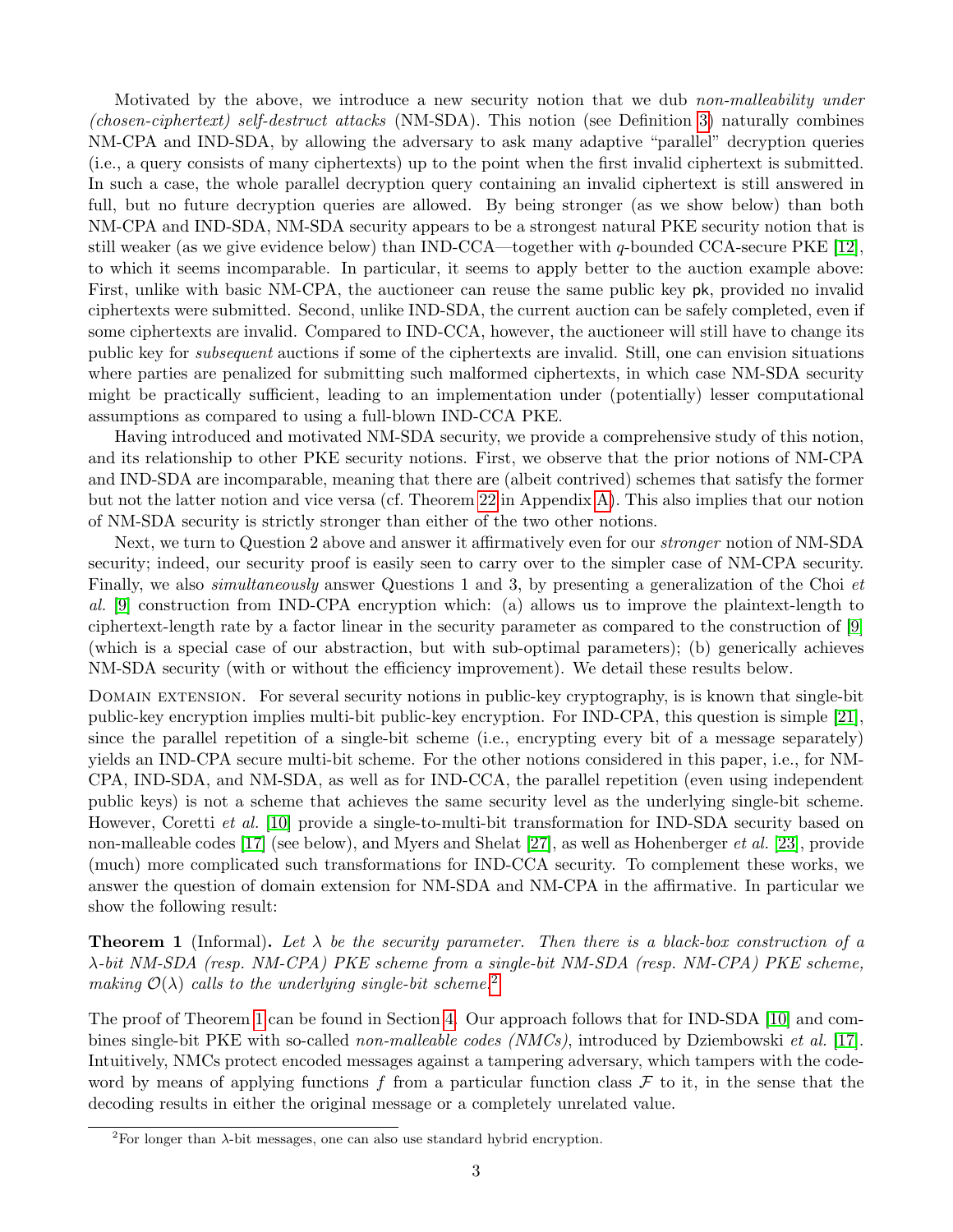<span id="page-4-1"></span>

**Figure 1:** Diagram of the main relationships between the security notions considered in this paper.  $X \to Y$ means that X implies  $Y: X \rightarrow Y$  indicates a separation between X and Y. Notions with the same color are equivalent under black-box transformations; notions with different colors are not known to be equivalent.

Our construction has the following simple structure (see also Figure [4\)](#page-9-0): The plaintext m is first encoded using an appropriate non-malleable code into an encoding  $c$ , which is in turn encrypted bitby-bit (under independent public keys) with the single-bit NM-SDA scheme.[3](#page-4-0) The fact that NM-SDA security guarantees that an attacker can either leave a ciphertext intact or replace it, which results in an unrelated message, translates to the following capability of an adversary w.r.t. decryption queries: It can either leave a particular bit of the encoding unchanged, or fix it to 0 or to 1. Therefore, the tamper class against which the non-malleable code must be resilient is the class  $\mathcal{F}_{\text{set}}$  of functions that tamper with each bit of an encoding individually and can either leave it unchanged or set it to a fixed value.

The main new challenge for our construction is to deal with the *parallel* decryption queries: in order for the combined scheme to be NM-SDA secure, the NMC needs to be resilient against parallel tamper queries as well. Unfortunately, we show that no standard non-malleable code (as originally defined by Dziembowski *et al.* [\[17\]](#page-23-8) and Faust *et al.* [\[18\]](#page-24-11)) can achieve this notion (see Section [B\)](#page-28-0). Fortunately, we observe that the NMC concept can be extended to allow the decoder to make use of (an initially generated) secret state, which simply becomes part of the secret key in the combined scheme. This modification of NMCs—called secret-state NMCs—allows us to achieve resilience against parallel tampering and may be of independent interest. This reduces our question to building a secret-state non-malleable code resilient against continuous parallel tampering attacks from  $\mathcal{F}_{set}$ . We construct such a code in Section [4.3,](#page-10-0) by combining the notion of linear error-correcting secret sharing (see [\[17\]](#page-23-8)) with the idea of a secret "trigger set" [\[9\]](#page-23-1). This construction forms one of the main technical contributions of our work.

NM-SDA from IND-CPA. Next, we show:

<span id="page-4-2"></span>**Theorem 2** (Informal). There exists a black-box construction of an NM-SDA-secure PKE scheme from an IND-CPA-secure PKE.

Hence, the notions of IND-CPA, NM-CPA, IND-SDA, and NM-SDA security are all equivalent, lying (plausibly, strictly?) below IND-CCA security. See Figure [1.](#page-4-1)

The proof of Theorem [2](#page-4-2) appears in Section [5.](#page-16-1) In fact, we show that a generalization of the construction by Choi et al. already achieves NM-SDA security (rather than only NM-CPA security). Our proof much follows the pattern of the original one, except for one key step in the proof, where a brand new proof technique is required. Intuitively, we need to argue that no sensitive information about the secret "trigger set" is leaked to the adversary, unless one of the ciphertexts is invalid. This rather general technique (for analyzing security of so called "parallel stateless self-destruct games") may be interesting in its own right (e.g., it is also used in the security proof of our non-malleable code in Section [4\)](#page-7-0), and is detailed in Section [6.](#page-21-2)

<span id="page-4-0"></span> $3$ Technically, this scheme only achieves a slight relaxation of NM-SDA security, called *replayable* NM-SDA security, but the latter can be easily transformed into the former.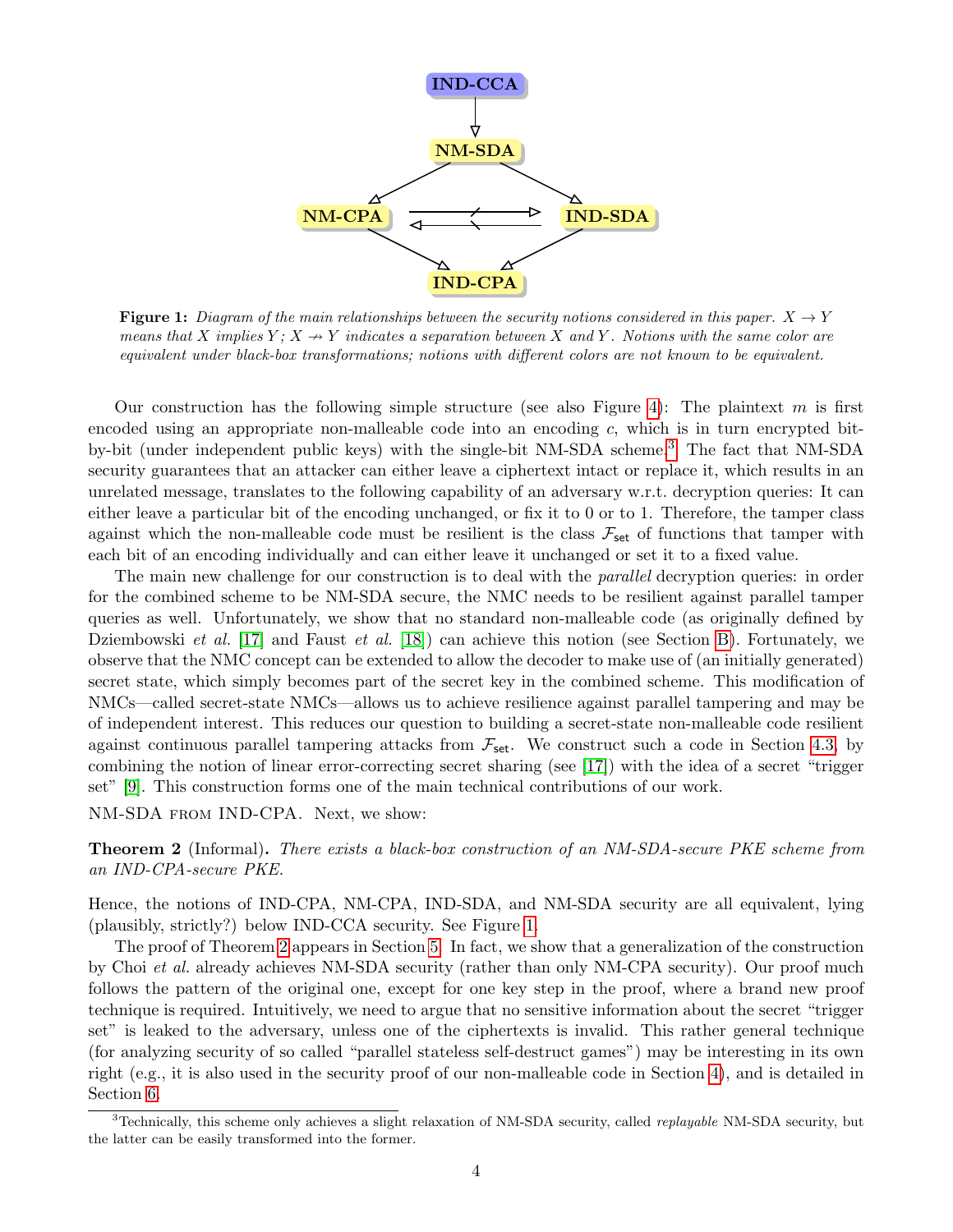Along the way, we also manage to slightly abstract the transformation of [\[9\]](#page-23-1), and to re-phrase it in terms of certain linear error-correcting secret-sharing schemes (LECSSs) satisfying a special property (as opposed to using Reed-Solomon codes directly as an example of such a scheme). Aside from a more modular presentation (which gives a more intuitive explanation for the elegant scheme of Choi *et al.* [\[9\]](#page-23-1)), this also allows us to instantiate the required LECSS more efficiently and thereby improve the rate of the transformation of [\[9\]](#page-23-1) by a factor linear in the security parameter (while also arguing NM-SDA, instead of NM-CPA, security), giving us the positive answer to Question 1.[4](#page-5-1)

## <span id="page-5-0"></span>2 Preliminaries

This section introduces notational conventions and basic concepts that we use throughout the work.

BITS AND SYMBOLS. Let  $\ell \in \mathbb{N}$ . For any multiple  $m = t\ell$  of  $\ell$ , an m-bit string  $x = (x[1], \ldots, x[m])$  $=(x_1,\ldots,x_t)$  can be seen as composed of its *bits*  $x[j]$  or its *symbols*  $x_i \in \{0,1\}^{\ell}$ . For two *m*-bit strings x and y, denote by  $d_H(x, y)$  their hamming distance as the number of symbols in which they differ.

Oracle algorithms. Oracle algorithms are algorithms that can make special oracle calls. An algorithm A with an oracle O is denoted by  $A(O)$ . Note that oracle algorithms may make calls to other oracle algorithms (e.g.,  $A(B(O))$ ).

DISTINGUISHERS AND REDUCTIONS. A distinguisher is an (possibly randomized) oracle algorithm  $D(\cdot)$ that outputs a single bit. The distinguishing advantage on two (possibly stateful) oracles  $S$  and  $T$  is defined by

$$
\Delta^D(S, T) \quad := \quad |P[D(S) = 1] - P[D(T) = 1]|,
$$

where the probabilities are taken over the randomness of  $D$  as well as  $S$  and  $T$ , respectively.

Reductions between distinguishing problems are modeled as oracle algorithms as well. Specifically, when reducing distinguishing two oracles  $U$  and  $V$  to distinguishing  $S$  and  $T$ , one exhibits an oracle algorithm  $R(.)$  such that  $R(U)$  behaves as S and  $R(V)$  as T; then,  $\Delta^D(S,T) = \Delta^D(R(U), R(V)) =$  $\Delta^{D(R(\cdot))}(U, V)$ .

Linear error-correcting secret sharing. The following notion of a linear error-correcting secret sharing, introduced by Dziembowski et al. [\[17\]](#page-23-8), is used in several places in this paper.

<span id="page-5-2"></span>**Definition 1** (Linear error-correcting sharing scheme). Let  $n \in \mathbb{N}$  be a security parameter and  $\mathbb{F}$  a field of size  $L = 2^{\ell}$  for some  $\ell \in \mathbb{N}$ . A  $(k, n, \delta, \tau)$  linear error-correcting secret sharing (LECSS) over  $\mathbb{F}$  is a pair of algorithms  $(E, D)$ , where  $E : \mathbb{F}^k \to \mathbb{F}^n$  is randomized and  $D : \mathbb{F}^n \times \mathbb{N} \to \mathbb{F}^k \cup \{\perp\}$  is deterministic, with the following properties:

• Linearity: For any vectors w output by  $\mathsf{E}$  and any  $c \in \mathbb{F}^n$ ,

$$
D(w + c) = \begin{cases} \bot & \text{if } D(c) = \bot, \text{ and} \\ D(w) + D(c) & \text{otherwise.} \end{cases}
$$

- Minimum distance: For any two codewords w, w' output by  $E$ ,  $d_H(w, w') \geq \delta n$ .
- Error correction: It is possible to efficiently correct up to  $\delta n/2$  errors, i.e., for any  $x \in \mathbb{F}^k$  and any w output by  $\mathsf{E}(x)$ , if  $d_{\mathsf{H}}(c, w) \leq t$  for some  $c \in \mathbb{F}^n$  and  $t < \delta n/2$ , then  $\mathsf{D}(c, t) = x$ .
- Secrecy: The symbols of a codeword are individually uniform over  $\mathbb F$  and and  $\tau n$ -wise independent (over the randomness of  $E$ ).

<span id="page-5-1"></span><sup>&</sup>lt;sup>4</sup>Note that Choi *et al.* [\[9\]](#page-23-1) consider the ciphertext blow-up between the underlying IND-CPA scheme and the resulting scheme as quality measure of their construction, while we consider the rate (number of plaintext bits per ciphertext bit) of the resulting scheme.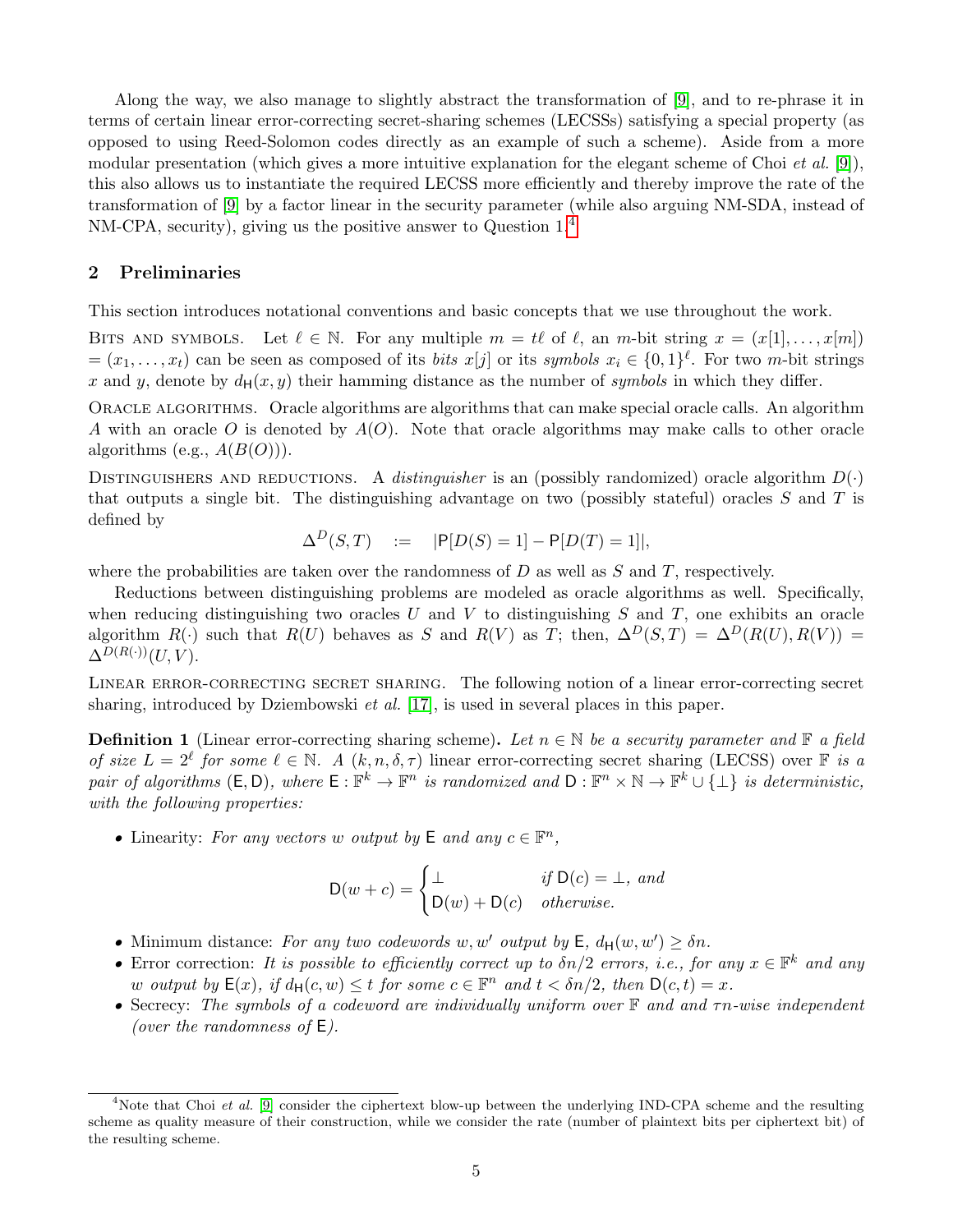This paper considers various instantiations of LECSSs, which are described in Sections [4.5](#page-14-1) and [5.3,](#page-21-1) where they are used.

ONE-TIME SIGNATURES. A digital signature scheme (DSS) is a triple of algorithms  $\Sigma = (KG, S, V)$ , where the key-generation algorithm KG outputs a key pair (sk, vk), the (probabilistic) signing algorithm S takes a message m and a signing key sk and outputs a signature  $s \leftarrow S_{\rm sk}(m)$ , and the verification algorithm takes a verification key vk, a message m, and a signature s and outputs a single bit  $V_{\nu k}(m, s)$ . A *(strong)* one-time signature (OTS) scheme is a digital signature scheme that is secure as long as an adversary only observes a single signature. More precisely, OTS security is defined using the following game  $G^{\Sigma, \text{ots}}$ played by an adversary A: Initially, the game generates a key pair  $(\mathsf{sk}, \mathsf{vk})$  and hands the verification key vk to A. Then, A can specify a single message m for which he obtains a signature  $s \leftarrow S_{\rm vk}(m)$ . Then, the adversary outputs a pair  $(m', s')$ . The adversary wins the game if  $(m', s') \neq (m, s)$  and  $V_{\mathsf{vk}}(m', s') = 1$ . The *advantage* of A is the probability (over all involved randomness) that A wins the game, and is denoted by  $\Gamma^A(G^{\Sigma, \text{ots}})$ .

**Definition 2.** A DSS scheme  $\Sigma$  is a  $(t, \varepsilon)$ -strong one-time signature scheme if for all adversaries A with running time at most t,  $\Gamma^A(G^{\Sigma, \text{ots}}) \leq \varepsilon$ .

# <span id="page-6-0"></span>3 Non-Malleability under Self-Destruct Attacks

A public-key encryption (PKE) scheme with message space  $\mathcal{M} \subseteq \{0,1\}^*$  and ciphertext space C is defined as three algorithms  $\Pi = (KG, E, D)$ , where the key-generation algorithm KG outputs a key pair (pk, sk), the (probabilistic) encryption algorithm E takes a message  $m \in \mathcal{M}$  and a public key pk and outputs a ciphertext  $e \leftarrow E_{\rm pk}(m)$ , and the decryption algorithm takes a ciphertext  $e \in \mathcal{C}$  and a secret key sk and outputs a plaintext  $m \leftarrow D_{\rm sk}(e)$ . The output of the decryption algorithm can be the special symbol  $\perp$ , indicating an invalid ciphertext. A PKE scheme is correct if  $m = D_{sk}(E_{pk}(m))$  (with probability 1 over the randomness in the encryption algorithm) for all messages m and all key pairs ( $pk, sk$ ) generated by KG.

Security notions for PKE schemes in this paper are formalized using the distinguishing game  $G_h^{\Pi,q,p}$  $\begin{array}{c}\n u,q,p \\
 b\n \end{array}$ depicted in Figure [2:](#page-7-2) The distinguisher (adversary) is initially given a public key and then specifies two messages  $m_0$  and  $m_1$ . One of these, namely  $m_b$ , is encrypted and the adversary is given the resulting challenge ciphertext. During the entire game, the distinguisher has access to a decryption oracle that allows him to make at most q decryption queries, each consisting of at most  $p$  ciphertexts. Once the distinguisher specifies an invalid ciphertext, the decryption oracle self-destructs, i.e., no additional decryption queries are answered.

The general case is obtained when both q and p are arbitrary (denoted by  $q = p = *$ ), which leads to our main definition of non-malleability under (chosen-ciphertext) self-destruct attacks (NM-SDA). For readability, set  $G_h^{\Pi, \text{nm-sda}}$  $_{b}^{\Pi, \mathsf{n}\mathsf{m}\mathsf{-}\mathsf{s}\mathsf{d}\mathsf{a}}:=G_{b}^{\Pi, \ast, \ast}$  $b_b^{H,*,*}$  for  $b \in \{0,1\}$ . Formally, NM-SDA is defined as follows:

<span id="page-6-1"></span>**Definition 3** (Non-malleability under self-destruct attacks). A PKE scheme  $\Pi$  is  $(t, q, p, \varepsilon)$ -NM-SDAsecure if for all distinguishers D with running time at most t and making at most q decryption queries of size at most p each,

$$
\Delta^D(G_0^{\Pi,\text{nm-sda}},G_1^{\Pi,\text{nm-sda}}) \quad \leq \quad \varepsilon.
$$

All other relevant security notions in this paper can be derived as special cases of the above definition, by setting the parameters  $q$  and  $p$  to different values.

Chosen-plaintext security (IND-CPA). In this variant, the distinguisher is not given access to a decryption oracle, i.e.,  $q = p = 0$ . For readability, set  $G_h^{\Pi, \text{ind-cpa}}$  $\frac{\Pi,$ ind-cpa  $\;:=G_b^{\Pi,0,0}$  $b_b^{11,0,0}$  for  $b \in \{0,1\}$  in the remainder of this paper. We say that  $\Pi$  is  $(t, \varepsilon)$ -IND-CPA-secure if it is, in fact,  $(t, 0, 0, \varepsilon)$ -NM-SDA-secure.

Non-malleability (NM-CPA). A scheme is non-malleable under chosen-plaintext attacks [\[29\]](#page-24-0) (NM-CPA), if the adversary can make a single decryption query consisting of arbitrarily many ciphertexts, i.e.,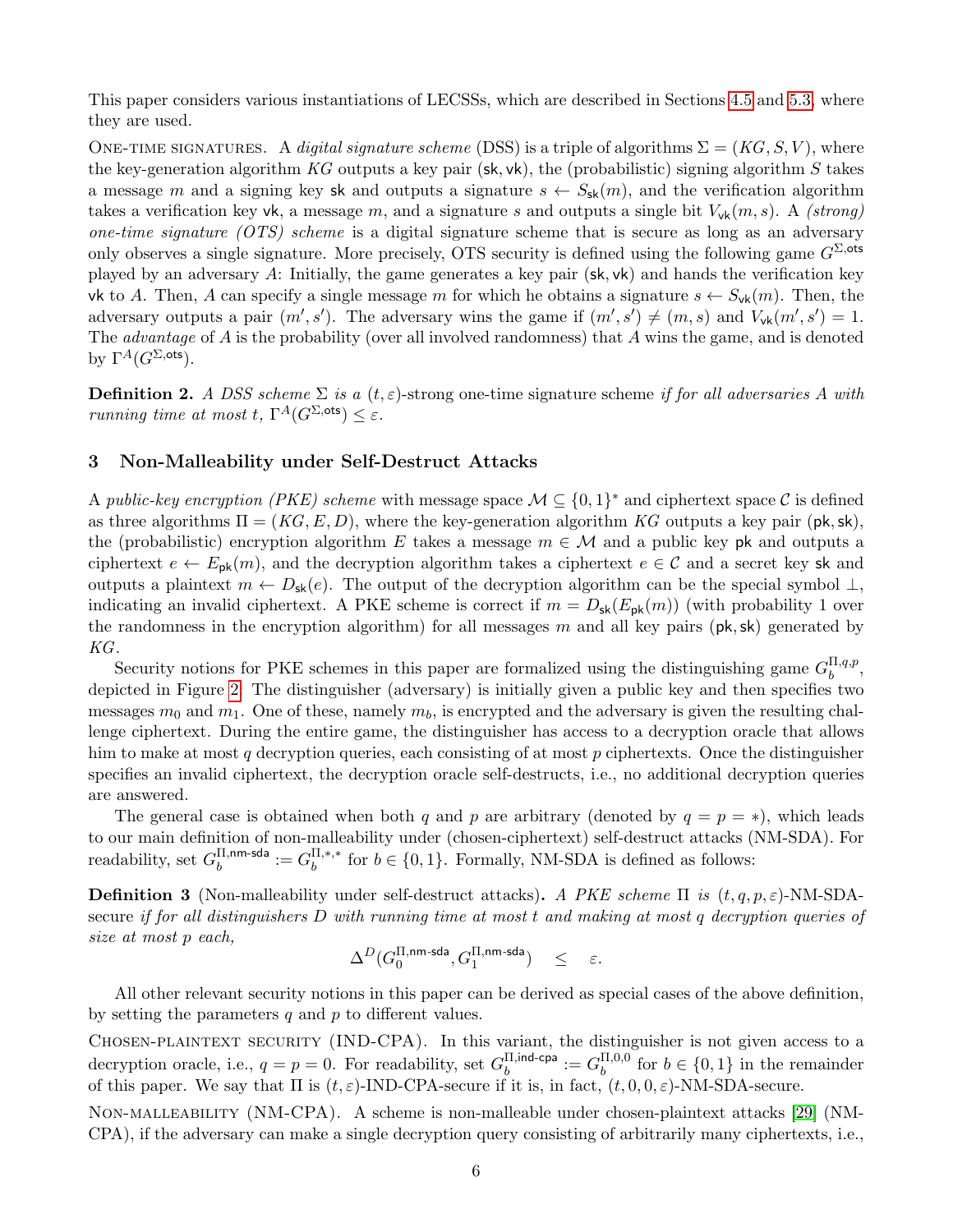<span id="page-7-2"></span>

| Distinguishing Game $G_k^{\Pi,q,p}$                                                                 |                                                                                                                                                                                  |  |  |
|-----------------------------------------------------------------------------------------------------|----------------------------------------------------------------------------------------------------------------------------------------------------------------------------------|--|--|
| init<br>$ctr \leftarrow 0$<br>$(\mathsf{pk},\mathsf{sk}) \leftarrow KG$<br>output pk                | <b>on</b> $(\text{dec}, e^{(1)}, \ldots, e^{(p)})$<br>$ctr \leftarrow ctr + 1$<br>for $j \leftarrow 1$ to p<br>$m^{(j)} \leftarrow D_{\mathsf{sk}}(e^{(j)})$<br>if $e^{(j)} = e$ |  |  |
| <b>on</b> (chall, $m_0, m_1$ ) with $ m_0  =  m_1 $<br>$e \leftarrow E_{\rm pk}(m_b)$<br>output $e$ | $m^{(j)} \leftarrow$ test<br>output $(m^{(1)}, \ldots, m^{(p)})$<br>if $\exists j : m^{(j)} = \bot \text{ or } \text{ctr } \geq q$<br>$\operatorname{self-destruct}$             |  |  |

**Figure 2:** Distinguishing game  $G_b^{\Pi,q,p}$ , where  $b \in \{0,1\}$ , used to define security of a PKE scheme  $\Pi =$  $(KG, E, D)$ . The numbers  $q, p \in \mathbb{N}$  specify the maximum number of decryption queries and their size, respectively. The command self-destruct results in all future decryption queries being answered by  $\perp$ .

 $q = 1$  and p arbitrary (denoted by  $p = *$ ). Similarly to above, set  $G_h^{\Pi, \text{nm-cpa}}$  $\mathbb{H},$ nm-cpa  $:= G_b^{\Pi,1,*}$  $b^{11,1,*}$  for  $b \in \{0,1\}$ . We say that  $\Pi$  is  $(t, p, \varepsilon)$ -NM-CPA-secure if it is, in fact,  $(t, 1, p, \varepsilon)$ -NM-SDA-secure.<sup>[5](#page-7-3)</sup>

Indistinguishability under self-destruct attacks (IND-SDA). This variant, introduced in [\[10\]](#page-23-6), allows arbitrarily many queries to the decryption oracle, but each of them may consist of a single ciphertext only, i.e., q arbitrary (denoted by  $q = *$ ) and  $p = 1$ . Once more, set  $G_h^{\Pi, \text{ind-sda}}$  $\frac{\Pi,$ ind-sda  $\;:=G_b^{\Pi,*,1}\;$  $b^{11,*,1}$ . We say that  $\Pi$ is  $(t, q, \varepsilon)$ -IND-SDA-secure if it is, in fact,  $(t, q, 1, \varepsilon)$ -NM-SDA-secure.

Chosen-ciphertext security (IND-CCA). The standard notion of IND-CCA security can be obtained as a strengthening of NM-SDA where  $q = *, p = 1$ , and the decryption oracle never self-destructs. We do not define this notion formally, as it is not the main focus of this paper.

Asymptotic formulation. To allow for concise statements, sometimes we prefer to use an asymptotic formulation instead of stating concrete parameters. More precisely, we will say that a PKE scheme Π is Xsecure (for  $X \in \{IND-CPA, NM-CPA, IND-SDA, NM-SDA\}$ ) if for all efficient adversaries the advantage  $\varepsilon$  in the corresponding distinguishing game is negligible in the security parameter.

Non-malleable CPA vs. indistinguishable SDA. We provide a separation between the notions of NM-CPA and IND-SDA security; a corresponding theorem and proof can be found in Appendix [A.](#page-25-0) Given such a separation, our notion of NM-SDA security (see Definition [3\)](#page-6-1) is strictly stronger than either of the two other notions.

# <span id="page-7-0"></span>4 Domain Extension

This section contains one of our main technical results. We show how single-bit NM-SDA PKE can be combined with so-called secret-state non-malleable codes resilient against continuous parallel tampering, which we believe is an interesting notion in its own right, to achieve multi-bit NM-SDA-secure PKE. We construct such a code and prove its security, and, additionally, we show that no code without secret state can achieve security against parallel tampering unconditionally (see Theorem [14](#page-16-3) in Appendix [B\)](#page-28-0).[6](#page-7-4)

# <span id="page-7-1"></span>4.1 A New Flavor of Non-Malleable Codes

Non-malleable codes were introduced by Dziembowski *et al.* [\[17\]](#page-23-8). Intuitively, they protect encoded messages in such a way that any tampering with the codeword causes the decoding to either output the original message or a completely unrelated value. The original notion can be extended to include the aforementioned secret state in the decoder as follows:

<span id="page-7-3"></span> $5$ Note that the way NM-CPA is defined here is slightly stronger than the normal notion. This is due to the adversary's ability to ask a parallel decryption query at any time—as opposed to only after receiving the challenge ciphertext in earlier definitions (cf., e.g., [\[29\]](#page-24-0)).

<span id="page-7-4"></span> ${}^{6}$ The question whether the notion is achievable by a computationally-secure code remains open for future work.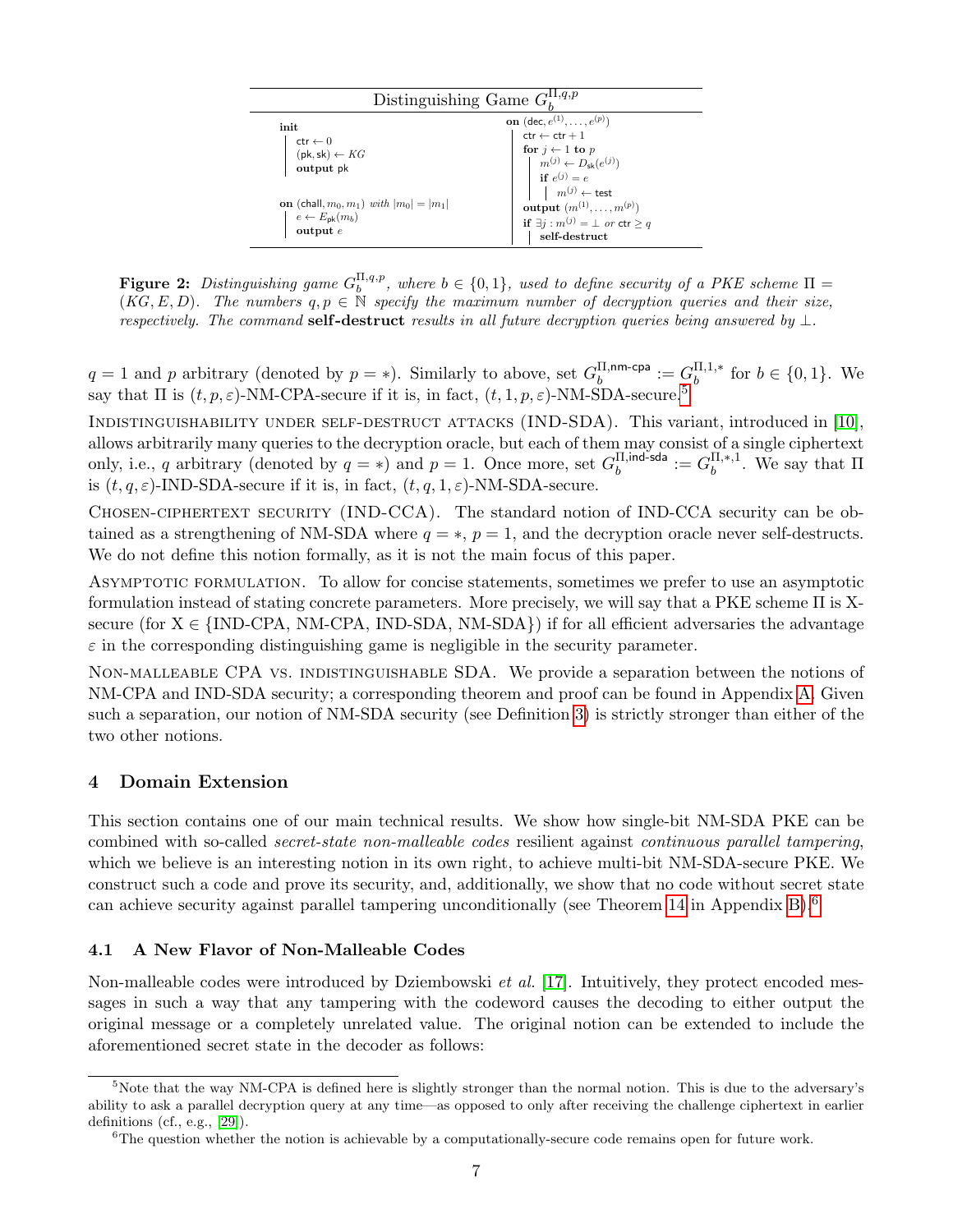<span id="page-8-1"></span>

| Game $R_{\mathcal{F}}$                                                                                                                                                                                                                                                                                                                | Game $S_{\mathcal{F},\text{sim}}$                                                                                                                                                                                                                                                                        |  |
|---------------------------------------------------------------------------------------------------------------------------------------------------------------------------------------------------------------------------------------------------------------------------------------------------------------------------------------|----------------------------------------------------------------------------------------------------------------------------------------------------------------------------------------------------------------------------------------------------------------------------------------------------------|--|
| <b>on</b> (tamper, $(f^{(1)},,f^{(p)}))$ )<br>for $j \leftarrow 1$ to p<br>init<br>$c' \leftarrow f^{(j)}(c)$<br>$s \leftarrow \text{Gen}$<br>$x^{(j)} \leftarrow \text{Dec}(c', s)$<br>on (encode, $x$ )<br><b>output</b> $(x^{(1)},,x^{(p)})$<br>$c \leftarrow s \text{Enc}(x)$<br>if $\exists j : x^{(j)} = \bot$<br>self-destruct | <b>on</b> (tamper, $(f^{(1)},,f^{(p)}))$ )<br>$(x^{(1)},,x^{(p)}) \leftarrow s \operatorname{sim}((f^{(1)},,f^{(p)}))$<br>for all $x^{(j)}$ = same<br>on (encode, $x$ )<br>$x^{(j)} \leftarrow x$<br>store $x$<br><b>output</b> $(x^{(1)},,x^{(p)})$<br>if $\exists j : x^{(j)} = \bot$<br>self-destruct |  |

Figure 3: Distinguishing game  $(R_{\mathcal{F}}, S_{\mathcal{F},sim})$  used to define non-malleability of a secret-state coding scheme (Gen, Enc, Dec). The command self-destruct has the effect that all future queries are answered by  $\perp$ .

**Definition 4** (Code with secret state). A  $(k, n)$ -code with secret state (CSS) is a triple of algorithms (Gen,Enc, Dec), where the (randomized) state-generation algorithm Gen outputs a secret state s from some set S, the (randomized) encoding algorithm Enc takes a k-bit plaintext x and outputs an n-bit encoding  $c \leftarrow \text{Enc}(x)$ , and the (deterministic) decoding algorithm Dec takes an encoding as well as some secret state  $s \in \mathcal{S}$  and outputs a plaintext  $x \leftarrow \text{Dec}(c, s)$  or the special symbol  $\perp$ , indicating an invalid encoding.

Tampering attacks are captured by functions f, from a certain function class  $\mathcal{F}$ , that are applied to an encoding. The original definition by [\[17\]](#page-23-8) allows an attacker to apply only a single tamper function. In order to capture continuous parallel attacks, the definition below permits the attacker to repeatedly specify parallel tamper queries, each consisting of several tamper functions. The process ends as soon as one of the tamper queries leads to an invalid codeword.

The non-malleability requirement is captured by considering a real and an ideal experiment. In both experiments, an attacker is allowed to encode a message of his choice. In the real experiment, he may tamper with an actual encoding of that message, whereas in the ideal experiment, the tamper queries are answered by a (stateful) simulator. The simulator is allowed to output the special symbol same, which the experiment replaces by the originally encoded message. In either experiment, if a component of the answer vector to a parallel tamper query is the symbol ⊥, a self-destruct occurs, i.e., all future tamper queries are answered by ⊥. The experiments are depicted in Figure [3.](#page-8-1)

**Definition 5** (Non-malleable code with secret state). Let  $q, p \in \mathbb{N}$  and  $\varepsilon > 0$ . A CSS (Gen, Enc, Dec) is  $(\mathcal{F}, q, p, \varepsilon)$ -non-malleable if the following properties are satisfied:

- Correctness: For each  $x \in \{0,1\}^k$  and all  $s \in \mathcal{S}$  output by Gen, Dec(Enc(x), s) = x with probability 1 over the randomness of Enc.
- Non-Malleability: There exists a (possibly stateful) simulator sim such that for any distinguisher D asking at most q parallel queries, each of size at most p,  $\Delta^D(R_\mathcal{F}, S_{\mathcal{F},sim}) \leq \varepsilon$ .

We remark that for codes without secret state (as the ones considered in [\[17\]](#page-23-8)), one obtains the standard notion of non-malleability [\[17\]](#page-23-8) by setting  $q = p = 1$ , and continuous non-malleability [\[18\]](#page-24-11) by letting  $p = 1$ and q arbitrary (i.e.,  $q = *$ ).

## <span id="page-8-0"></span>4.2 Combining Single-bit PKE and Non-Malleable Codes

Our construction of a multi-bit NM-SDA-secure PKE scheme Π' from a single-bit NM-SDA-secure scheme Π and a secret-state non-malleable (k, n)-code follows the approach of [\[10\]](#page-23-6): It encrypts a k-bit message m by first computing an encoding  $c = (c[1], \ldots, c[n])$  of m and then encrypting each bit  $c[j]$  under an independent public key of  $\Pi$ ; it decrypts by first decrypting the individual components and then decoding the resulting codeword using the secret state of the non-malleable code; the secret state is part of the secret key. The scheme is depicted in detail in Figure [4.](#page-9-0)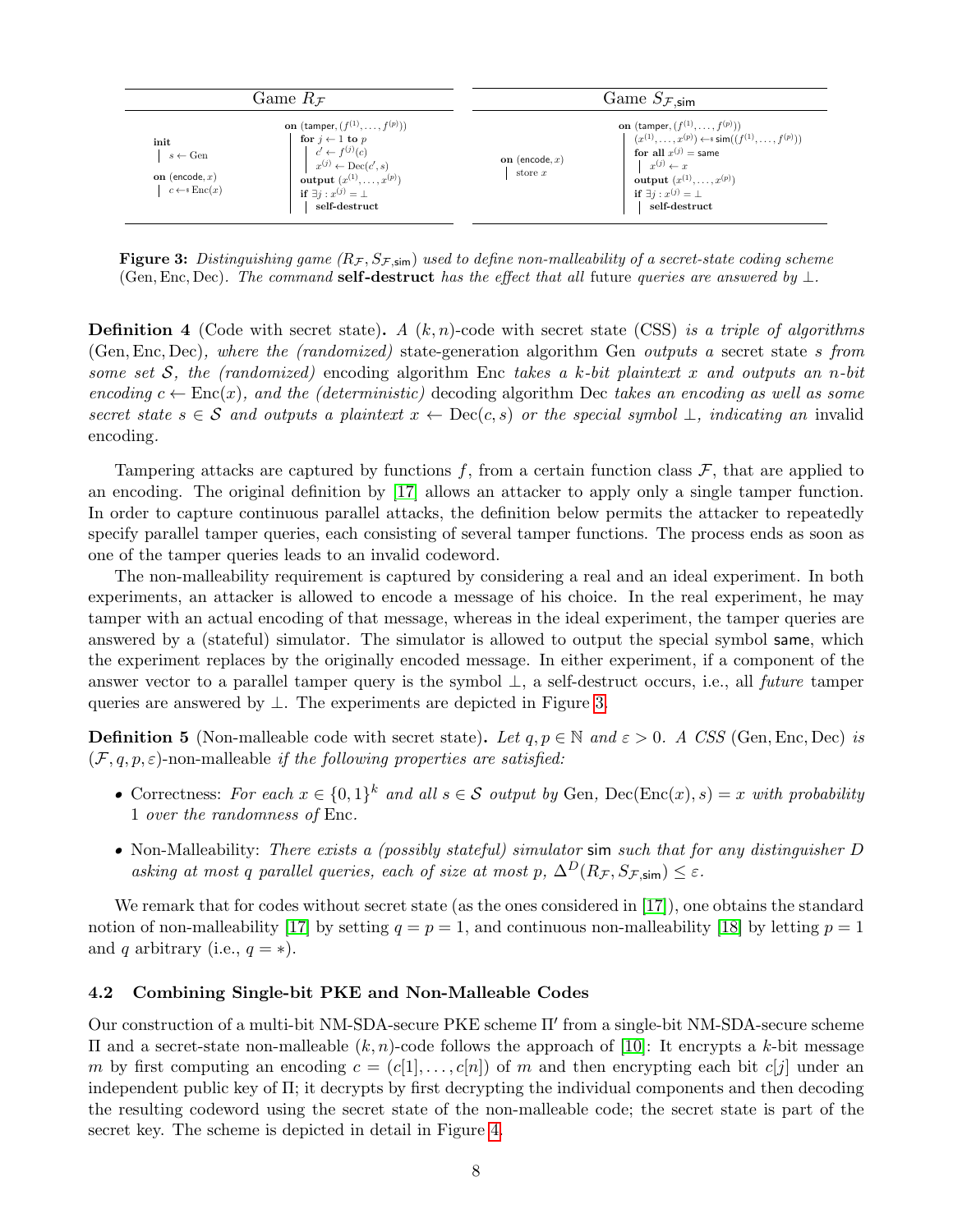<span id="page-9-0"></span>

|                                                                                                                                                                                                                                                                         | PKE Scheme $\Pi' = (KG', E', D')$                                                                                                                                                                |                                                                                                                                                                                                                                                           |
|-------------------------------------------------------------------------------------------------------------------------------------------------------------------------------------------------------------------------------------------------------------------------|--------------------------------------------------------------------------------------------------------------------------------------------------------------------------------------------------|-----------------------------------------------------------------------------------------------------------------------------------------------------------------------------------------------------------------------------------------------------------|
| Key Generation $KG'$<br>for $i \leftarrow 1$ to n<br>$(\mathsf{pk}_i, \mathsf{sk}_i) \leftarrow \mathsf{s} KG$<br>$pk \leftarrow (pk_1, \ldots, pk_n)$<br>$sk \leftarrow (sk_1, \ldots, sk_n)$<br>$s \leftarrow \text{Gen}$<br>return $(\mathsf{pk}, (\mathsf{sk}, s))$ | Encryption $E'_{\rm pk}(m)$<br>$c = (c[1], \ldots, c[n]) \leftarrow \text{Enc}(m)$<br>for $i \leftarrow 1$ to n<br>$e_i \leftarrow^* E_{\mathsf{pk}_i}(c[i])$<br>return $e = (e_1, \ldots, e_n)$ | Decryption $D'_{(\mathsf{sk},s)}(e)$<br>$(e_1,\ldots,e_n) \leftarrow e$<br>for $i \leftarrow 1$ to n<br>$c[i] \leftarrow s D_{\mathsf{sk}_i}(e_i)$<br>if $c[i] = \perp$<br>return $\perp$<br>$m \leftarrow \text{Dec}(c[1] \cdots c[n], s)$<br>return $m$ |
|                                                                                                                                                                                                                                                                         |                                                                                                                                                                                                  |                                                                                                                                                                                                                                                           |

Figure 4: The k-bit PKE scheme  $\Pi' = (KG', E', D')$  built from a 1-bit PKE scheme  $\Pi = (KG, E, D)$  and  $a(k, n)$ -coding scheme with secret state (Gen, Enc, Dec).

Intuitively, NM-SDA security (or CCA security in general) guarantees that an attacker can either leave a message intact or replace it by an independently created one. For our construction, which separately encrypts every bit of an encoding of the plaintext, this translates to the following capability of an adversary w.r.t. decryption queries: It can either leave a particular bit of the encoding unchanged or fix it to 0 or to 1. Therefore, the tamper class against which the non-malleable code must be resilient is the class  $\mathcal{F}_{\text{set}} \subseteq \{f \mid f : \{0,1\}^n \to \{0,1\}^n\}$  of functions that tamper with each bit of an encoding individually and can either leave it unchanged or set it to a fixed value. More formally,  $f \in \mathcal{F}_{set}$  can be characterized by  $(f[1], \ldots, f[n])$ , where  $f[j] : \{0,1\} \to \{0,1\}$  is the action of f on the  $j^{\text{th}}$  bit and  $f[j] \in \{\text{zero, one, keep}\}\$ with the meaning that it either sets the  $j<sup>th</sup>$  bit to 0 (zero) or to 1 (one) or leaves it unchanged (keep).

Before stating the theorem about the security of our construction  $\Pi'$ , it needs to be pointed out that it achieves only the so-called replayable variant of NM-SDA security. The notion of replayable CCA (RCCA) security (in general) was introduced by Canetti *et al.* [\[6\]](#page-23-9) to deal with the fact that for many applications (full) CCA security is unnecessarily strict. Among other things, they provide a MAC-based generic transformation of RCCA-secure schemes into CCA-secure ones, which we can also apply in our setting (as we show) to obtain a fully NM-SDA-secure scheme  $\Pi''$ .

<span id="page-9-1"></span>**Theorem 3.** Let  $q, p \in \mathbb{N}$  and  $\Pi$  be a  $(t + t_{1bit}, q, p, \varepsilon_{1bit})$ -NM-SDA-secure 1-bit PKE scheme,  $(T, V)$  a  $(t + t_{\text{mac}}, 1, qp, \varepsilon_{\text{mac}})$ -MAC, and (Gen, Enc, Dec) a  $(\mathcal{F}_{\text{set}}, q, p, \varepsilon_{\text{nmc}})$ -non-malleable  $(k, n)$ -code with secret state. Then,  $\Pi''$  is  $(t, q, p, \varepsilon)$ -NM-SDA-secure PKE scheme with

$$
\varepsilon = 2(3(n\varepsilon_{1\text{bit}} + \varepsilon_{\text{nmc}}) + qp \cdot 2^{-\ell} + \varepsilon_{\text{mac}}),
$$

where  $t_{1}$ bit and  $t_{\text{mac}}$  are the overheads incurred by the corresponding reductions and  $\ell$  is the length of a verification key for the MAC.

The full proof of Theorem [3](#page-9-1) can be found in Appendix [C;](#page-32-0) here we only provide a sketch. We stress that an analogous statement as the one of the above theorem works for domain extension of NM-CPA, i.e., for constructing a multi-bit NM-CPA scheme out of a single-bit NM-CPA scheme. The proof is very similar to the one of Theorem [3](#page-9-1) and therefore omitted.

*Proof (sketch)*. The proof considers a series of n hybrid experiments. In very rough terms, the  $i<sup>th</sup>$  hybrid generates the challenge ciphertext by computing an encoding  $c = (c[1], \ldots, c[n])$  of the challenge plaintext and by replacing the first i bits c[i] of c by random values  $\tilde{c}[i]$  before encrypting the encoding bit-wise, leading to the challenge  $(e_1^*, \ldots, e_n^*)$ . Moreover, when answering decryption queries  $(e'_1, \ldots, e'_n)$ , if  $e'_j = e_j^*$ for  $j \leq i$ , the *i*<sup>th</sup> hybrid sets the outcome of  $e'_j$ 's decryption to be the corresponding bit  $c[j]$  of the original encoding c, whereas if  $e'_j \neq e_j^*$ , it decrypts normally (then it decodes the resulting *n*-bit string normally). This follows the above intuition that a CCA-secure PKE scheme guarantees that if a decryption query is different from the challenge ciphertext, then the plaintext contained in it must have been created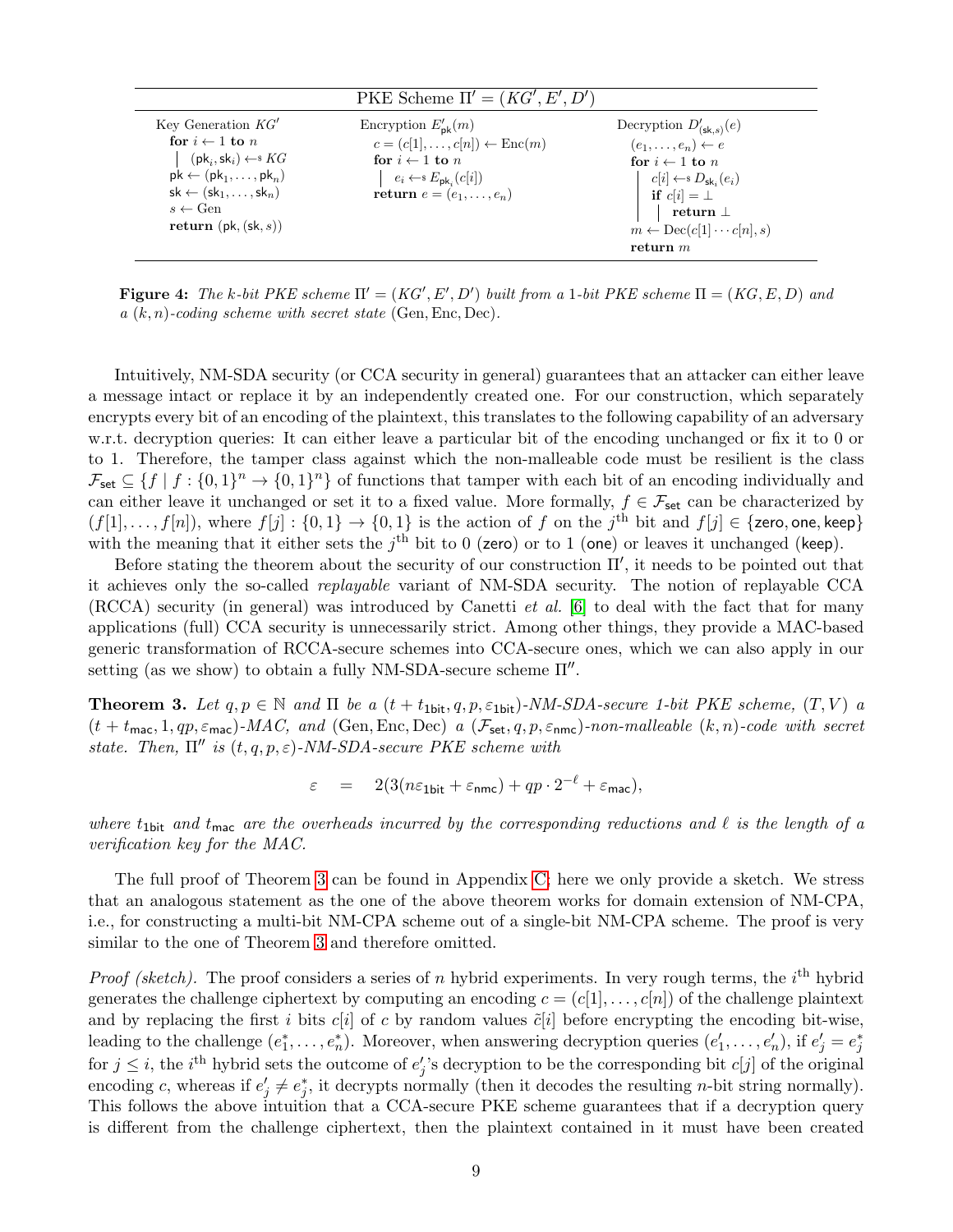independently of the challenge plaintext. The indistinguishability of the hybrids follows from the security of the underlying single-bit scheme Π.

In the  $n<sup>th</sup>$  hybrid, the challenge consists of n encryptions of random values. Thus, the only information about the encoding of the challenge plaintext that an attacker gets is that leaked through decryption queries. But in the  $n<sup>th</sup>$  hybrid there is a 1-to-1 correspondence between decryption queries and the tamper function  $f = (f[1], \ldots, f[n])$  applied to the encoding of the challenge plaintext: The case  $e'_j = e_j^*$ corresponds to  $f[j]$  = keep, and the case  $e'_j \neq e_j^*$  corresponds to  $f[j]$  = zero or  $f[j]$  = one, depending on whether  $e'_{j}$  decrypts to zero or to one. This allows a reduction to the security of the non-malleable  $\Box$ code.

# <span id="page-10-0"></span>4.3 Non-Malleable Code Construction

It remains to construct a non-malleable code (with secret state) resilient against parallel tampering. The intuition behind our construction is the following: If a code has the property (as has been the case with previous schemes secure against (non-parallel) bit-wise tampering) that changing a single bit of a valid encoding results in an invalid codeword, then the tamper function that fixes a particular bit of the encoding and leaves the remaining positions unchanged can be used to determine the value of that bit; this attack is parallelizable, and thus a code of this type cannot provide security against parallel tampering. A similar attack is also possible if the code corrects a fixed (known) number of errors. To circumvent this issue, our construction uses a—for the lack of a better word—"dynamic" error-correction bound: The secret state (which is initially chosen at random) is used to determine the positions of the encoding in which (a certain amount of) errors is tolerated.

CONSTRUCTION. Let  $\mathbb{F} = GF(2)$  and  $\alpha > 0$ . Let  $(\mathsf{E}, \mathsf{D})$  be a  $(k, n, \delta, \tau)$ -LECSS (cf. Definition [1](#page-5-2) in Section [2\)](#page-5-0) with minimum distance  $\delta$  and secrecy  $\tau$  over  $\mathbb F$  such that:<sup>[7](#page-10-1)</sup>

- *Minimum distance:*  $\delta > 1/4 + 2\alpha$  and  $\delta/2 > 2\alpha$ .
- Constant rate:  $k/n = \Omega(1)$ .
- Constant secrecy:  $\tau = \Omega(1)$ .

In the following, we assume that  $\alpha \geq \tau$ , an assumption that can always be made by ignoring some of the secrecy. Consider the following  $(k, n)$ -code with secret state (Gen, Enc, Dec):

- Gen: Choose a subset T of [n] of size  $\tau n$  uniformly at random and output it.
- Enc(x) for  $x \in \{0,1\}^k$ : Compute  $c = \mathsf{E}(x)$  and output it.
- Dec(c, T) for  $c \in \{0,1\}^n$ : Find a codeword  $w = (w[1], \ldots, w[n])$  with  $d_H(w, c) \leq \alpha n$ . If no such w exists, output  $\bot$ . Moreover, if  $w[j] \neq c[j]$  for some  $j \in T$ , output  $\bot$  as well. Otherwise, decode w to its corresponding plaintext x and output it.

We prove the following theorem:

<span id="page-10-2"></span>**Theorem 4.** For all  $q, p \in \mathbb{N}$ ,  $(k, n)$ -code (Gen, Enc, Dec) based on a  $(k, n, \delta, \tau)$ -LECSS satisfying the three conditions above is  $(\mathcal{F}_{set}, q, p, \varepsilon_{nmc})$ -non-malleable with

$$
\varepsilon_{\text{nmc}} = p(\mathcal{O}(1) \cdot e^{-\tau n/16} + e^{-\tau^2 n/4}) + p e^{-\tau^2 n}.
$$

INSTANTIATING THE CONSTRUCTION. Section [4.5](#page-14-1) details how a LECSS satisfying the above properties can be constructed by combining high-distance binary codes with a recent result by Cramer et al. [\[11\]](#page-23-10) in order to "add" secrecy. The resulting LECSS has secrecy  $\tau = \Omega(1)$  and rate  $\rho = \Omega(1)$  (cf. Corollary [13](#page-16-4) in Section [4.5\)](#page-14-1). The secrecy property depends on the random choice of a universal hash function. Thus, the

<span id="page-10-1"></span><sup>&</sup>lt;sup>7</sup>The reasons for these restrictions become apparent in the proof; of course,  $\alpha$  must be chosen small enough in order for these constraints to be satisfiable.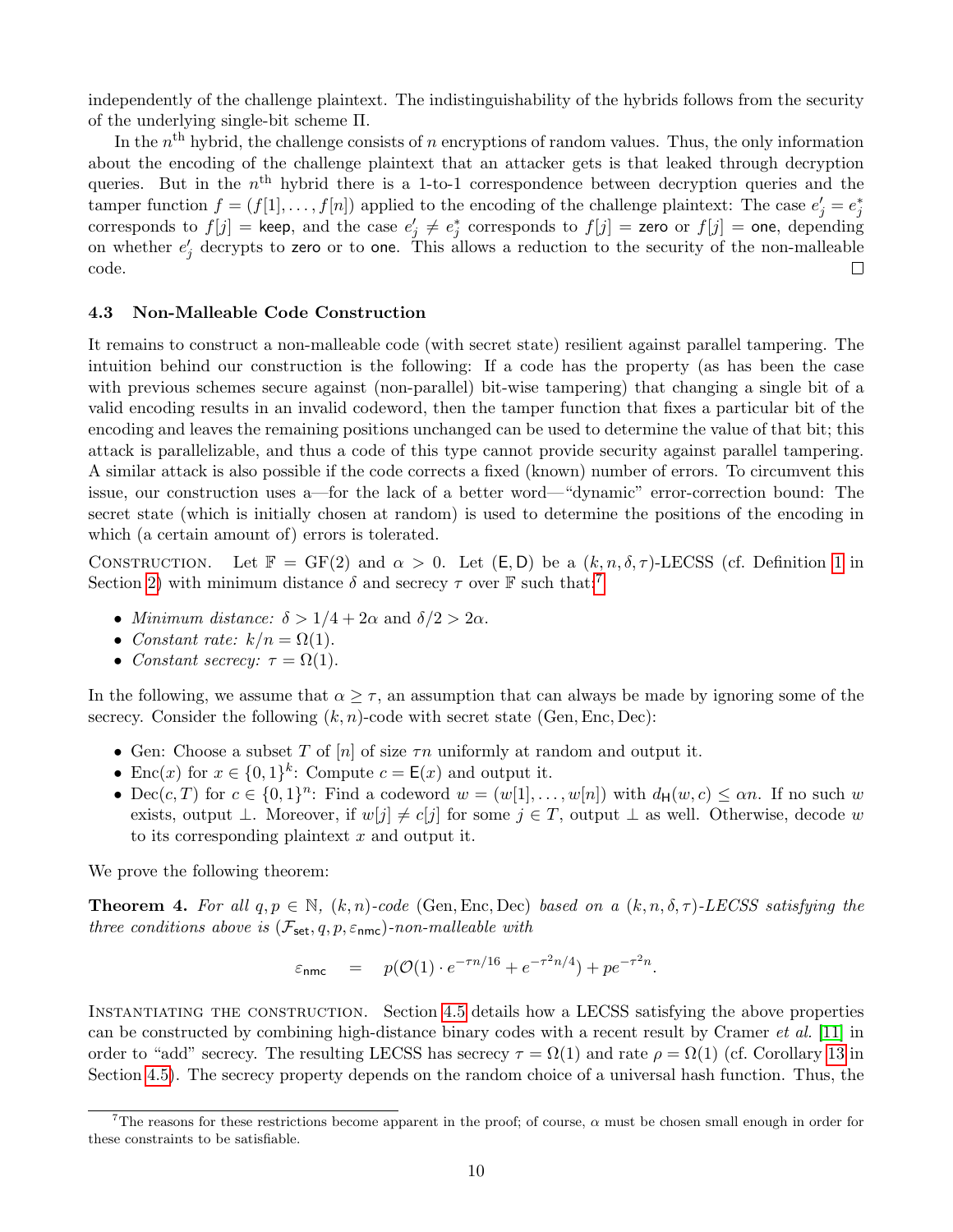instantiated code can be seen as a construction in the CRS model. When combined with the single-bit PKE as described above, the description of the hash function can be made part of the public key.

By combining Theorem [3,](#page-9-1) Theorem [4,](#page-10-2) and Corollary [13,](#page-16-4) we obtain a 1-to-k-bit black-box domain extension for NM-SDA (and NM-CPA) making  $\mathcal{O}(k)$  calls to the underlying 1-bit scheme, therefore establishing Theorem [1.](#page-3-1)[8](#page-11-3)

#### <span id="page-11-0"></span>4.4 Proof of the Non-Malleable Code Construction

For the proof of Theorem [4,](#page-10-2) fix  $q, p \in \mathbb{N}$  and a distinguisher D making at most q tamper queries of size p each. Set  $\mathcal{F} := \mathcal{F}_{set}$  for the rest of the proof. In the following, we assume that  $\alpha \geq \tau$ , an assumption that can always be made by ignoring some of the secrecy. The goal is to show

 $\Delta^D(R_{\mathcal{F}},S_{\mathcal{F},\mathsf{sim}}) \quad\leq\quad \varepsilon_{\mathsf{nnrc}}\quad =\quad p(\mathcal{O}(1)\cdot e^{-\tau n/16}+e^{-\tau^2 n/4})+p e^{-\tau^2 n}$ 

for a simulator sim to be determined.

On a high level, the proof proceeds as follows: First, it shows that queries that interfere with too many bits of an encoding and at the same time do not fix enough bits (called *middle* queries below) are rejected with high probability. For the remaining query types (called *low* and *high* queries), one can show that their effect on the decoding process can always be determined from the query itself and the bits of the encoding at the positions indexed by the secret trigger set T. Since the size of T is  $\tau n$ , these symbols are uniformly random and independent of the encoded message, which immediately implies a simulation strategy for sim.

## <span id="page-11-1"></span>4.4.1 Tamper-Query Types

Recall that  $f \in \mathcal{F}_{\text{set}}$  can be characterized by  $(f[1], \ldots, f[n])$ , where  $f[j] : \{0,1\} \to \{0,1\}$  is the action of f on the  $j^{\text{th}}$  bit, for  $f[j] \in \{$ zero, one, keep}, with the meaning that it either sets the  $j^{\text{th}}$  bit to 0 (zero) or to 1 (one) or leaves it unchanged (keep). Define  $A(f)$  to be the set of all indices j such that  $f[j] \in \{$ zero, one $\}$ , and let  $q(f) := |A(f)|$ . Moreover, let val(zero) := 0 and val(one) := 1.

A tamper query f is a low query if  $q(f) \leq \tau n$ , a middle query if  $\tau n < q(f) < (1 - \tau)n$ , and a high query if  $q(f) \geq (1 - \tau)n$ .

## <span id="page-11-2"></span>4.4.2 Analyzing Query Types

The following lemma states that an isolated middle query is rejected with high probability.

<span id="page-11-4"></span>**Lemma 5.** Let  $f \in \mathcal{F}_{\text{set}}$  be a middle query. Then, for any  $x \in \{0,1\}^k$ ,

$$
P[\text{Dec}(f(\text{Enc}(x))) \neq \bot] \leq \mathcal{O}(1) \cdot e^{-\tau n/16} + e^{-\tau^2 n/4}
$$

where the probability is over the randomness of Enc and the choice of the secret trigger set  $T$ .

*Proof.* Fix  $x \in \{0,1\}^k$  and a middle query  $f = (f[1], \ldots, f[n])$ . Suppose first that  $q(f) \geq n/2$ . Define

$$
\mathcal{W} := \{ w \in \mathbb{F}^n \mid w \text{ is codeword} \land \exists r : d_{\mathsf{H}}(f(\mathsf{E}(x; r)), w) \le \alpha n \},
$$

where r is the randomness of E. That is,  $W$  is the set of all codewords that could possibly be considered while decoding an encoding of x tampered with via f. Consider two distinct codewords  $w, w' \in \mathcal{W}$ . From the definition of W it is apparent that  $w[j] \neq \text{val}(f[j])$  for at most  $\alpha n$  positions  $j \in A(f)$  (and similarly for w'), which implies that w and w' differ in at most  $2\alpha n$  positions  $j \in A(f)$ . Therefore, w and w' differ in at least  $(\delta - 2\alpha)n$  positions  $j \notin A(f)$ .

<span id="page-11-3"></span><sup>&</sup>lt;sup>8</sup>Note that for the construction to be secure, it is necessary that  $n = \Omega(\lambda)$  and, therefore, due to the constant rate of the LECSS, the plaintext length is  $k = \Omega(\lambda)$  as well.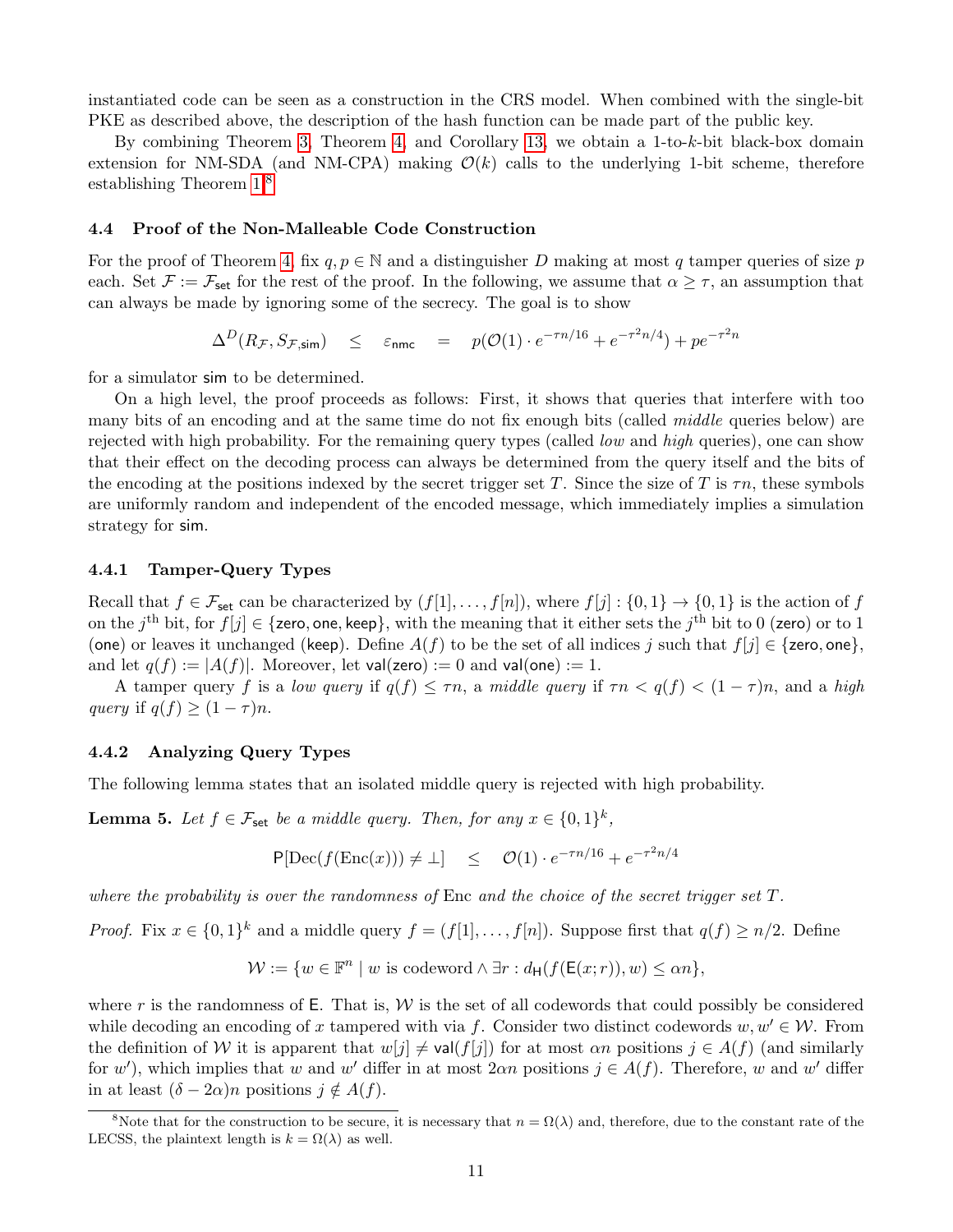For  $w \in \mathcal{W}$ , let  $\tilde{w}$  be the projection of w onto the unfixed positions  $j \notin A(f)$  and set  $\mathcal{W} :=$  ${\{\tilde{w} \mid w \in \mathcal{W}\}}$ . The above distance argument implies that  $|\mathcal{W}| = |\tilde{\mathcal{W}}|$ . Moreover,  $\tilde{\mathcal{W}}$  is a binary code with block length  $n - q(f)$  and relative distance at least

$$
\frac{(\delta - 2\alpha)n}{n - q(f)} \ge \frac{(\delta - 2\alpha)n}{n/2} = 2\delta - 4\alpha > 1/2,
$$

where the last inequality follows from the fact that  $\delta$  and  $\alpha$  are such that  $\delta - 2\alpha > 1/4$ . Therefore, by the Plotkin bound (Theorem  $42$ ),<sup>[9](#page-12-0)</sup>

$$
|\mathcal{W}| = |\tilde{\mathcal{W}}| \leq \mathcal{O}(1).
$$

Denote by  $c = (c[1], \ldots, c[n])$  and  $\tilde{c} = (\tilde{c}[1], \ldots, \tilde{c}[n])$  the (random variables corresponding to the) encoding  $c = \text{Enc}(x)$  and the tampered encoding  $\tilde{c} = f(c)$ , respectively. For an arbitrary  $(n\text{-bit})$  codeword  $w \in \mathcal{W},$ 

$$
\mathbf{E}[d_{\mathsf{H}}(\tilde{c},w)] = \sum_{j=1}^{n} \mathbf{E}[d_{\mathsf{H}}(\tilde{c}[j],w[j])] \geq \sum_{j \in J} \mathbf{E}[d_{\mathsf{H}}(\tilde{c}[j],w[j])],
$$

where  $J \subseteq [n]$  is the set containing the indices of the first  $\tau n$  bits not fixed by f. Note that by the definition of middle queries, there are at least that many, i.e.,  $|J| = \tau n$ .

Observe that for  $j \in J$ ,  $d_H(\tilde{c}[j], w[j])$  is an indicator variable with expectation  $\mathbf{E}[d_H(\tilde{c}[j], w[j])] \geq \frac{1}{2}$  $\frac{1}{2}$ since  $c[j]$  is a uniform bit. Thus,  $\mathbf{E}[d_{\mathsf{H}}(\tilde{c}, w)] \geq \frac{\tau n}{2}$  $\frac{n}{2}$ .

Additionally,  $(d_H(\tilde{c}[j], w[j]))_{j \in J}$  are independent. Therefore, using a Chernoff bound (Theorem [41\)](#page-37-4), for  $\varepsilon > 0$ 

$$
\mathsf{P}[d_{\mathsf{H}}(\tilde{c},w) \quad < \quad (1-\varepsilon)\tau n/2] \quad \leq \quad e^{-\tau \varepsilon^2 n/4}.
$$

Therefore, the probability that there exists  $w \in \mathcal{W}$  for which the above does not hold is at most

$$
|\mathcal{W}| \cdot e^{-\tau \varepsilon^2 n/4} \leq \mathcal{O}(1) \cdot e^{-\tau \varepsilon^2 n/4},
$$

by a union bound.

Suppose now that  $d_H(\tilde{c}, w) \ge (1 - \varepsilon)\tau n/2$  for all codewords  $w \in \mathcal{W}$ . Then, over the choice of  $T$ ,<sup>[10](#page-12-1)</sup>,

$$
\mathsf{P}[\forall j \in T : d_{\mathsf{H}}(\tilde{c}[j], w[j]) = 0] \leq (1 - (1 - \varepsilon)\tau/2)^{\tau n} \leq e^{-(1 - \varepsilon)\tau^2 n/2}.
$$

The lemma now follows by setting  $\varepsilon := \frac{1}{2}$ .

If  $q(f) < n/2$  an analogous argument can be made for the difference  $d := c - \tilde{c}$  between the encoding and the tampered codeword, as such a query f fixes at least half of the bits of  $d$  (to 0, in fact) and  $D(d) \neq \perp$  implies  $D(\tilde{c}) \neq \perp$ .  $\Box$ 

It turns out that low and high queries always result in  $\perp$  or one other value.

<span id="page-12-2"></span>**Lemma 6.** Low queries  $f \in \mathcal{F}_{\mathsf{set}}$  can result only in  $\perp$  or the originally encoded message  $x \in \{0,1\}^k$ . High queries  $f \in \mathcal{F}_{\text{set}}$  can result only in  $\perp$  or one other value  $x_f \in \{0,1\}^k$ , which solely depends on f. Furthermore,  $x_f$ , if existent, can be found efficiently given f.

Proof. The statement for low queries is trivial, since a low query f cannot change the encoding beyond the error correction bound  $\alpha n$ .

Consider now a high query  $f$  and the following efficient procedure:

- 1. Compute  $\tilde{c}_f \leftarrow f(0^n)$ .
- 2. Find a codeword  $w_f$  with  $d_H(w_f, \tilde{c}_f) \leq 2\alpha n$  (which is possible since  $2\alpha < \delta/2$ ).

<span id="page-12-0"></span><sup>&</sup>lt;sup>9</sup>The size constant absorbed by  $\mathcal{O}(1)$  here depends on how close  $2\delta - 4\alpha$  is to 1/2.

<span id="page-12-1"></span><sup>&</sup>lt;sup>10</sup>Recall that  $|T| = \tau n$ .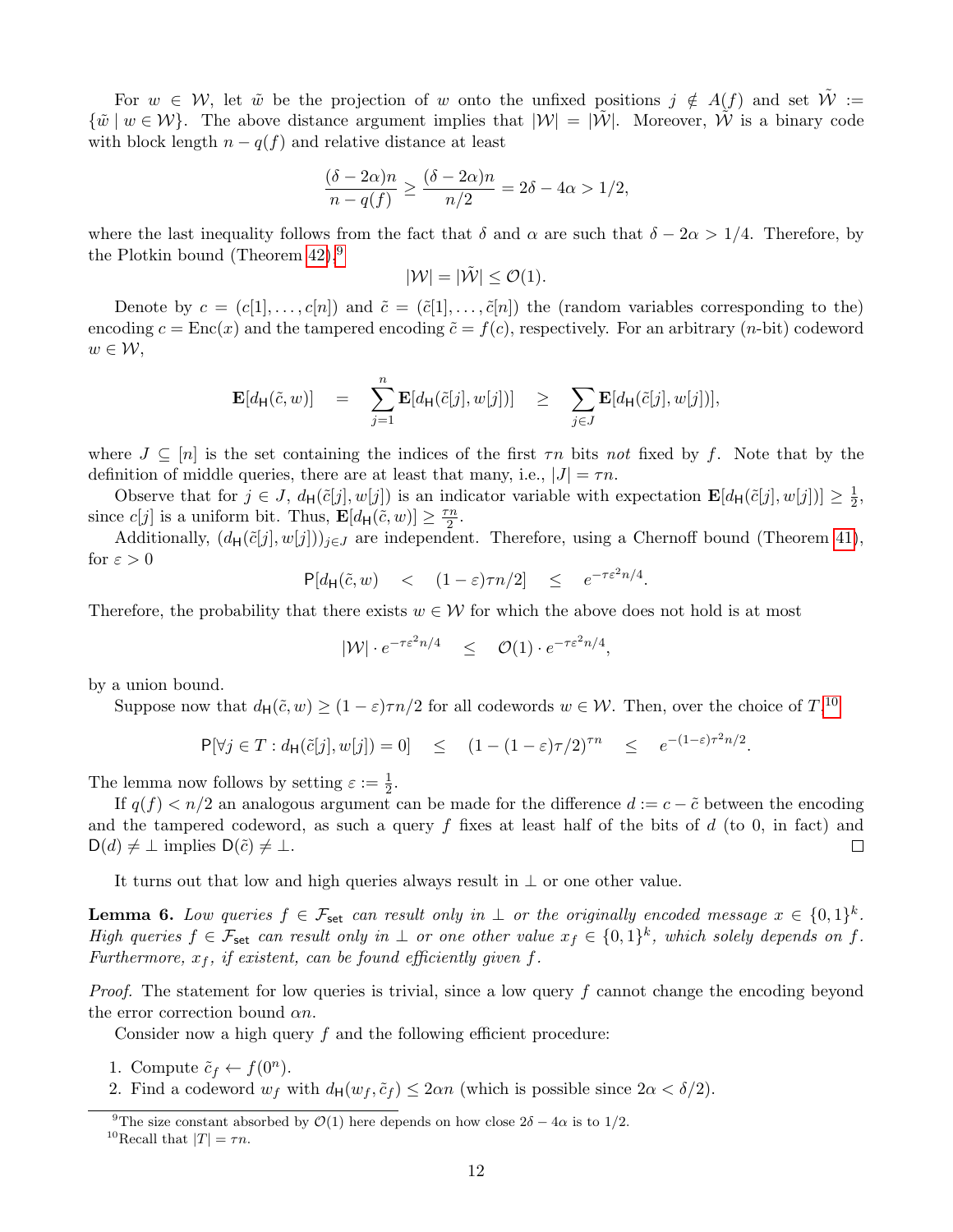3. Output  $w_f$  or  $\perp$  if none exists.

Consider an arbitrary encoding c and let  $\tilde{c} \leftarrow f(c)$  be the tampered encoding. Assume there exists w with  $d_H(w, \tilde{c}) \leq \alpha n$ . Since a high query f fixes all but  $\tau n$  bits,  $d_H(\tilde{c}, \tilde{c}_f) \leq \tau n \leq \alpha n$ , and, thus,  $d_H(w, \tilde{c}_f) \leq 2\alpha n$ , by the triangle inequality. Hence,  $w = w_f$ .

In other words, if the decoding algorithm Dec on  $\tilde{c}$  finds a codeword  $w = w_f$ , one can find it using the above procedure, which also implies that high queries can only result in  $\perp$  or one other message  $\Box$  $x_f = D(w_f)$ .

# <span id="page-13-0"></span>4.4.3 Hybrids

HANDLING MIDDLE QUERIES. Consider the hybrid game  $H_1$  that behaves as  $R_{\mathcal{F}}$ , except that it answers all middle queries by  $\perp$ .

<span id="page-13-1"></span>Lemma 7.  $\Delta^D(R_{\mathcal{F}}, H_1) \leq p(\mathcal{O}(1) \cdot e^{-\tau n/16} + e^{-\tau^2 n/4}).$ 

The proof of Lemma [7](#page-13-1) follows a generic paradigm, at whose core is the so-called *self-destruct lemma*, which deals with the indistinguishability of hybrids with the self-destruct property and is explained in detail in Section [6.](#page-21-2) Roughly, this lemma applies whenever the first hybrid (in this case  $R_F$ ) can be turned into the second one (in this case  $H_1$ ) by changing ("bending") the answers to a subset (the "bending set") of the possible queries to always be  $\perp$ , and when additionally non-bent queries have a unique answer (cf. the statement of Lemma [21\)](#page-22-0). Intuitively, the lemma states that parallelism and adaptivity do not help distinguish (much) in such cases, which allows using Lemma [5.](#page-11-4)

*Proof.* The lemma is proved conditioned on the message x encoded by D. To use the self-destruct lemma, note first that both  $R_{\mathcal{F}}$  and  $H_1$  answer parallel tamper queries in which each component is from the set  $\mathcal{X} := \mathcal{F}$  by vectors whose components are in  $\mathcal{Y} := \{0,1\}^k \cup \{\perp\}.$  Moreover, both hybrids use as internal randomness a uniformly chosen element from  $\mathcal{R} := \{0,1\}^{\rho} \times \mathcal{S}$ , where  $\rho$  is an upper bound on the number of random bits used by Enc and S is the set of all  $\tau n$ -subsets T of [n].  $R_{\mathcal{F}}$  answers each component of a query  $f \in \mathcal{X}$  by

$$
g(f, (r, T)) \quad := \quad \text{Dec}(f(\text{Enc}(x; r)), T).
$$

Define  $\mathcal{B} \subseteq \mathcal{X}$  to be the set of all middle queries;  $H_1$  is the  $\mathcal{B}$ -bending of  $R_{\mathcal{F}}$  (cf. Definition [7\)](#page-22-1).

Observe that queries  $f \notin \mathcal{B}$  are either low or high queries. For low queries f, the unique answer is  $y_f = x$ , and for high queries f,  $y_f = x_f$  (cf. Lemma [6\)](#page-12-2). Thus, by Lemmas [21](#page-22-0) and [5,](#page-11-4)

$$
\Delta^D(R_{\mathcal{F}}, H_1) \leq p \cdot \max_{f \in \mathcal{B}} \mathsf{P}[g(f, (r, T)) \neq \bot] \leq p(\mathcal{O}(1) \cdot e^{-\tau n/16} + e^{-\tau^2 n/4}),
$$

where the probability is over the choice of  $(r, T)$ .

HANDLING HIGH QUERIES. Consider the following hybrid game  $H_2$ : It differs from  $H_1$  in the way it decodes high queries f. Instead of applying the normal decoding algorithm to the tampered codeword  $\tilde{c}$ , it proceeds as follows:

- 1. Find  $w_f$  (as in the proof of Lemma [6\)](#page-12-2).
- 2. If  $w_f$  does not exist, return  $\perp$ .
- 3. If  $\tilde{c}[j] = w_f[j]$  for all  $j \in T$ , return Dec $(w)$ . Otherwise, return  $\perp$ .

<span id="page-13-2"></span>Lemma 8.  $\Delta^D(H_1,H_2) \leq pe^{-\tau^2 n}$ .

*Proof.* The lemma is proved conditioned on the message x encoded by D and the randomness r of the encoding. For the remainder of the proof, r is therefore considered fixed inside  $H_1$  and  $H_2$ . The proof, similarly to that of Lemma [7,](#page-13-1) again uses the self-destruct lemma.

 $\Box$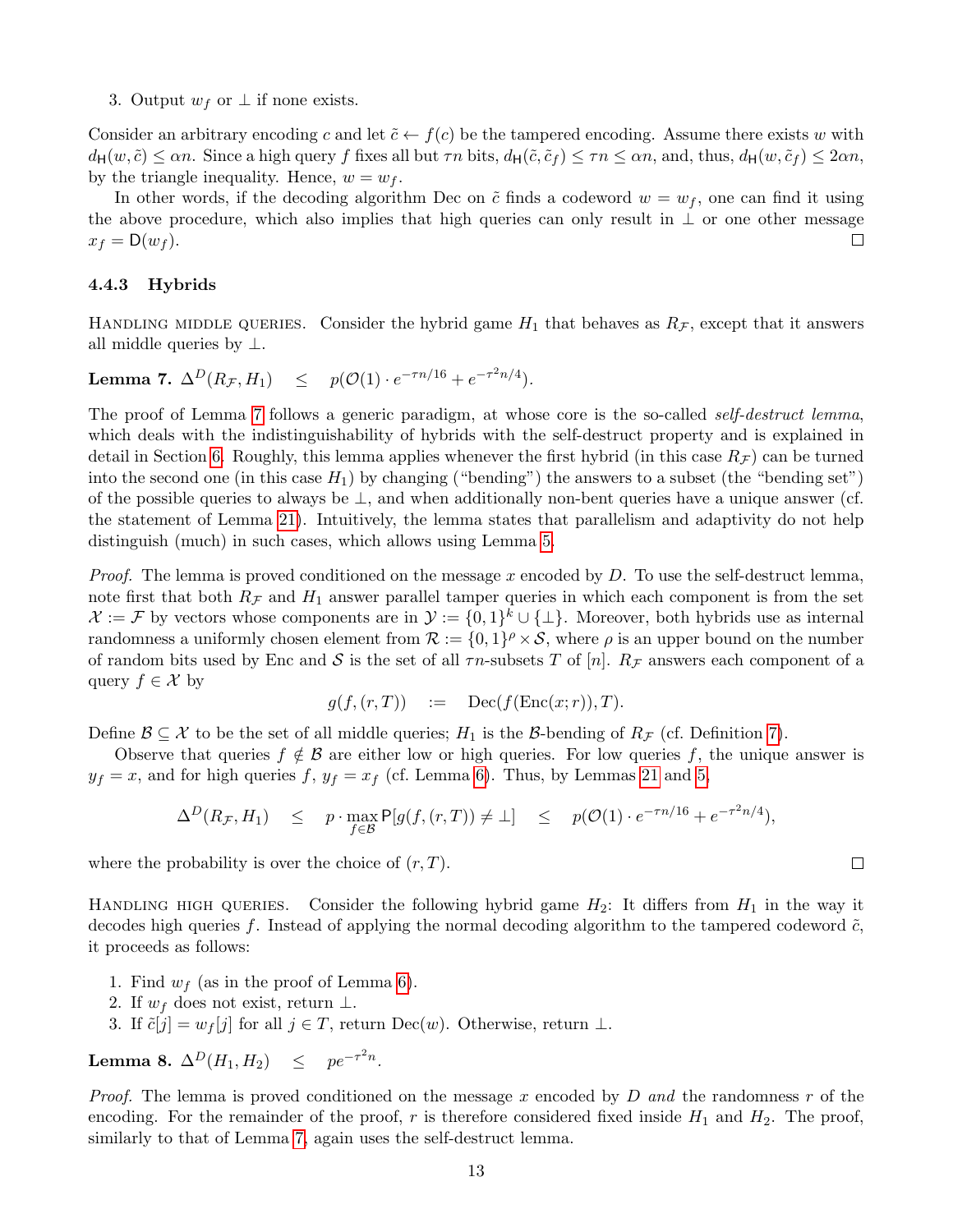Set  $\mathcal{X} := \mathcal{F}$  and  $\mathcal{Y} := \{0,1\}^k \cup \{\perp\}$ . However, this time, let  $\mathcal{R} := \mathcal{S}$ . For  $f \in \mathcal{X}$  and  $T \in \mathcal{R}$ , define

$$
g(f,T) \quad := \quad \text{Dec}(\tilde{c},T),
$$

where  $\tilde{c} := f(\text{Enc}(x; r))$ . The bending set  $\mathcal{B} \subseteq \mathcal{X}$  is the set of all high queries f such that  $w_f$  exists and  $d_H(w_f, \tilde{c}) > \alpha n$ <sup>[11](#page-14-2)</sup> It is readily verified that  $H_2$  is a parallel stateless self-destruct game (cf. Definition [6\)](#page-21-3) that behaves according to  $g$ , and that  $H_1$  is its  $\beta$ -bending.

Consider a query  $f \notin \mathcal{B}$ . If f is a low query, the unique answer is  $y_f = x$ ; if it is a middle query,  $y_f = \perp$ ; if it is a high query,  $y_f = x_f$  (cf. Lemma [6\)](#page-12-2). Therefore,

$$
\Delta^D(H_1, H_2) \leq \max_{f \in \mathcal{B}} \mathsf{P}[g(f, T) \neq \bot] \leq p e^{-\tau^2 n},
$$

where the first inequality follows from the self-destruct lemma (Lemma [21\)](#page-22-0) and the second one from the fact that  $d_H(x_f, \tilde{c}) > \tau n$  for queries  $f \in \mathcal{B}$ , and therefore the probability over the choice of T that it is accepted is at most  $(1 - \tau)^{\tau n} \leq e^{-\tau^2 n}$ .  $\Box$ 

# <span id="page-14-0"></span>4.4.4 Simulation

By analyzing hybrid  $H_2$ , one observes that low and high queries can now be answered knowing only the query itself and the symbols of the encoding indexed by the secret trigger set  $T \in \mathcal{S}$ .

**Lemma 9.** Consider the random experiment of distinguisher D interacting with  $H_2$ . There is an efficiently computable function  $\mathrm{Dec}' : \mathcal{F}_{\mathsf{set}} \times \mathcal{S} \times \{0,1\}^{\tau n} \to \{0,1\}^k \cup \{\textsf{same},\perp\}$  such that for any low or high query f, any fixed message x, any fixed encoding c thereof, and any output  $T$  of Gen,

$$
\big[{\rm Dec}'(f,T,(c[j])_{j\in T})\big]_{\text{same}/x} \quad = \quad {\rm Dec}(f(c)),
$$

where  $[\cdot]_{\textsf{same}/x}$  is the identity function except that same is replaced by x and where  $(c[j])_{j\in T}$  are the symbols of c specified by  $T$ .

*Proof.* Consider a low query f. Due to the error correction,  $\text{Dec}(f(c))$  is the message originally encoded if no bit indexed by T is changed and  $\perp$  otherwise. Which one is the case can clearly be efficiently computed from f, T, and  $(c[j])_{j\in T}$ .

For high queries f the statement follows by inspecting the definition of  $H_2$  and Lemma [6.](#page-12-2)  $\Box$ 

In  $H_2$ , by the  $\tau n$ -secrecy of the LECSS, the distribution of the symbols indexed by T is independent of the message x encoded by  $D$ . Moreover, the distribution of  $T$  is trivially independent of  $x$ . This suggests the following simulator sim: Initially, it chooses a random subset T from  $\binom{[n]}{\tau n}$  and chooses  $\tau n$  random symbols  $(c[j])_{j\in T}$ . Every component f of any tamper query is handled as follows: If f is a low or a high query, the answer is  $Dec'(f, T, (c[j])_{j\in T})$ ; if f is a middle query, the answer is ⊥. This implies:

<span id="page-14-3"></span>**Lemma 10.** 
$$
H_2 \equiv S_{\mathcal{F}, \text{sim}}
$$
.

*Proof of Theorem [4.](#page-10-2)* Follows from Lemmas [7,](#page-13-1) [8,](#page-13-2) and [10](#page-14-3) and a triangle inequality.

## <span id="page-14-1"></span>4.5 LECSS for the Non-Malleable Code

Let  $\mathbb{F} = \text{GF}(2)$  and  $\alpha > 0$ . In this section we show how to construct a  $(k, n, \delta, \tau)$ -LECSS (E, D) (cf. Definition [1](#page-5-2) in Section [2\)](#page-5-0) with minimum distance  $\delta$  and secrecy  $\tau$  over F and the following properties (as required in Section [4.3\)](#page-10-0):

 $\Box$ 

• Minimum distance:  $\delta > 1/4 + 2\alpha$  and  $\delta/2 > 2\alpha$ .

<span id="page-14-2"></span><sup>&</sup>lt;sup>11</sup>These are queries potentially accepted by  $H_2$  but not by  $H_1$ .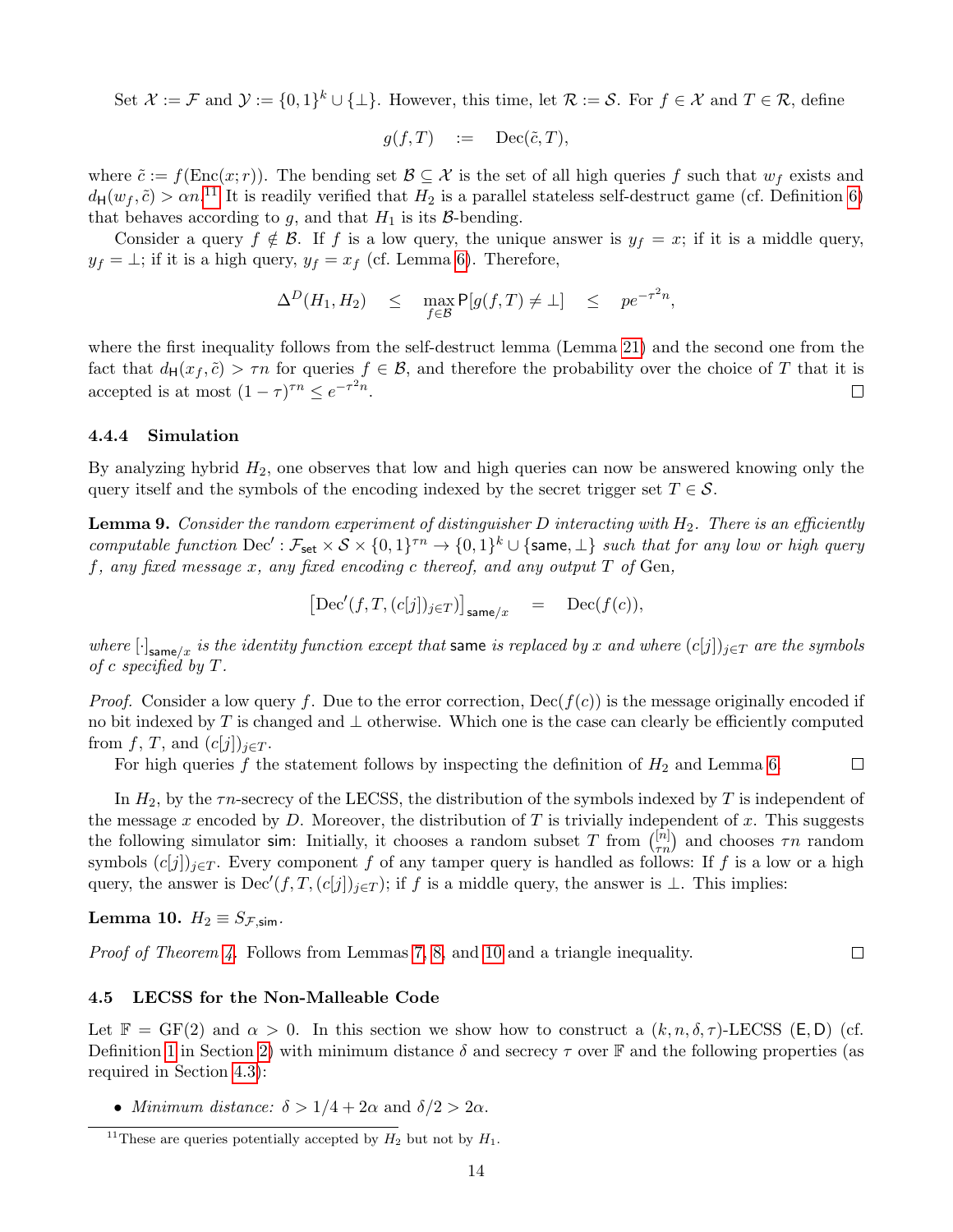- Constant rate:  $k/n = \Omega(1)$ .
- Constant secrecy:  $\tau = \Omega(1)$ .

The construction combines high-distance binary codes with a recent result by Cramer *et al.* [\[11\]](#page-23-10), which essentially allows to "add" secrecy to any code of sufficient rate.

Let C be a  $(n, l)$ -code with rate  $R = \frac{l}{n}$  $\frac{l}{n}$  over F. In the following we write  $\mathcal{C}(x)$  for the codeword corresponding to  $x \in \mathbb{F}^l$  and  $C^{-1}(c, e)$  for the output of the efficient error-correction algorithm attempting to correct up to e errors on c, provided that  $e < \delta n/2$ ;<sup>[12](#page-15-0)</sup> the output is  $\perp$  if there is no codeword within distance e of c.

ADDING SECRECY. Let l be such that  $k < l < n$ . The construction by [\[11\]](#page-23-10) combines a surjective linear universal hash function  $h: \mathbb{F}^l \to \mathbb{F}^k$  with C to obtain a LECSS (E, D) as follows:<sup>[13](#page-15-1)</sup>

- $E(x)$  for  $x \in \{0,1\}^k$ : Choose  $s \in \{0,1\}^l$  randomly such that  $h(s) = x$  and output  $c = \mathcal{C}(s)$ .
- $D(c, e)$  for  $c \in \{0, 1\}^n$  and  $e < \delta n/2$ : Compute  $s = C^{-1}(c, e)$ . If  $s = \bot$ , output  $\bot$ . Otherwise, output  $x = h(s)$ .

The resulting LECSS has rate  $\rho = \frac{k}{ln}$  and retains all distance and error-correction properties of C. Additionally, if  $R$  is not too low, the LECSS has secrecy. More precisely, Cramer  $et$  al. prove the following theorem:

**Theorem 11** ([\[11\]](#page-23-10)). Let  $\tau > 0$  and  $\eta > 0$  be constants and H be a family of linear universal hash functions  $h: \mathbb{F}^l \to \mathbb{F}^k$ . Given that  $R \ge \rho + \eta + \tau + h(\tau)$ , there exists a function  $h \in \mathcal{H}$  such that  $(\mathsf{E}, \mathsf{D})$  achieves secrecy  $\tau$ . Moreover, such a function h can be chosen randomly with success probability  $1 - 2^{-\eta n}$ .

It should be pointed out that the version of the above theorem in [\[11\]](#page-23-10) does not claim that any  $\tau n$  bits of an encoding are uniform and independent but merely that they are independent of the message encoded. However, by inspecting their proof, it can be seen that uniformity is guaranteed if  $\tau n \leq l - k$ , which is the case if and only if  $\tau \leq \frac{l}{n} - \frac{k}{n} = R - \rho$ , which is clearly implied by the precondition of the theorem.

ZYABLOV BOUND. For code  $C$ , we use concatenated codes reaching the Zyablov bound:

**Theorem 12.** For every  $\delta < 1/2$  and all sufficiently large n, there exists a code C that is

- linear,
- efficiently encodable,
- of distance at least  $\delta n$ ,
- allows to efficiently correct up to  $\delta n/2$  errors,

and has rate

$$
R \ge \max_{0 \le r \le 1 - h(\delta + \varepsilon)} r \left( 1 - \frac{\delta}{h^{-1}(1 - r) - \varepsilon} \right),
$$

for  $\varepsilon > 0$  and where  $h(\cdot)$  is the binary entropy function.

The Zyablov bound is achieved by concatenating Reed-Solomon codes with linear codes reaching the Gilbert-Varshamaov bound (which can be found by brute-force search in this case). Alternatively, Shen [\[32\]](#page-24-12) showed that the bound is also reached by an explicit construction using algebraic geometric codes.

CHOICE OF PARAMETERS. Set  $\alpha := 1/200$  and  $\delta := 1/4 + 2\alpha + \varepsilon$  for  $\varepsilon := 1/500$ , say. Then,  $\delta - 2\alpha > 1/4$ , as required. Moreover, the rate of the Zyablov code with said distance  $\delta$  can be approximated to be  $R \geq 0.0175$ . Setting,  $\tau := 1/1000$  yields  $\tau + h(\tau) \leq 0.0125$ , leaving a possible rate for the LECSS of up to  $\rho \approx 0.005 - \eta$ . Hence:

<span id="page-15-0"></span><sup>&</sup>lt;sup>12</sup>This assumes that C is efficiently decodable up to relative distance  $\delta/2$ . However, while the codes we consider here have this property, for our non-malleable code construction, it would be sufficient to have efficient error correction up to distance  $2\alpha$  for whatever particular choice of the constant  $\alpha$ .

<span id="page-15-1"></span><sup>&</sup>lt;sup>13</sup>Note that we switched the roles of l and k here in order to remain consistent with the notation in this paper.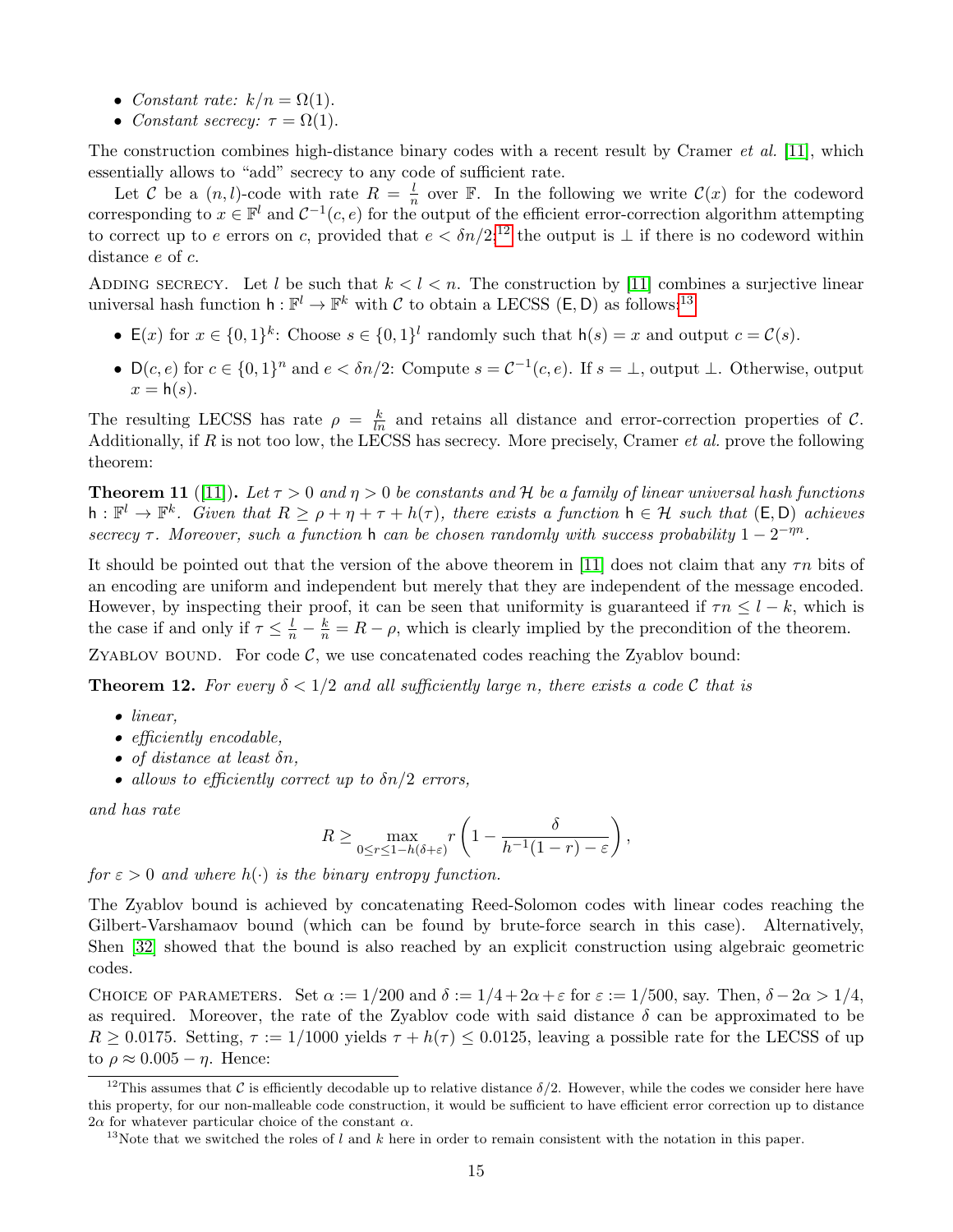<span id="page-16-4"></span>**Corollary 13.** For any  $\alpha > 0$  there exists a  $(k, n, \delta, \tau)$ -LECSS (E, D) with the following properties:

- Minimum distance:  $\delta > 1/4 + 2\alpha$  and  $\delta/2 > 2\alpha$ .
- Constant rate:  $k/n = \Omega(1)$ .
- Constant secrecy:  $\tau = \Omega(1)$ .

## <span id="page-16-0"></span>4.6 Impossibility for Codes without State

We show that codes without secret state (as, e.g., the ones in [\[17,](#page-23-8) [16,](#page-23-11) [1,](#page-23-12) [19,](#page-24-13) [10,](#page-23-6) [7,](#page-23-13) [2\]](#page-23-14)) cannot achieve (unconditional) non-malleability against parallel tampering. Specifically, we prove the following theorem:

<span id="page-16-3"></span>**Theorem 14.** Let  $\mathcal{F} := \mathcal{F}_{\text{set}}$ . Let (Enc, Dec) be a  $(k, n)$ -code without secret state and noticeable rate. There exists a distinguisher D asking a single parallel tampering query of size  $n^6$  such that, for all simu*lators* sim and all n large enough,  $\Delta^D(R_\mathcal{F}, S_{\mathcal{F},\mathsf{sim}}) \geq 1/2$ .

The above impossibility result requires that the rate of the code not be too small (in fact  $n = o(2^{k/6})$ ) suffices, see Appendix [B](#page-28-0) for the exact parameters). The distinguisher  $D$  is inefficient, so it might still be possible to construct a non-malleable code against parallel tampering with only computational security. We leave this as an interesting open question for future research.

Here, we outline an attack for the case where Dec is deterministic. A full proof and a generalization to the setting where Dec uses (independent) randomness for (each) decoding is in Appendix [B.](#page-28-0)

Proof (sketch). Roughly, a possible attack works as follows: There exists an (inefficient) extraction algorithm that, by suitably tampering with an encoding in the real experiment  $R_{\mathcal{F}}$ , is able to recover the original plaintext with high probability. Since (modulo some technicalities) this is not possible in the ideal experiment  $S_{\mathcal{F},\text{sim}}$  (for any simulator sim), this constitutes a distinguishing attack.

For simplicity, suppose that the decoding algorithm Dec is deterministic. The extraction relies on the fact that for any position  $i \in [n]$  with relevance in the decoding, there exist two codewords  $c'_i$  and  $c''_i$  with  $Dec(c_i') \neq Dec(c_i'')$  and differing in position i only. From the result of a tamper query fixing all but the  $i<sup>th</sup>$  position to correspond with the bits of  $c'_{i}$  (or  $c''_{i}$ ) one can therefore infer the value of the  $i<sup>th</sup>$  bit of the encoding. This extraction is an independent process for every (relevant) position and thus parallelizable. In other words, a single parallel tamper query can be used to recover every relevant position of an encoding (from which the original message can be computed by filling the non-relevant positions with arbitrary values and applying the decoding algorithm).  $\Box$ 

# <span id="page-16-1"></span>5 Construction from CPA Security

In this section we show that NM-SDA security can be achieved in a black-box fashion from IND-CPA security. Specifically, we prove that a generalization using LECSS (cf. Section [2\)](#page-5-0) of the scheme by Choi et al. [\[9\]](#page-23-1) (dubbed the CDMW construction in the remainder of this section) is NM-SDA secure. Using a constant-rate LECSS allows to improve the rate of the CDMW construction from  $\Omega(1/\lambda^2)$  to  $\Omega(1/\lambda)$ , where  $\lambda$  is the security parameter. This abstraction might also give a deeper understanding of the result of [\[9\]](#page-23-1). The main difficulty in the analysis is to extend their proof to deal with adaptively chosen parallel decryption queries (with self-destruct).

#### <span id="page-16-2"></span>5.1 The CDMW construction.

The CDMW construction uses a randomized Reed-Solomon code, which is captured as a special case by the notion of a linear error-correcting secret sharing (LECSS) (E, D) (cf. Section [2\)](#page-5-0). For ease of description, we assume that the decoding algorithm returns not only the plaintext x but also the corresponding codeword w, i.e.,  $(x, w) \leftarrow D(c, e)$ , where  $e \in \mathbb{N}$  specifies the number of errors to correct; moreover, the output is  $(x, w) = (\perp, \perp)$  if c is not within distance e of any codeword.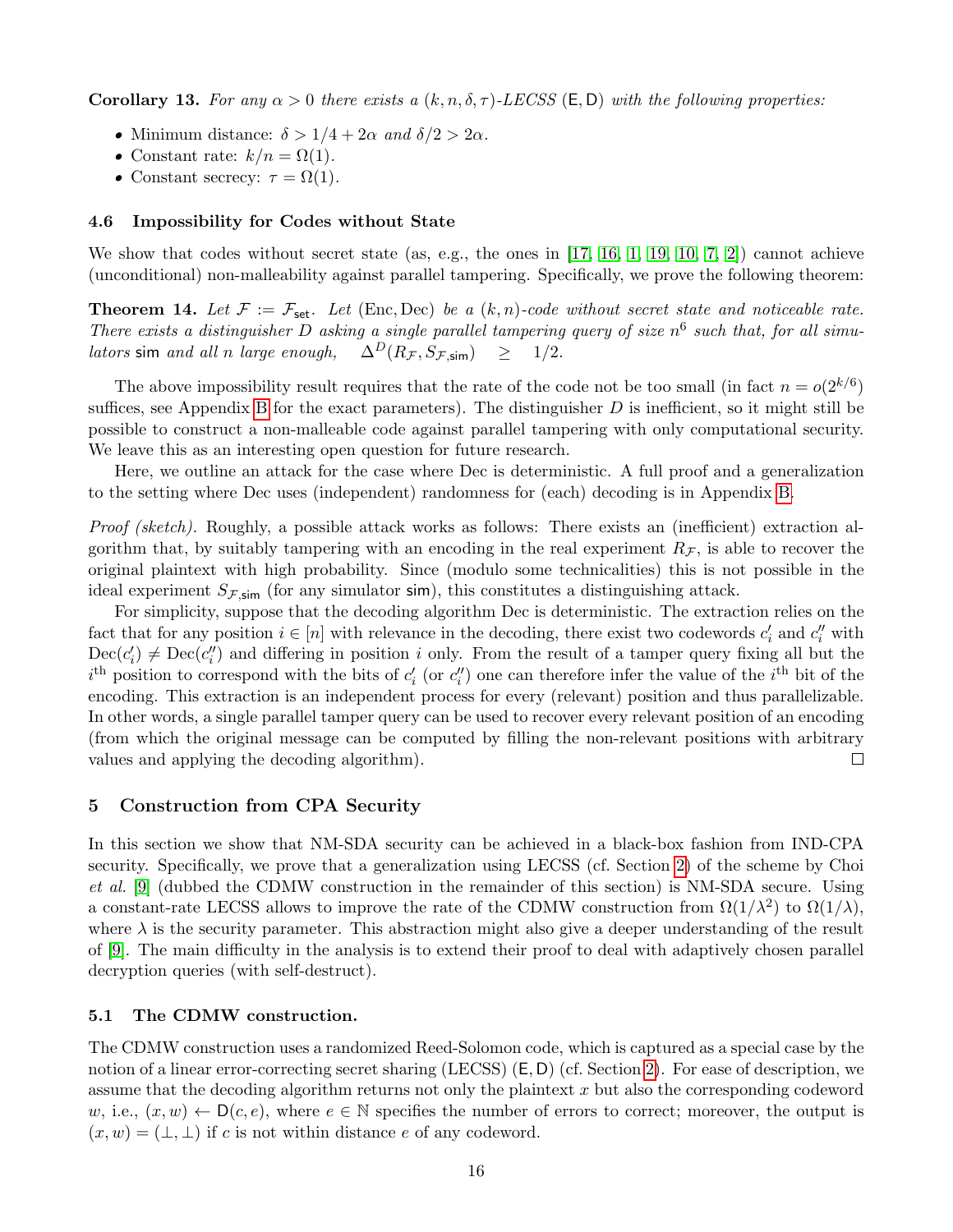<span id="page-17-1"></span>

| Key Generation $KG'$<br>Decryption $D'_{(\mathsf{SK},T)}(\mathbf{E}, \mathsf{verk}, \sigma)$<br>Encryption $E'_{\text{DK}}(m)$<br>$(c_1,\ldots,c_n) \leftarrow \mathsf{E}(m)$<br>for $(b, i, j) \in \{0, 1\} \times [\kappa] \times [n]$<br>if $V_{\text{verk}}(\mathbf{E}, \sigma) = 0$<br>$(\mathsf{pk}^b_{i,j},\mathsf{sk}^b_{i,j}) \leftarrow KG$<br>$(\text{verk}, \text{sigk}) \leftarrow KG^{\text{ots}}$<br>return $\perp$<br>$(v[1], \ldots, v[\kappa]) \leftarrow$ verk<br>$\mathsf{PK} \leftarrow (\mathsf{pk}^b_{i,j})_{b,i,j}$<br>for $j \in T$<br>for $(i, j) \in [\kappa] \times [n]$<br>decrypt $j^{\text{th}}$ column of <b>E</b><br>$\mathsf{SK} \leftarrow (\mathsf{sk}^b_{i,j})_{b,i,j}$<br>$e_{i,j} \leftarrow E_{\mathsf{pk}_{i,i}^{v[i]}}(c_j)$<br><b>if</b> not all entries identical<br>$T \leftarrow \{ \binom{[n]}{\sigma} \}$<br>return $\perp$<br>$\mathbf{E} \leftarrow (e_{i,j})_{i,j}$<br>return $(PK, (SK, T))$<br>decrypt first row of $E$ to c<br>$\sigma \leftarrow S_{\text{sigk}}(\mathbf{E})$<br>$(m, w) \leftarrow D(c, \alpha n)$<br>return (E, verk, $\sigma$ )<br>if $w = \bot$ or $\exists j \in T : c_j \neq w_j$<br>return $\perp$<br>return $m$ |  |
|------------------------------------------------------------------------------------------------------------------------------------------------------------------------------------------------------------------------------------------------------------------------------------------------------------------------------------------------------------------------------------------------------------------------------------------------------------------------------------------------------------------------------------------------------------------------------------------------------------------------------------------------------------------------------------------------------------------------------------------------------------------------------------------------------------------------------------------------------------------------------------------------------------------------------------------------------------------------------------------------------------------------------------------------------------------------------------------------------------------------------------------------------------------------------------------------|--|

Figure 5: The CDMW PKE scheme  $\Pi'$  constructed from a CPA-secure scheme  $\Pi$  [\[9\]](#page-23-1).

The LECSS has to satisfy an additional property, which is that given a certain number of symbols chosen uniformly at random and independently and a plaintext  $x$ , one can efficiently produce an encoding that matches the given symbols and has the same distribution as  $E(x)$ . It is described in more detail in the proof of Lemma [20,](#page-20-1) where it is needed.<sup>[14](#page-17-0)</sup>

Let  $\Pi = (KG, E, D)$  be a PKE scheme with message space  $\mathcal{M} = \{0, 1\}^{\ell}$  (we assume  $\ell = \Omega(\lambda)$ ), and let  $\Sigma = (KG^{\text{ots}}, S, V)$  be a one-time signature scheme with verification keys of length  $\kappa = \mathcal{O}(\lambda)$ . Moreover, let  $\alpha > 0$  be any constant and  $(E, D)$  a  $(k, n, \delta, \tau)$ -LECSS over  $GF(2^{\ell})$  with  $\delta > 2\alpha$ .

The CDMW construction (cf. Figure [5\)](#page-17-1), to encrypt a plaintext  $m \in \{0,1\}^{k\ell}$ , first computes an encoding  $(c_1, \ldots, c_n) \leftarrow \mathsf{E}(m)$  and then creates the  $(\kappa \times n)$ -matrix **C** in which this encoding is repeated in every row. For every entry  $\mathbf{C}_{ij}$  of this matrix, there are two possible public keys  $\mathsf{pk}^b_{i,j}$ ; which of them is used to encrypt the entry is determined by the i<sup>th</sup> bit v[i] of the verification key verk =  $(v[1], \ldots, v[\kappa])$  of a freshly generated key pair for  $\Sigma$ . In the end, the encrypted matrix **E** is signed using verk, producing a signature σ. The ciphertext is (E, verk, σ).

The decryption first verifies the signature. Then, it decrypts all columns indexed by a set  $T \subset [n]$ , chosen as part of the secret key, and checks that each column consists of a single value only. Finally, it decrypts the first row and tries to find a codeword with relative distance at most  $\alpha$ . If so, it checks whether the codeword matches the first row in the positions indexed by  $T$ . If all checks pass, it outputs the plaintext corresponding to the codeword; otherwise it outputs ⊥.

In the remainder of this section, we sketch the proof of the following theorem, which implies Theorem [2.](#page-4-2)

<span id="page-17-2"></span>**Theorem 15.** Let  $t \in \mathbb{N}$  and  $\Pi$  be a  $(t + t_{cpa}, \varepsilon_{cpa})$ -IND-CPA-secure PKE scheme,  $\alpha > 0$ ,  $(E, D)$  a  $(k, n, \delta, \tau)$ -LECSS with  $\delta > 2\alpha$ , and  $\Sigma$  a  $(t + t_{\text{ots}}, \varepsilon_{\text{ots}})$ -secure OTS scheme with verification-key length  $\kappa$ . Then, for any  $q, p \in \mathbb{N}$ , PKE scheme  $\Pi'$  is  $(t, q, p, \varepsilon)$ -NM-SDA-secure with

$$
\varepsilon = (1 - \tau)\kappa n \cdot \varepsilon_{\text{cpa}} + 2 \cdot \varepsilon_{\text{ots}} + 4 \cdot p(1 - \tau)^{\alpha n},
$$

where  $t_{\text{cpa}}$  and  $t_{\text{ots}}$  represent the overhead incurred by corresponding reductions.

Instantiating the construction. Note that the security proof below does not use the linearity of the LECSS. The CDMW construction can be seen as using a Reed-Solomon-based LECSS with rate  $\mathcal{O}(1/\kappa)$ . If the construction is instantiated with a constant-rate LECSS, the final rate improves over CDMW by a factor of  $\Omega(\kappa) = \Omega(\lambda)$ . More concretely, assuming a constant-rate CPA encryption, a ciphertext of length  $\mathcal{O}(\lambda^3)$  can encrypt a plaintext of length  $\Omega(\lambda^2)$  as compared to  $\Omega(\lambda)$  for plain CDMW. As shown in Section [5.3,](#page-21-1) the LECSS can be instantiated with constructions based on Reed-Solomon or algebraic geometric codes (which also satisfy the additional property mentioned above), both with constant rate. Among the constant-rate codes, algebraic geometric codes allow to choose the parameters optimally also for shorter plaintexts.

<span id="page-17-0"></span> $14$ Of course, the Reed-Solomon-based LECSS from [\[9\]](#page-23-1) has this property.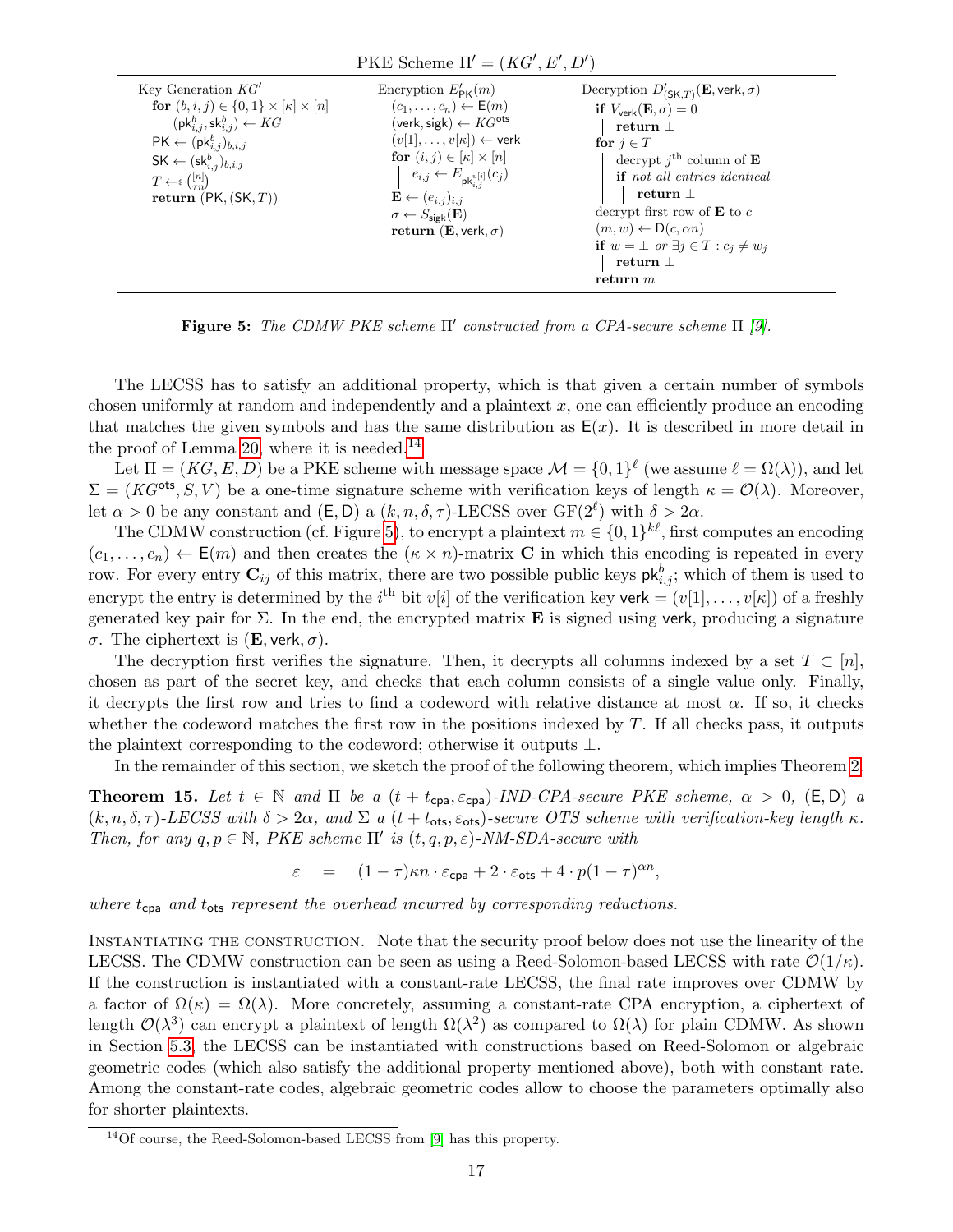# <span id="page-18-0"></span>5.2 Security Proof of the CDMW Construction

# <span id="page-18-1"></span>5.2.1 Overview

The proof follows the original one by [\[9\]](#page-23-1). The main change is that one needs to argue that, unless they contain invalid ciphertexts, adaptively chosen parallel queries do not allow the attacker to obtain useful information, in particular on the secret set  $T$ . This is facilitated by using the self-destruct lemma (cf. Section [6\)](#page-21-2). The proof proceeds in three steps using two hybrid games  $H_b$  and  $H'_b$ :

- The first hybrid  $H_b$  gets rid of signature forgeries for the verification key used to create the challenge ciphertext. The indistinguishability of the hybrid from  $G<sub>h</sub>^{\Pi',nm-sda}$  $b<sub>b</sub>$ <sup>II',nm-sda</sup> follows from the security of the OTS scheme and requires only minor modifications compared to the original proof.
- The second hybrid  $H'_b$  uses an alternative decryption algorithm. The indistinguishability of  $H'_b$  and  $H_b$  holds unconditionally; this step requires new techniques compared to the original proof.
- Finally, the distinguishing advantage between  $H'_0$  and  $H'_1$  is bounded by a reduction to the IND-CPA security of the underlying scheme  $\Pi$ ; the reduction again resembles the one in [\[9\]](#page-23-1).

# <span id="page-18-2"></span>5.2.2 Dealing with Forgeries

For  $b \in \{0, 1\}$ , hybrid  $H_b$  behaves as  $G_b^{\Pi', \text{nm-sda}}$  $b^{\text{II}',\text{nm-sda}}$  but generates the signature key pair (sigk<sup>\*</sup>, verk<sup>\*</sup>) used for the challenge ciphertext initially and rejects any decryption query  $(E', \sigma', \text{verk}')$  if verk' = verk<sup>\*</sup>.

<span id="page-18-6"></span>**Lemma 16.** For  $b \in \{0,1\}$ , there exists a reduction  $R'_b(\cdot)$  such that for all distinguishers D,

$$
\Delta^D(G_b^{\Pi',\text{nm-sda}},H_b) \quad \leq \quad \Gamma^{R'_b(D)}(G^{\Sigma,\text{ots}}).
$$

*Proof.*  $R'_b(\cdot)$  is a standard reduction to the unforgeability of  $\Sigma$ .

 $\Box$ 

# <span id="page-18-3"></span>5.2.3 Alternative Decryption Algorithm

For  $b \in \{0,1\}$ , hybrid  $H'_b$  behaves as  $H_b$  but for the way it answers decryption queries  $(\mathbf{E}', \sigma', \text{verk}')$ : As before, it first verifies the signature  $\sigma'$  and checks that each column of  $\mathbf{E}'$  consists of encryptions of a single value. Then, it determines the first position i at which verk<sup>'</sup> and verk<sup>\*</sup> differ, i.e., where  $v'[i] \neq v^*[i]$ . It decrypts the i<sup>th</sup> row of **E** and checks if there is a codeword w within distance  $2\alpha n$ .<sup>[15](#page-18-4)</sup> If such w does not exist or else if w does not match the *first* row in a position indexed by  $T$ , the check fails. Otherwise, the plaintext corresponding to  $w$  is output.

<span id="page-18-5"></span>**Lemma 17.** For  $b \in \{0, 1\}$  and all distinguishers D,  $\Delta^D(H_b, H_b') \leq 2 \cdot p(1-\tau)^{\alpha n}$ .

The proof of Lemma [17](#page-18-5) shows that the original and alternative decryption algorithms are indistinguishable not just for a single parallel query (as is sufficient for NM-CPA) but even against adaptively chosen parallel queries (with self-destruct). It is the main technical contribution of this section.

At the core of the proof is an analysis of how different types of encoding matrices C are handled inside the two decryption algorithms. To that end, one can define two games  $B$  and  $B'$  (below) that capture the behaviors of the original and the alternative decryption algorithms, respectively. The proof is completed by bounding  $\Delta(B, B')$  (for all distinguishers) and showing the existence of a wrapper  $W_b$  such that  $W_b(B)$  behaves as  $H_b$  and  $W_b(B')$  as  $H'_b$  (also below). This proves the lemma since  $\Delta^D(H_b, H'_b)$  $\Delta^D(W_b(B), W_b(B')) = \Delta^{D(W_b(\cdot))}(B, B').$ 

The games B and B' behave as follows: Both initially choose a random size- $\tau$  subset of [n]. Then, they accept parallel queries with components of the type  $(C, i)$  for  $C \in \mathbb{F}^{\kappa \times n}$  and  $i \in [\kappa]$ . The answer to each component is computed as follows:

<span id="page-18-4"></span><sup>&</sup>lt;sup>15</sup>Recall that the actual decryption algorithm always decrypts the first row and tries to find w within distance  $\alpha n$ .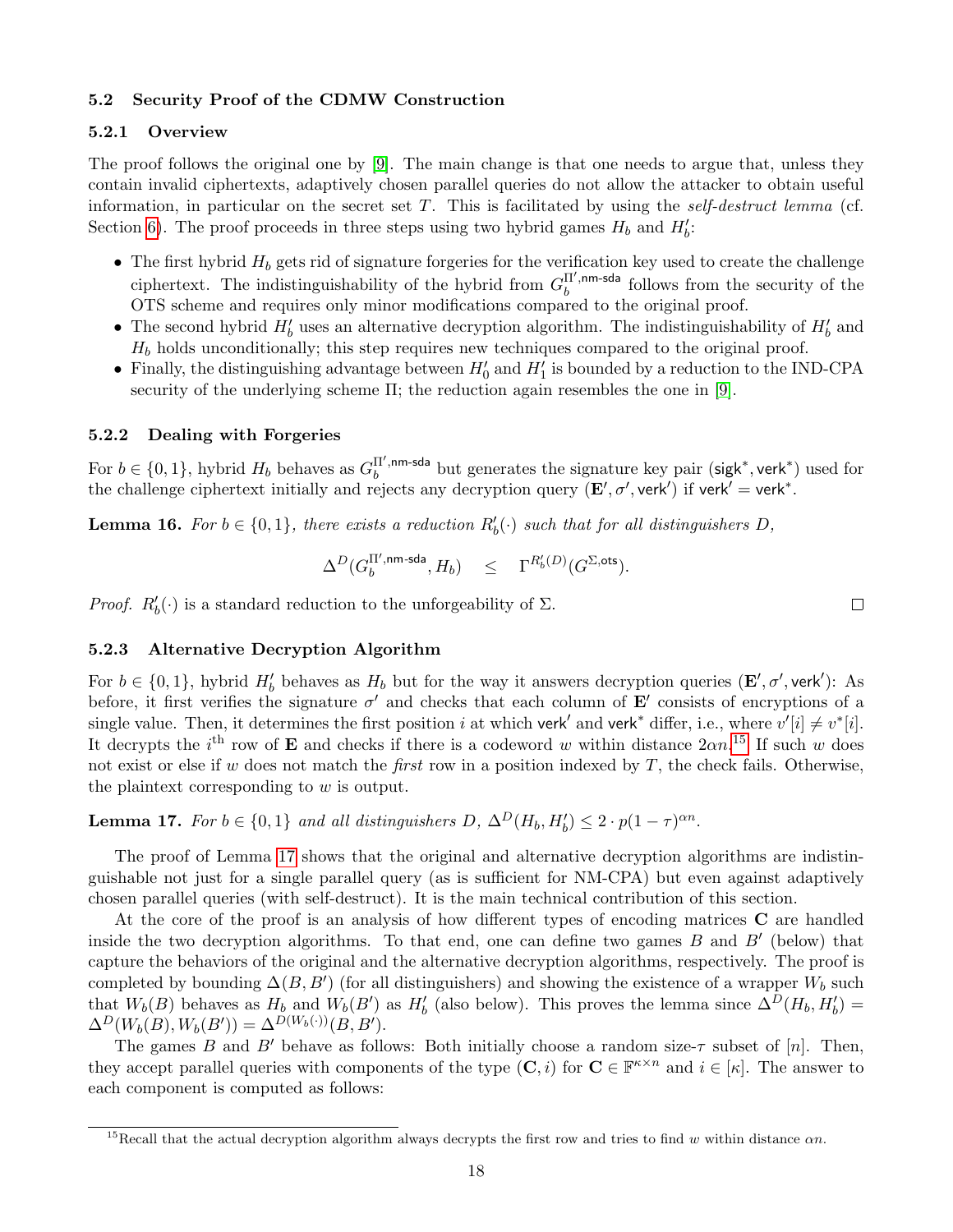- 1. Both games check that all columns indexed by T consist of identical entries.
- 2. Game B tries to find a codeword w with distance less than  $\alpha n$  from the first row (regardless of i), whereas  $B'$  tries to find w within  $2\alpha n$  of row i. Then, if such a w is found, both games check that it matches the *first* row of  $C$  in the positions indexed by  $T$ .
- 3. If all checks succeed, the answer to the (component) query is w; otherwise, it is  $\perp$ .

Both games then output the answer vector and implement the self-destruct, i.e., if any of the answers is  $\perp$ , all *future* queries are answered by  $\perp$ .

<span id="page-19-0"></span>**Claim 18.** For  $b \in \{0,1\}$  and all distinguishers  $D, \Delta^D(B, B') \leq 2 \cdot p(1-\tau)^{\alpha n}$ .

Encoding matrices. Towards a proof of Claim [18,](#page-19-0) consider the following partition of the set of encoding matrices  $C$  (based on the classification in [\[9\]](#page-23-1)):

- <span id="page-19-1"></span>1. There exists a codeword w within  $\alpha n$  of the first row of C, and all rows have distance at most  $\alpha n$ .
- <span id="page-19-3"></span><span id="page-19-2"></span>2. (a) There exist two rows in C with distance greater than  $\alpha n$ .
	- (b) The rest; in this case the first row differs in more than  $\alpha n$  positions from any codeword.

Observe that queries  $(C, i)$  with C of type [1](#page-19-1) are treated identically by both B and B': A codeword w within  $\alpha n$  of the first row of C is certainly found by B; since all rows have distance at most  $\alpha n$ , w is within  $2\alpha n$  of row i and thus also found by B'. Furthermore, note that if C is of type [2b,](#page-19-2) it is always rejected by  $B$  (but not necessarily by  $B'$ ).

Consider the hybrids C and  $C'$  that behave as B and  $B'$ , respectively, but always reject all type[-2](#page-19-3) queries. Since type[-1](#page-19-1) queries are treated identically,  $C$  and  $C'$  are indistinguishable. Moreover:

<span id="page-19-4"></span>Claim 19. For all distinguishers D,

$$
\Delta^D(B,C) \leq p(1-\tau)^{\alpha n} \quad \text{and} \quad \Delta^D(C',B') \leq p(1-\tau)^{\alpha n}.
$$

The proof of Claim [19](#page-19-4) follows a generic paradigm, at whose core is the so-called self-destruct lemma, which deals with the indistinguishability of hybrids with the self-destruct property and is explained in detail in Section [6.](#page-21-2) Roughly, this lemma applies whenever the first hybrid (in this case  $B$  resp.  $B'$ ) can be turned into the second one (in this case  $C$  resp.  $C'$ ) by changing ("bending") the answers to a subset (the "bending set") of the possible queries to always be ⊥, and when additionally non-bent queries have a unique answer (cf. the statement of Lemma [21\)](#page-22-0). Intuitively, the lemma states that parallelism and adaptivity do not help distinguish (much) in such cases.

*Proof.* To use the self-destruct lemma, note that B, C, C', and B' all answer queries from  $\mathcal{X} := \mathbb{F}^{\kappa \times n} \times [\kappa]$ by values from  $\mathcal{Y} := \mathbb{F}^n$ . Moreover, note that they use as internal randomness a uniformly chosen element T from the set  $\mathcal{R} := \binom{[n]}{\tau n}$  of size- $\tau n$  subsets of  $[n]$ .

Consider first B and C. Let  $q : \mathcal{X} \times \mathcal{R} \to \mathcal{Y}$  correspond to how B answers queries  $(C, i)$  (see above). Let B be the set B of all type[-2a-](#page-19-3)queries. Then, C is its B-bending (cf. Definition [7\)](#page-22-1). Observe that queries  $x = (\mathbf{C}, i) \notin \mathcal{B}$  are either of type [1](#page-19-1) or [2b.](#page-19-2) For the former, the unique answer  $y_x$  is the codeword w within an of the first row of C; for the latter,  $y_x$  is  $\perp$ . Therefore, using the self-destruct lemma (Lemma [21\)](#page-22-0), for all distinguishers D,

$$
\Delta^D(B,C) \quad \leq \quad p \cdot \max_{(\mathbf{C},i) \in \mathcal{B}} \mathsf{P}[g((\mathbf{C},i),T) \neq \bot],
$$

where the probability is over the choice of  $T$ . Since type[-2a](#page-19-3) queries have two rows with distance greater than  $\alpha n$ , the probability over the choice of T that this remains unnoticed is at most  $(1 - \tau)^{\alpha n}$ .

For the second part of the claim, consider B' and C'. Now, let  $g: \mathcal{X} \times \mathcal{R} \to \mathcal{Y}$  correspond to how B' answers queries  $(C, i)$  (see above again), and let B be the set B of all type[-2-](#page-19-3)queries. Then, C' is the  $B$ -bending of  $B'$ .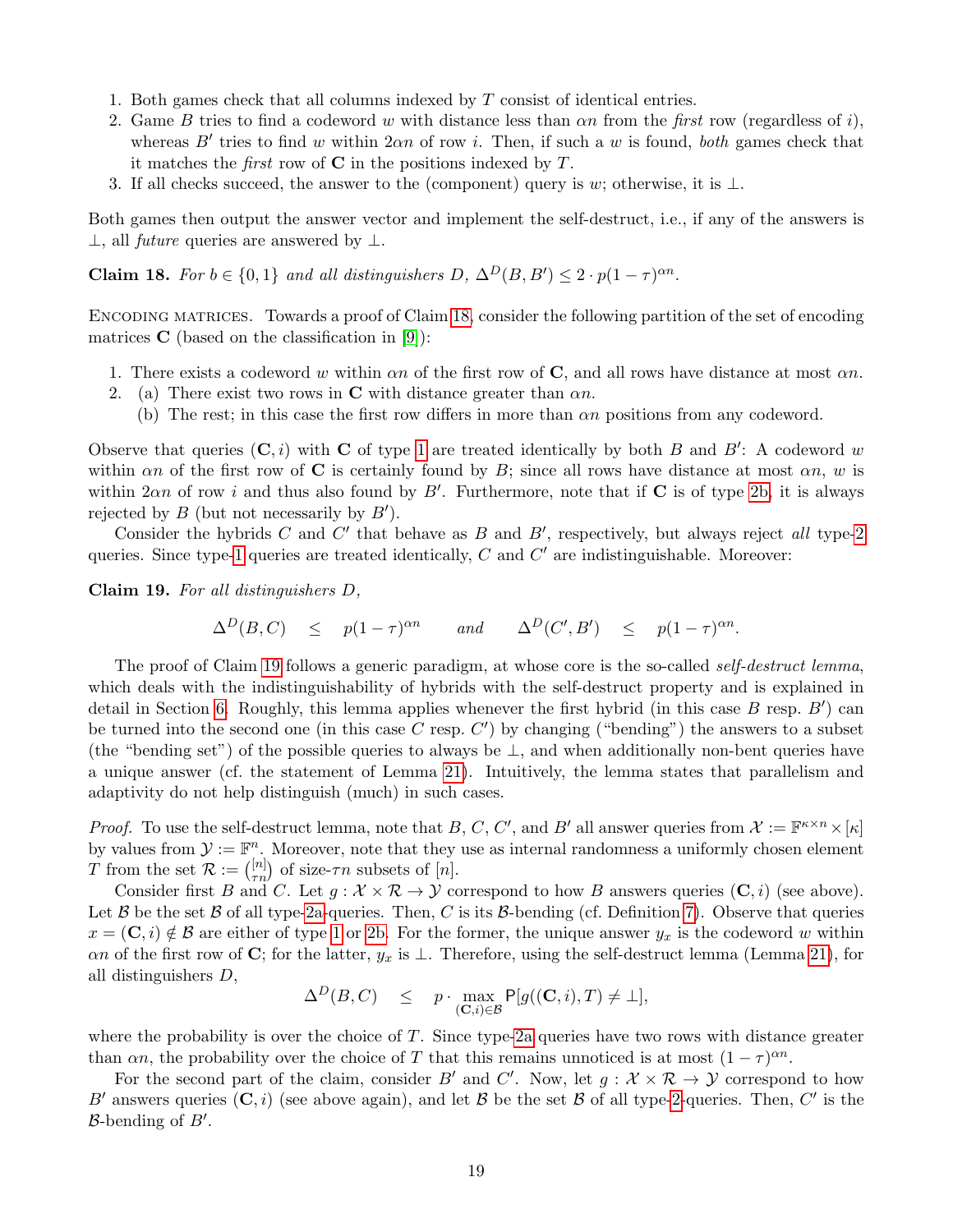Note that all queries  $x = (\mathbf{C}, i) \notin \mathcal{B}'$  are of type [1,](#page-19-1) and the unique answer  $y_x$  is the codeword w within  $2\alpha n$  of row *i* of C. Therefore, using Lemma [21](#page-22-0) again, for all distinguishers D,

$$
\Delta^D(B', C') \leq p \cdot \max_{(\mathbf{C}, i) \in \mathcal{B}'} \mathsf{P}[g'((\mathbf{C}, i), T) \neq \bot],
$$

where the probability is again over the choice of  $T$ . Since type[-2a](#page-19-3) queries have two rows with distance greater than  $\alpha n$  and in type[-2b](#page-19-2) queries the first row differs in more than  $\alpha n$  positions from any codeword, the probability over the choice of T that this remains unnoticed is at most  $(1 - \tau)^{\alpha n}$ .  $\Box$ 

Proof (of Claim [18\)](#page-19-0). The proof follows using the triangle inequality:

$$
\Delta^D(B, B') \leq \Delta^D(B, C) + \Delta^D(C, C') + \Delta^D(C', B') \leq 2 \cdot p(1-\tau)^{\alpha n}.
$$

WRAPPER. It remains to show that there exists a wrapper  $W_b$  such that  $W_b(B)$  behaves as  $H_b$  and  $W_b(B')$ as  $H'_b$ . The construction of  $W_b$  is straight forward:  $H_b$  and  $H'_b$  generate all keys and the challenge in the identical fashion; therefore,  $W_b$  can do it the same way.  $W_b$  answers decryption queries  $(\mathbf{E}', \text{verk}', \sigma')$  by first verifying the signature  $\sigma'$  and rejecting queries if  $\sigma'$  is invalid or if verk' is identical to the verification key verk<sup>\*</sup> chosen for the challenge, decrypting the entire matrix  $\mathbf{E}'$  to  $\mathbf{C}'$  and submitting  $(\mathbf{C}',i)$  to the oracle (either B or B'), where i is the first position at which verk<sup>'</sup> and verk<sup>\*</sup> differ, and decoding the answer w and outputting the result or simply forwarding it if it is ⊥. Moreover,  $W<sub>b</sub>$  implements the self-destruct. By inspection it can be seen that  $W_b(B)$  implements the original decryption algorithm and  $W_b(B')$  the alternative one.

#### <span id="page-20-0"></span>5.2.4 Reduction to IND-CPA Security

<span id="page-20-1"></span>**Lemma 20.** There exists a reduction  $R(\cdot)$  such that for all distinguishers D.

$$
\Delta^D(H_0',H_1')\quad =\quad (1-\tau)\kappa n\cdot \Delta^{D(R(\cdot))}(G_0^{\Pi,\text{ind-cpa}},G_1^{\Pi,\text{ind-cpa}}).
$$

Proof (sketch). The proof is a straight-forward generalization of the original proof by [\[9\]](#page-23-1); the only difference is that it needs to process multiple parallel decryption queries and implement the self-destruct feature appropriately. For ease of exposition, we describe the reduction to a many-public-key version of the CPA game for  $\Pi$ <sup>[16](#page-20-2)</sup>

Reduction  $R(\cdot)$  initially chooses the secret set T and creates the challenge OTS key pair with verification key verk<sup>\*</sup> =  $(v^*[1], \ldots, v^*[\kappa])$  and all key pairs  $(\mathsf{pk}^b_{i,j}, \mathsf{sk}^b_{i,j})$  with  $j \in T$  or  $b \neq v^*[i]$ . The remaining  $(1 - \tau)\kappa n$  key pairs are generated by the CPA game.

Recall that the LECSS is assumed to satisfy the following property: Given  $\tau n$  symbols  $(c_i)_{i\in\mathcal{I}}$  chosen uniformly at random and independently and any plaintext  $x \in \mathbb{F}^k$ , one can efficiently sample symbols  $(c_i)_{i \notin T}$  such that  $(c_1, \ldots, c_n)$  has the same distribution as  $\mathsf{E}(x)$ . Using this fact,  $R(\cdot)$  creates the challenge for  $m_0$  and  $m_1$  as follows: It picks the random symbols  $(c_i)_{i\in\mathcal{I}}$  and completes them to two full encodings  $c_{m_0}$  and  $c_{m_1}$  with the above procedure, once using  $m_0$  and once using  $m_1$  as the plaintext. Let  $\mathbf{C}_{m_0}$ and  $\mathbf{C}_{m_1}$  be the corresponding matrices (obtained by copying the encodings  $\kappa$  times). Observe that the two matrices match in the columns indexed by T. These entries are encrypted by  $R(\cdot)$ , using the public key  $\mathsf{pk}_{i,j}^b$  for entry  $(i, j)$  for which  $b = v^*[i]$ . Denote by  $\mathbf{C}'_{m_0}$  and  $\mathbf{C}'_{m_1}$  the matrices  $\mathbf{C}_{m_0}$  and  $\mathbf{C}_{m_1}$ with the columns in T removed. The reduction outputs (chall,  $\mathbf{C}_{m_0}^{\prime}, \mathbf{C}_{m_1}^{\prime}$ ) to its oracle and obtains the corresponding ciphertexts, which it combines appropriately with the ones it created itself to form the challenge ciphertext.

Finally, note that since the reduction knows all the secret keys  $\mathsf{pk}_{i,j}^b$  with  $b \neq v^*[i]$ , it can implement the alternative decryption algorithm (and the self-destruct).  $\Box$ 

<span id="page-20-2"></span> $^{16}$ In the many-public-key version of the CPA game, an attacker can play the CPA game for several independently generated public keys simultaneously; this is equivalent to the normal formulation by a standard hybrid argument [\[3\]](#page-23-15).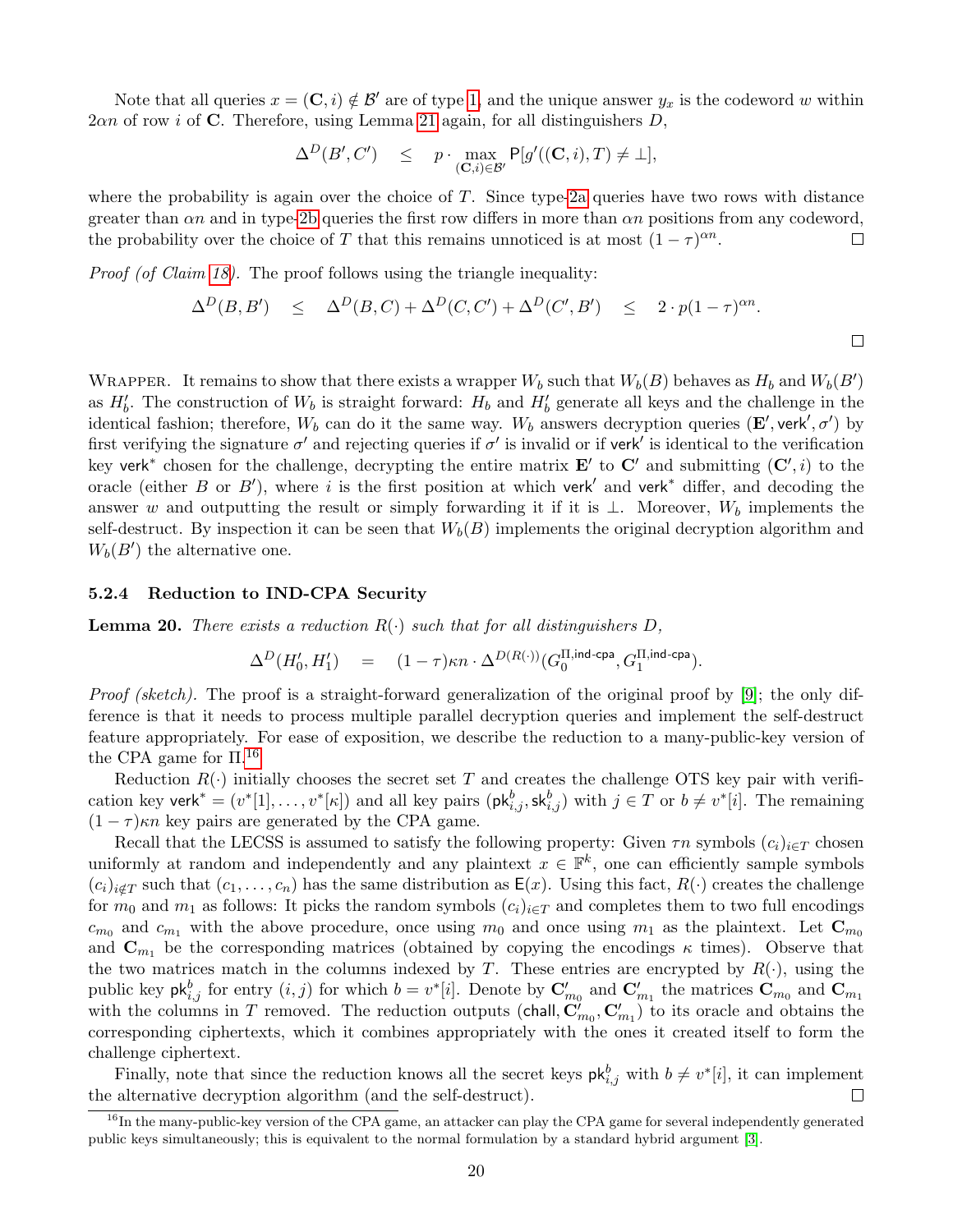#### <span id="page-21-0"></span>5.2.5 Overall Proof

*Proof (of Theorem [15\)](#page-17-2).* Let  $t_{cpa}$  be the overhead caused by reduction  $R(\cdot)$  and  $t_{ots}$  the larger of the overheads caused by  $R'_0(\cdot)$  and  $R'_1(\cdot)$ . Moreover, let D be a distinguisher with running time at most t. Using the triangle inequality, and Lemmas [16,](#page-18-6) [17,](#page-18-5) and [20,](#page-20-1)

$$
\begin{array}{lcl} \Delta^D(G_0^{\Pi',\mathsf{nm}\text{-}\mathsf{sda}}, G_1^{\Pi',\mathsf{nm}\text{-}\mathsf{sda}}) & \leq & \Delta^D(G_0^{\Pi',\mathsf{nm}\text{-}\mathsf{sda}}, H_0) + \Delta^D(H_0,H_0') \\ & & + \Delta^D(H_0',H_1') + \Delta^D(H_1',H_1) + \Delta^D(H_1,G_1^{\Pi',\mathsf{nm}\text{-}\mathsf{sda}}) \\ & \leq & \Gamma^{D(R_0'(\cdot))}(G^{\Sigma,\mathsf{ots}}) + 2 \cdot p(1-\tau)^{\alpha n} \\ & & + (1-\tau)\kappa n \cdot \Delta^{D(R(\cdot))}(G_0^{\Pi,\mathsf{ind}\text{-}\mathsf{cpa}},G_1^{\Pi,\mathsf{ind}\text{-}\mathsf{cpa}}) \\ & & + 2 \cdot p(1-\tau)^{\alpha n} + \Gamma^{D(R_1'(\cdot))}(G^{\Sigma,\mathsf{ots}}) \\ & & \leq & \varepsilon_{\mathsf{ots}} + 2 \cdot p(1-\tau)^{\alpha n} \\ & & + (1-\tau)\kappa n \cdot \varepsilon_{\mathsf{cpa}} + 2 \cdot p(1-\tau)^{\alpha n} + \varepsilon_{\mathsf{ots}}. \end{array}
$$

 $\Box$ 

## <span id="page-21-1"></span>5.3 LECSS for the CDMW Construction

In this section we show how to instantiate the LECSS used for the CDMW construction in Section [5.](#page-16-1) Let F be a finite field of size  $L = 2^{\ell}$ , where  $\ell$  is the plaintext length of the IND-CPA scheme used in the construction. Then, there are the following variants of a  $(k, n, \delta, \tau)$ -LECSS:

- CDMW Reed-Solomon codes: The original CDMW construction can be seen as using a Reed-Solomon-based LECSS with rate  $\Theta(1/\lambda)$ , which is suboptimal (see next item).
- Constant-Rate Reed-Solomon codes: Cheraghchi and Guruswami [\[8\]](#page-23-16) provide a LECSS based on a construction by Dziembowski *et al.* [\[17\]](#page-23-8) and on Reed-Solomon (RS) codes with  $\ell = \Theta(\log n)$ . One can show that it achieves the following parameters (not optimized):  $\alpha = 1/8$ ,  $\tau = 1/8$  and rate  $k/n \geq 1/4$  (i.e., all constant).
- Algebraic geometric codes: Using algebraic geometric (AG) codes, Cramer et al. [\[12\]](#page-23-7) provide a LECSS with  $\ell = \mathcal{O}(1)$  and still constant error correction, secrecy, and rate (but with worse concrete constants than Reed-Solomon codes).

Note that asymptotically, RS and AG codes are equally good: both have constant rate, distance, and secrecy. However, since with AG codes  $\ell$  is constant (i.e., they work over an alphabet of constant size), the minimal plaintext length can be shorter than with RS codes.

## <span id="page-21-2"></span>6 A General Indistinguishability Paradigm

A recurring issue in this paper are proofs that certain self-destruct games answering successive parallel decryption/tampering queries are indistinguishable. We formalize such games as *parallel stateless self*destruct games.

<span id="page-21-3"></span>**Definition 6.** An oracle U is a parallel stateless self-destruct (PSSD) game if

- it accepts parallel queries in which each component is from some set  $\mathcal X$  and answers them by vectors with components from some set  $\mathcal{Y},$
- $\bullet \perp \in \mathcal{Y},$
- there exists a function  $g: \mathcal{X} \times \mathcal{R} \to \mathcal{Y}$  such that every query component  $x \in \mathcal{X}$  is answered by  $g(x, r)$ , where  $r \in \mathcal{R}$  is the internal randomness of U, and
- the game self-destructs, i.e., after the first occurrence of  $\perp$  in an answer vector all further outputs are ⊥.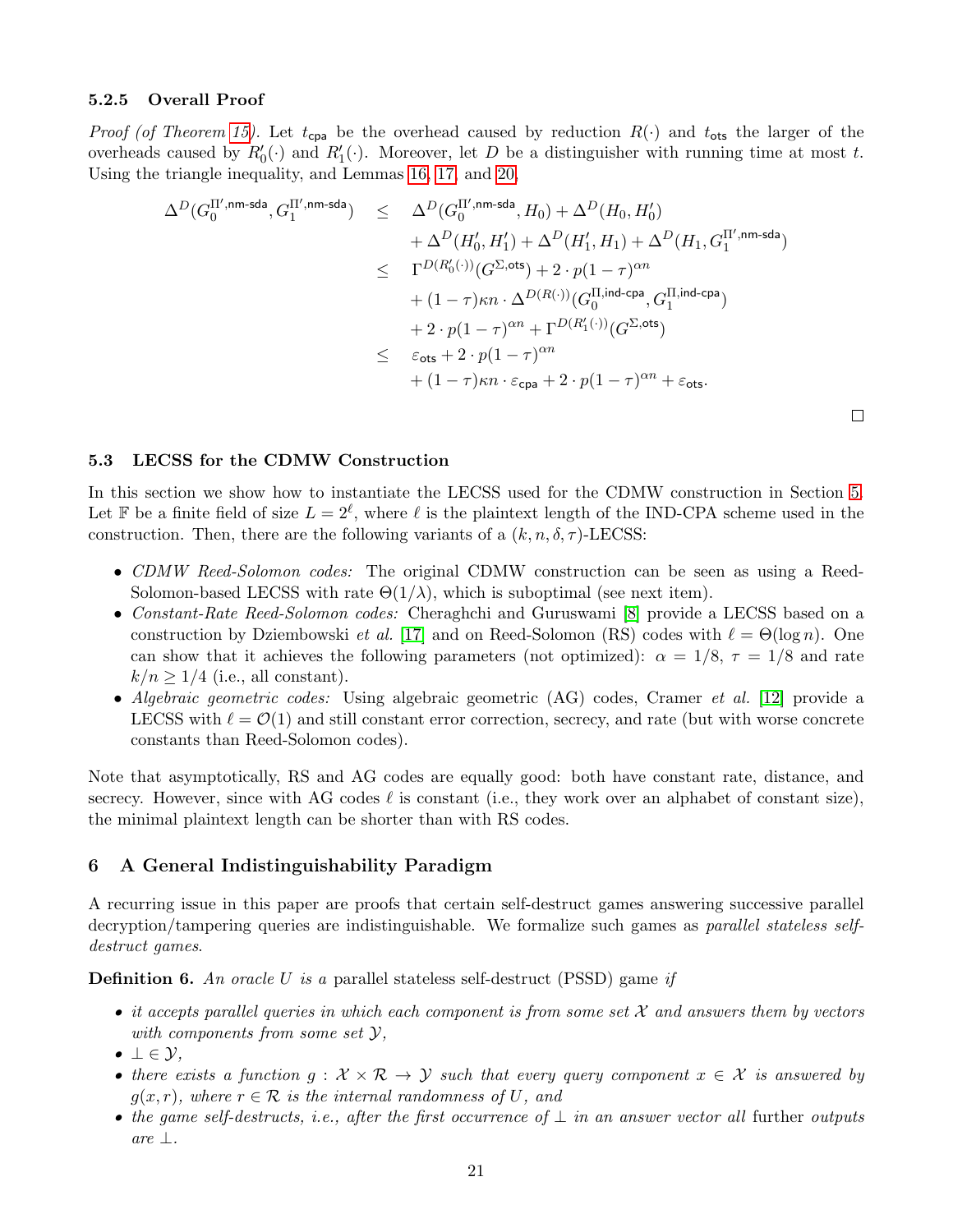A PSSD game can be transformed into a related one by "bending" the answers to some of the queries  $x \in \mathcal{X}$  to the value  $\perp$ . This is captured by the following definition:

<span id="page-22-1"></span>**Definition 7.** Let U be a PSSD game that behaves according to g and let  $\mathcal{B} \subseteq \mathcal{X}$ . The B-bending of U, denoted by  $U'$ , is the PSSD game that behaves according to  $g'$ , where

$$
g'(x,r) = \begin{cases} \perp & \text{if } x \in \mathcal{B}, \\ g(x,r) & \text{otherwise.} \end{cases}
$$

The self-destruct lemma below states that in order to bound the distinguishing advantage between a PSSD and its bending, one merely needs to analyze a single, non-parallel query, provided that all non-bent queries x can only be answered by a unique value  $y_x$  or  $\perp$ .

<span id="page-22-0"></span>**Lemma 21.** Let U be a PSSD game and U' its B-bending for some  $\mathcal{B} \subseteq \mathcal{X}$ . If for all  $x \notin \mathcal{B}$  there exists  $y_x \in \mathcal{Y}$  such that

$$
\{g(x,r) \mid r \in \mathcal{R}\} = \{y_x, \perp\},\
$$

then, for all distinguishers D,

$$
\Delta^D(U, U') \leq p \cdot \max_{x \in \mathcal{B}} \mathsf{P}[g(x, R) \neq \bot],
$$

where the probability is over the choice of R.

*Proof.* Fix a distinguisher  $D$  and denote by  $R$  and  $R'$  the random variables corresponding to the internal randomness of U and U', respectively. Call a value  $x \in \mathcal{X}$  dangerous if  $x \in \mathcal{B}$  and a query dangerous if it contains a dangerous value.

In the random experiment corresponding to the interaction between  $D$  and  $U$ , define the event  $E$  that the first dangerous query contains a dangerous value X with  $g(X, R) \neq \perp$  and that the self-destruct has not been provoked yet. Similarly, define the event  $E'$  for the interaction between  $D$  and  $U'$  that the first dangerous query contains a dangerous value X' with  $g(X', R') \neq \perp$  and that the self-destruct has not been provoked yet.<sup>[17](#page-22-2)</sup>

Clearly, U and U' behave identically unless E resp. E' occur. Thus, it remains to bound  $P[E] = P[E']$ . To that end, note that adaptivity does not help in provoking  $E$ . For any distinguisher  $D$ , there exists a non-adaptive distinguisher  $\tilde{D}$  such that whenever D provokes E, so does D'. D' proceeds as follows: First, it interacts with D only. Whenever D asks a non-dangerous query,  $D'$  answers every component  $x \notin \mathcal{B}$  by  $y_x$ . As soon as D specifies a dangerous query, D' stops its interaction with D and sends all queries to  $U$ .

Fix all randomness in experiment  $D'(U)$ , i.e., the coins of D (inside  $D'$ ) and the randomness r of U. Suppose D would provoke E in the direct interaction with U. In such a case, all the answers by  $D'$  are equal to the answers by U, since, by assumption, the answers to components  $x \notin \mathcal{B}$  in non-dangerous queries are  $y_x$  or  $\perp$  and the latter is excluded if E is provoked. Thus, whenever D provokes E, D' provokes it as well.

The success probability of non-adaptive distinguishers  $D$  is upper bounded by the probability over  $R$ that their first dangerous query provokes E, which is at most  $p \cdot \max_{x \in \mathcal{B}} P[g(x, R) \neq \bot].$  $\Box$ 

<span id="page-22-2"></span><sup>&</sup>lt;sup>17</sup>Note that the function g is the *same* in the definitions of either event.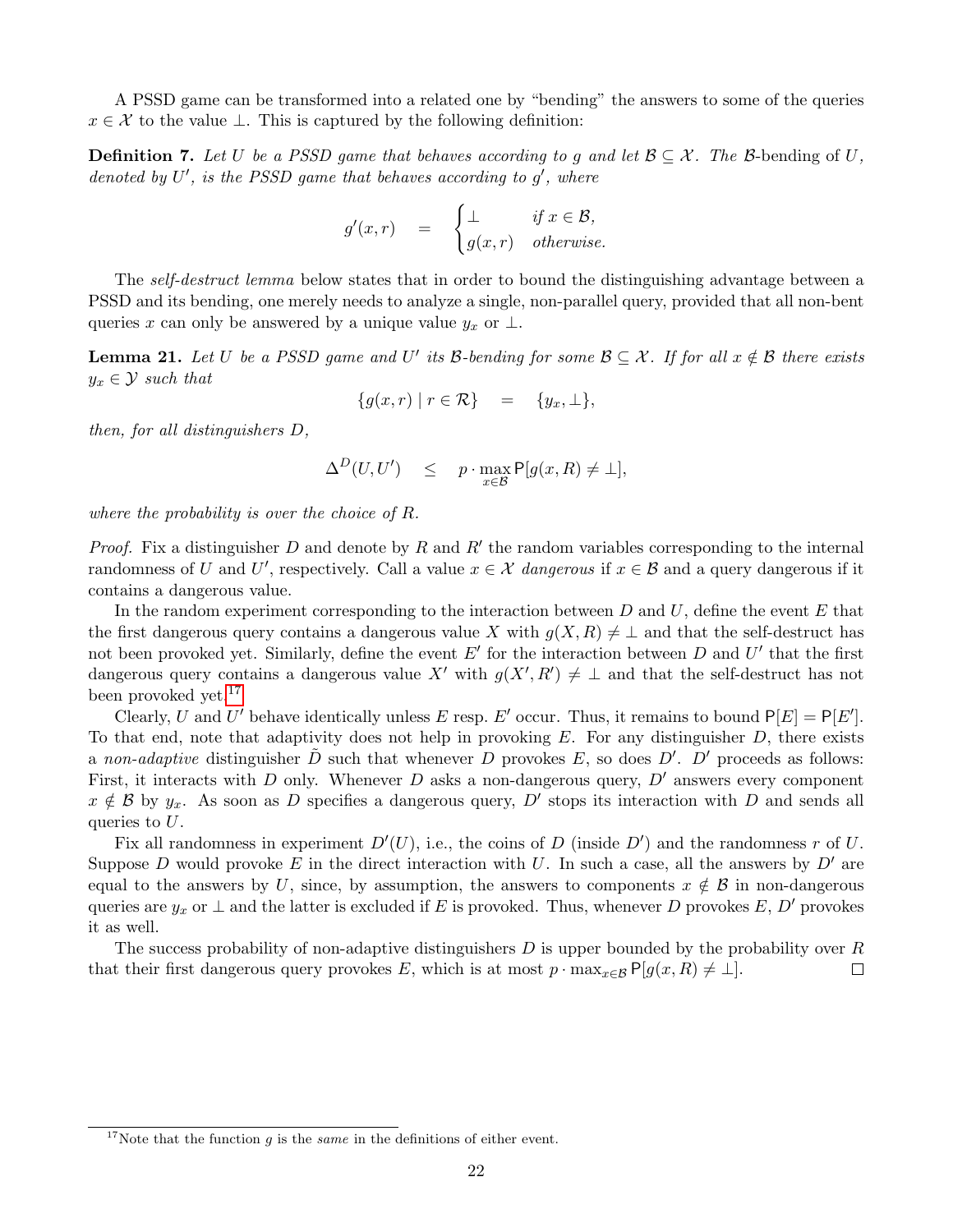## References

- <span id="page-23-12"></span>[1] Divesh Aggarwal, Yevgeniy Dodis, and Shachar Lovett. Non-malleable codes from additive combinatorics. ECCC, 20:81, 2013. To appear in STOC 2014.
- <span id="page-23-14"></span>[2] Shashank Agrawal, Divya Gupta, Hemanta K. Maji, Omkant Pandey, and Manoj Prabhakaran. Explicit non-malleable codes resistant to permutations and perturbations. IACR Cryptology ePrint Archive, 2014:841, 2014.
- <span id="page-23-15"></span>[3] Mihir Bellare, Alexandra Boldyreva, and Silvio Micali. Public-key encryption in a multi-user setting: Security proofs and improvements. In *EUROCRYPT*, pages 259–274, 2000.
- <span id="page-23-5"></span>[4] Mihir Bellare and Amit Sahai. Non-malleable encryption: Equivalence between two notions, and an indistinguishability-based characterization. In CRYPTO, pages 519–536, 1999.
- <span id="page-23-2"></span>[5] Ran Canetti, Shai Halevi, and Jonathan Katz. Chosen-ciphertext security from identity-based encryption. In EUROCRYPT, pages 207–222, 2004.
- <span id="page-23-9"></span>[6] Ran Canetti, Hugo Krawczyk, and Jesper Buus Nielsen. Relaxing chosen-ciphertext security. In CRYPTO, pages 565–582, 2003.
- <span id="page-23-13"></span>[7] Eshan Chattopadhyay and David Zuckerman. Non-malleable codes against constant split-state tampering. Electronic Colloquium on Computational Complexity (ECCC), 21:102, 2014.
- <span id="page-23-16"></span>[8] Mahdi Cheraghchi and Venkatesan Guruswami. Non-malleable coding against bit-wise and split-state tampering. In  $TCC$ , pages 440–464, 2014.
- <span id="page-23-1"></span>[9] Seung Geol Choi, Dana Dachman-Soled, Tal Malkin, and Hoeteck Wee. Black-box construction of a non-malleable encryption scheme from any semantically secure one. In TCC, pages 427–444, 2008.
- <span id="page-23-6"></span>[10] Sandro Coretti, Ueli Maurer, Björn Tackmann, and Daniele Venturi. From single-bit to multi-bit public-key encryption via non-malleable codes. IACR Cryptology ePrint Archive, 2014:324, 2014.
- <span id="page-23-10"></span>[11] Ronald Cramer, Ivan Bjerre Damgård, Nico Döttling, Serge Fehr, and Gabriele Spini. Linear secret sharing schemes from error correcting codes and universal hash functions. In EUROCRYPT, pages 313–336, 2015.
- <span id="page-23-7"></span>[12] Ronald Cramer, Goichiro Hanaoka, Dennis Hofheinz, Hideki Imai, Eike Kiltz, Rafael Pass, Abhi Shelat, and Vinod Vaikuntanathan. Bounded CCA2-secure encryption. In ASIACRYPT, pages 502–518, 2007.
- <span id="page-23-3"></span>[13] Ronald Cramer and Victor Shoup. A practical public key cryptosystem provably secure against adaptive chosen ciphertext attack. In CRYPTO, volume 1462 of LNCS, pages 13–25, 1998.
- <span id="page-23-4"></span>[14] Ronald Cramer and Victor Shoup. Universal hash proofs and a paradigm for adaptive chosen ciphertext secure public-key encryption. In EUROCRYPT, pages 45–64, 2002.
- <span id="page-23-0"></span>[15] Danny Dolev, Cynthia Dwork, and Moni Naor. Nonmalleable cryptography. SIAM J. Comput., 30(2):391–437, 2000.
- <span id="page-23-11"></span>[16] Stefan Dziembowski, Tomasz Kazana, and Maciej Obremski. Non-malleable codes from two-source extractors. In CRYPTO (2), pages 239–257, 2013.
- <span id="page-23-8"></span>[17] Stefan Dziembowski, Krzysztof Pietrzak, and Daniel Wichs. Non-malleable codes. In ICS, pages 434–452, 2010.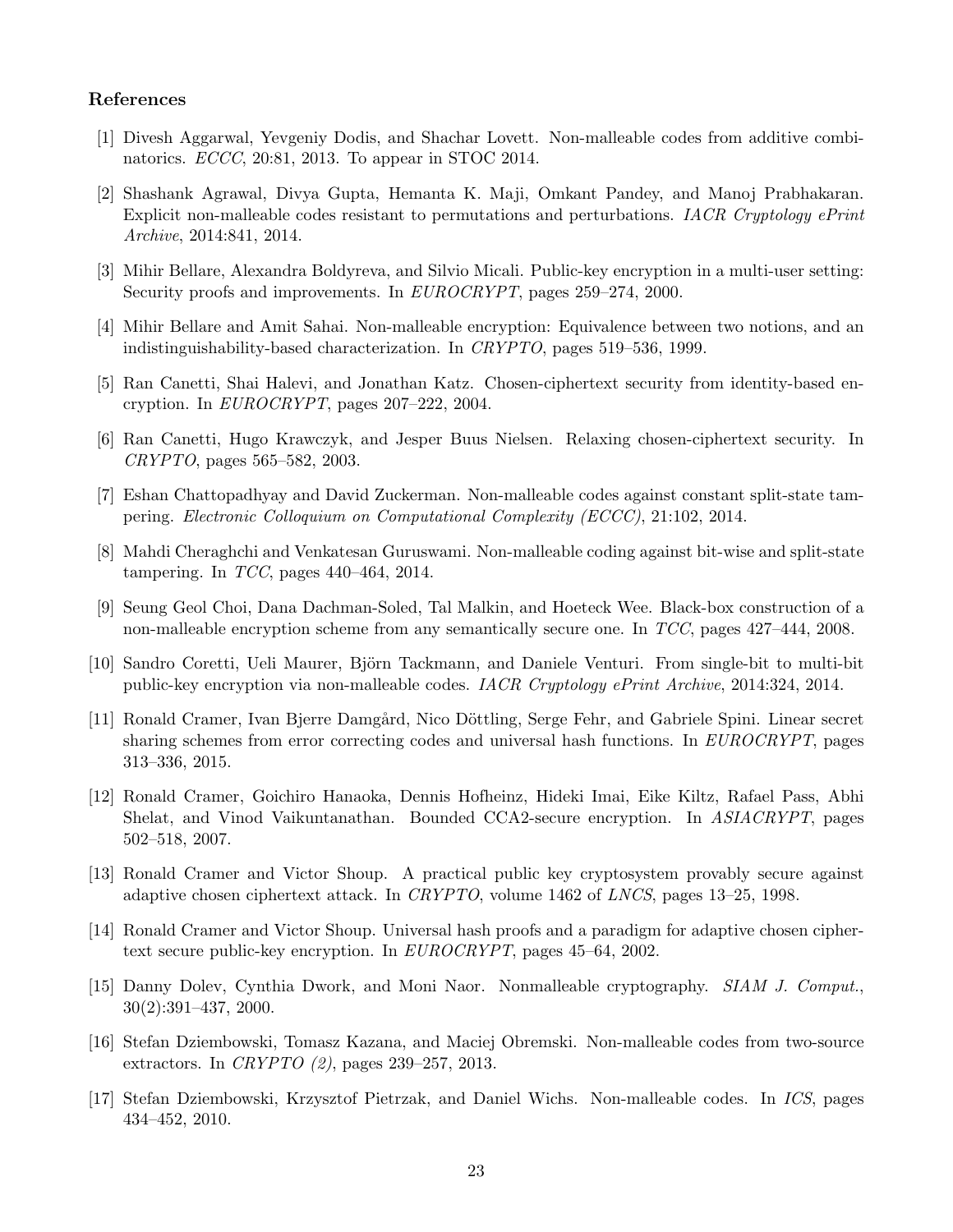- <span id="page-24-11"></span>[18] Sebastian Faust, Pratyay Mukherjee, Jesper Buus Nielsen, and Daniele Venturi. Continuous nonmalleable codes. In TCC, pages 465–488, 2014.
- <span id="page-24-13"></span>[19] Sebastian Faust, Pratyay Mukherjee, Daniele Venturi, and Daniel Wichs. Efficient non-malleable codes and key-derivation for poly-size tampering circuits. In EUROCRYPT, pages 111–128, 2014.
- <span id="page-24-7"></span>[20] Yael Gertner, Tal Malkin, and Steven Myers. Towards a separation of semantic and CCA security for public key encryption. In TCC, pages 434–455, 2007.
- <span id="page-24-1"></span>[21] Shafi Goldwasser and Silvio Micali. Probabilistic encryption. J. Comput. Syst. Sci., 28(2):270–299, 1984.
- <span id="page-24-6"></span>[22] Dennis Hofheinz and Eike Kiltz. Practical chosen ciphertext secure encryption from factoring. In EUROCRYPT, pages 313–332, 2009.
- <span id="page-24-10"></span>[23] Susan Hohenberger, Allison B. Lewko, and Brent Waters. Detecting dangerous queries: A new approach for chosen ciphertext security. In  $EUROCRYPT$ , pages 663–681, 2012.
- <span id="page-24-5"></span>[24] Kaoru Kurosawa and Yvo Desmedt. A new paradigm of hybrid encryption scheme. In CRYPTO, pages 426–442, 2004.
- <span id="page-24-4"></span>[25] Yehuda Lindell. A simpler construction of cca2-secure public-key encryption under general assumptions. In EUROCRYPT, pages 241–254, 2003.
- <span id="page-24-14"></span>[26] F.J. MacWilliams and N.J.A. Sloane. The Theory of Error-Correcting Codes. North-holland Publishing Company, 2nd edition, 1978.
- <span id="page-24-9"></span>[27] Steven Myers and Abhi Shelat. Bit encryption is complete. In FOCS, pages 607–616, 2009.
- <span id="page-24-2"></span>[28] Moni Naor and Moti Yung. Public-key cryptosystems provably secure against chosen ciphertext attacks. In STOC, pages 427–437, 1990.
- <span id="page-24-0"></span>[29] Rafael Pass, Abhi Shelat, and Vinod Vaikuntanathan. Construction of a non-malleable encryption scheme from any semantically secure one. In CRYPTO, pages 271–289, 2006.
- <span id="page-24-8"></span>[30] Rafael Pass, Abhi Shelat, and Vinod Vaikuntanathan. Relations among notions of non-malleability for encryption. In ASIACRYPT, pages 519–535, 2007.
- <span id="page-24-3"></span>[31] Amit Sahai. Non-malleable non-interactive zero knowledge and adaptive chosen-ciphertext security. In FOCS, pages 543–553, 1999.
- <span id="page-24-12"></span>[32] Ba-Zhong Shen. A justesen construction of binary concatenated codes that asymptotically meet the zyablov bound for low rate. IEEE Transactions on Information Theory, 39(1):239–242, 1993.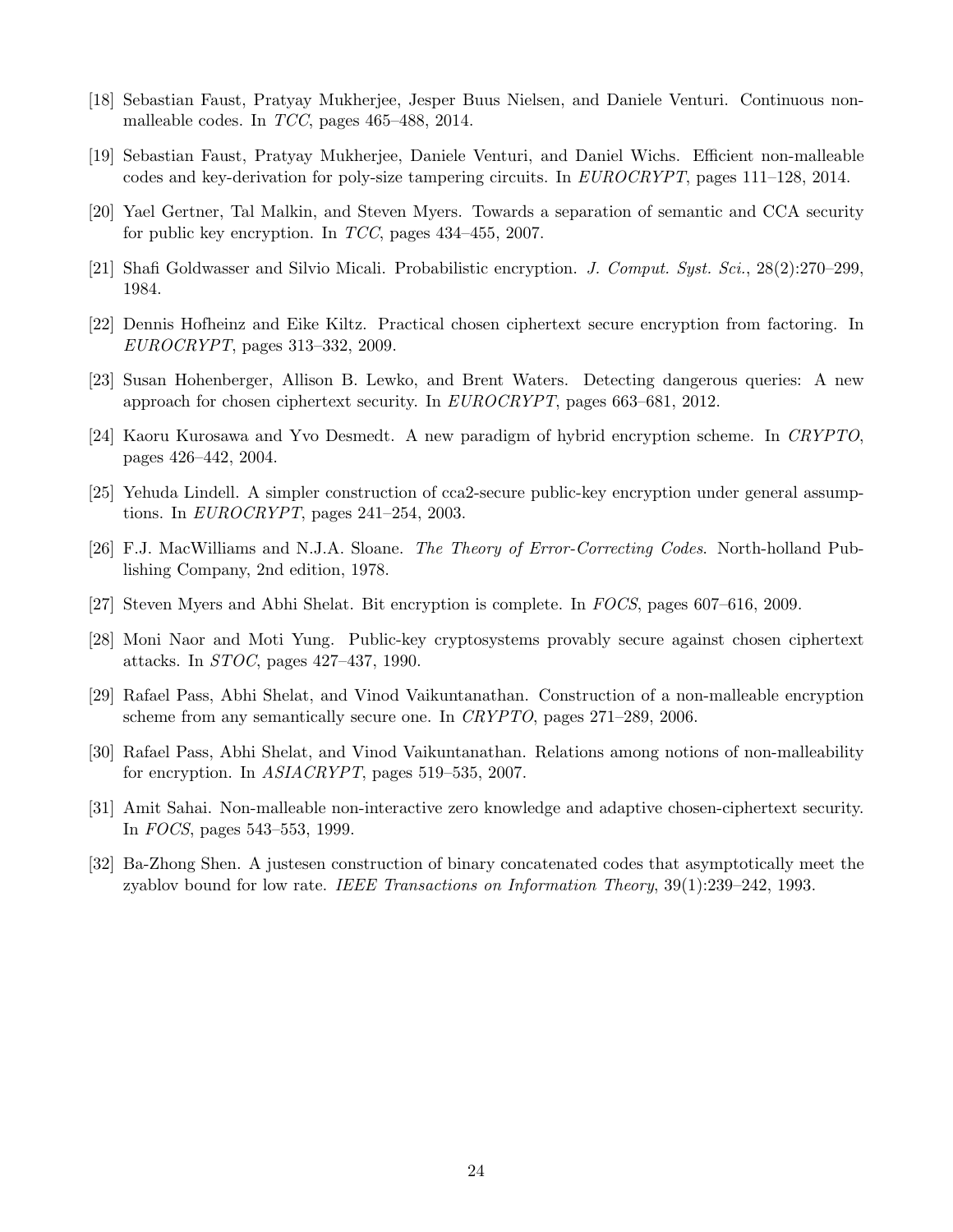<span id="page-25-2"></span>

| PKE Scheme $\Pi' = (KG', E', D')$                                                                                                                                                      |                                                                                                |                                                                                                                                                                                        |  |
|----------------------------------------------------------------------------------------------------------------------------------------------------------------------------------------|------------------------------------------------------------------------------------------------|----------------------------------------------------------------------------------------------------------------------------------------------------------------------------------------|--|
| Key Generation $KG'$<br>$(\mathsf{pk}, \mathsf{sk}) \leftarrow KG$<br>$\rho \leftarrow \{0,1\}^{\lambda}$<br>$pk' = pk$<br>$sk' = (\rho, sk)$<br>return $(\mathsf{pk}', \mathsf{sk}')$ | Encryption $E'_{\mathsf{pk}'}(m)$<br>$e \leftarrow E_{\rm pk}(m)$<br>$e' = 0  e$<br>return $e$ | Decryption $D'_{\mathsf{sk}'}(e')$<br>$e' = \beta    e$<br>$m \leftarrow D_{\rm sk}(e)$<br>if $\beta = 1$<br>return $\rho$<br>else<br>if $m = \rho$<br>return sk<br>else<br>return $m$ |  |
|                                                                                                                                                                                        |                                                                                                |                                                                                                                                                                                        |  |

Figure 6: PKE scheme  $\Pi'$  in the proof of Theorem [22](#page-25-1)

# <span id="page-25-0"></span>A Relating IND-SDA and NM-CPA

<span id="page-25-1"></span>Theorem 22. IND-SDA and NM-CPA are incomparable notions:

- (i) Assume there exists a PKE scheme  $\Pi$  that is NM-CPA secure. Then there exists a PKE scheme  $\Pi'$ that is NM-CPA secure but not IND-SDA secure.
- (ii) Assume there exists a PKE scheme  $\Pi$  that is IND-SDA secure. Then there exists a PKE scheme  $\Pi''$  that is IND-SDA secure but not NM-CPA secure.

The proof follows the following intuition: Towards proving (i), an assumed non-malleable PKE scheme is modified as follows: An additional 0-bit is added to every ciphertext. If it is changed to 1 by an adversary, the decryption algorithm outputs a secret random value  $\rho$  (from a sufficiently large space) instead of the normal decryption, and when the decryption algorithm is fed with an encryption of  $\rho$ , it outputs the secret key. The modified scheme is not IND-SDA-secure since an adversary can obtain the secret key by making just two adaptive decryption queries. It is, however, still non-malleable since a non-adaptive adversary can only try to guess  $\rho$ .

For (ii), an IND-SDA-secure PKE scheme is modified as follows: Prior to encrypting a message, it is encoded using a code with the property that a sufficiently large fraction of the bits of the encoding are random. Similarly to above, ciphertexts have a format that allows an adversary, using the decryption oracle, to guess a bit of this encoding, where a wrong guess leads to a self-destruct. Since, by definition, an adversary can ask arbitrarily many (non-adaptively chosen) invalid ciphertexts in the NM-CPA game, he can recover the entire encoding of the message. At the same time, due to the randomness of the encoding, an adversary trying to guess the bits of the encoding sequentially is highly likely to produce a self-destruct in the process. Therefore, the modified scheme is not non-malleable, but it is still IND-SDA-secure.

Proof. We prove the two statements separately.

(i) Let  $\Pi = (KG, E, D)$  be a PKE scheme that is NM-CPA secure, with message space  $\mathcal{M} = \{0, 1\}^{\lambda}$ for some value  $\lambda$  that is superpolynomial in the security parameter  $\lambda \in \mathbb{N}$ . Consider the PKE scheme  $\Pi' = (KG', E', D'),$  derived from Π, depicted in Figure [6.](#page-25-2) A secret key generated via KG' consists of a valid secret key for  $\Pi$ , together with a random string  $\rho \leftarrow \{0,1\}^{\lambda}$ . A ciphertext generated via E' consists of a valid ciphertext generated via E, to which we append a single bit  $\beta$  that is usually set to 0 in honestly generated ciphertexts. Upon input a ciphertext with  $\beta = 0$ , the decryption algorithm D' behaves as D except that it returns the secret key in case the ciphertext decrypts to  $\rho$ ; ciphertexts with  $\beta = 1$  are always decrypted to  $\rho$ .

**Claim 23.** There exists a distinguisher D such that  $\Delta^D(G_0^{\Pi',2,1})$  $G_0^{\Pi',2,1}, G_1^{\Pi',2,1}$  $j_1^{\text{II'},2,1}) = 1.$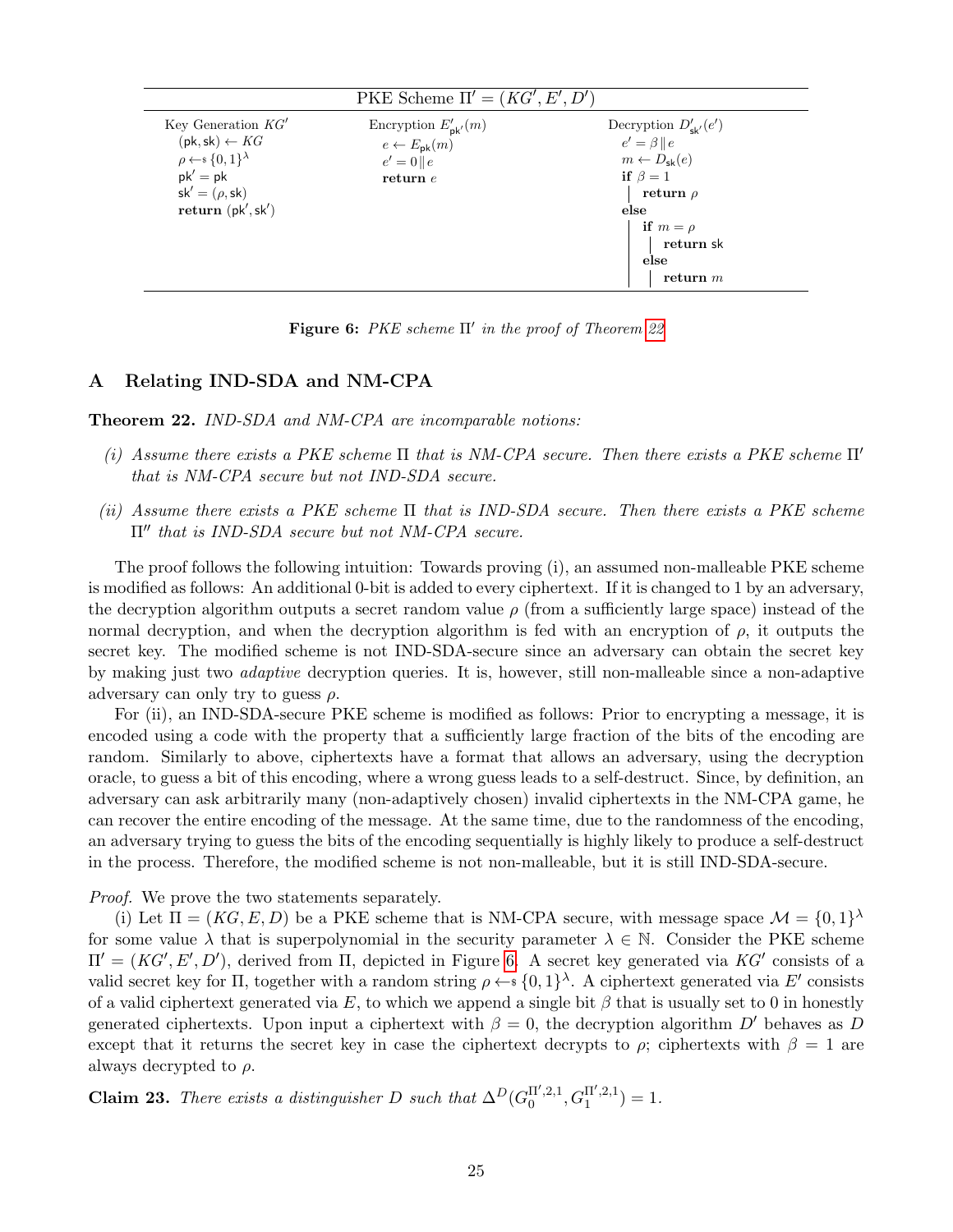*Proof.* Consider the following distinguisher D that breaks IND-SDA security of  $\Pi'$  with probability 1, using two adaptive decryption queries, and without ever provoking a self-destruct. Given the challenge ciphertext e, the distinguisher creates  $e_1 = 1 \nvert \nvert \nvert e$  where  $\bar{e} \leftarrow E_{\rm pk}(\bar{m})$  for a fixed message  $\bar{m} \in \mathcal{M}$ , and queries (dec, e<sub>1</sub>); note that the answer to such query will be the value  $\rho$  (no matter what the value of  $\bar{m}$ is). Given  $\rho$ , the distinguisher encrypts  $e_2 \leftarrow 0 \parallel e_\rho$  where  $e_\rho \leftarrow E_{\rm pk}(\rho)$  and queries (dec,  $e_2$ ). Note that, by definition of  $\Pi'$ , the answer to such query will be the secret key sk that can be used to decrypt the challenge ciphertext e with probability 1.  $\Box$ 

**Claim 24.** For all  $p \in \mathbb{N}$ , and for all distinguishers D', there exists a distinguisher D such that

$$
\Delta^D(G_0^{\Pi,1,p},G_1^{\Pi,1,p}) \quad \geq \quad \Delta^{D'}(G_0^{\Pi',1,p},G_1^{\Pi',1,p}) - p \cdot 2^{-\lambda}.
$$

*Proof.* We build distinguisher  $D$  (based on  $D'$ ) as follows:

- 1. At the beginning D samples a random  $\rho \leftarrow s \{0,1\}^{\lambda}$  (but not sk), and forwards the public key pk it receives from game  $G_h^{\Pi,nm\text{-cpa}}$  $b^{\text{II,nm-cpa}}$  to  $D'.$
- 2. Upon input (chall,  $m_0, m_1$ ) from D', distinguisher D calls (chall,  $m_0, m_1$ ) to its own challenge oracle obtaining a ciphertext e, and returns  $e' := 0 || e$  to D'.
- 3. Upon input the decryption query  $(\text{dec}, e'_1, \ldots, e'_p)$  from  $D'$ , distinguisher D parses  $e'_i = \beta_i || e_i$  for all  $i \in [p]$  and queries (dec,  $e_1, \ldots, e_p$ ) to its own decryption oracle, obtaining  $(m_1, \ldots, m_p)$ . Hence, D proceeds as follows for each  $i \in [p]$ :
	- In case  $\beta_i = 1$ , replace  $m_i$  with  $m_i := \rho$ .
	- In case  $m_i = \rho$ , abort.

Return  $(m_1, \ldots, m_n)$ .

4. Output whatever  $D'$  outputs.

Note that D perfectly simulates the key generation of  $\Pi'$  (this is because the value  $\rho$  is chosen uniformly and independently by  $D$ ). The same holds for the simulation of the challenge ciphertext. Furthermore, the simulation of the parallel decryption query is perfect unless  $D$  aborts; thus, it suffices to bound the probability that D aborts. By the union bound, this probability is at most  $p \cdot 2^{-\lambda}$ . The claim follows.  $\Box$ 

The two claims above conclude the proof of statement (i), by observing that  $\lambda$  and p are, respectively, super-polynomial and polynomial in  $\lambda$ .

(ii) Let  $\Pi = (KG, E, D)$  be a PKE scheme, with message space  $\mathcal{M} = \{0, 1\}^n$ , that is IND-SDA secure. Moreover let (Enc, Dec) be a  $(k, n)$ -encoding scheme with the property that the bits of a codeword are individually uniform and  $\tau n$ -wise independent (over the randomness of the encoding). Consider the PKE scheme  $\Pi'' = (KG'', E'', D'')$ , with message space  $\mathcal{M}'' = \{0, 1\}^k$ , obtained from  $\Pi$  as depicted in Figure [7.](#page-27-0) The key generation is identical in the two schemes, except that  $KG''$  includes a message  $\bar{m} \leftarrow \{0,1\}^k$  in the public key. The encryption algorithm first encodes the plaintext  $m$  obtaining a codeword  $c$ , encrypts c via pk, and appends to the ciphertext two bits  $\beta_1, \beta_2 \in \{0,1\}$  and a special value  $\alpha \in [n]$  (normally set to 0). The decryption algorithm simply decrypts the ciphertext and runs the decoding algorithm, in case  $\beta_1 = 0$ . Otherwise it checks that the bit in position  $\alpha$  of c equals  $\beta_2$ ; if this is the case it returns the message  $\bar{m}$ , else it returns  $\bot$ .

**Claim 25.** There exists a distinguisher D<sup>"</sup> such that  $\Delta^{D''}(G_0^{\Pi'',1,n})$  $G_0^{\Pi'',1,n},G_1^{\Pi'',1,n}$  $j_1^{(1^r,1,n}) = 1.$ 

*Proof.* Consider the following distinguisher  $D''$  playing the NM-CPA game. At the beginning  $D''$  receives the public key ( $\mathsf{pk}, \bar{m}$ ), and issues (chall,  $m_0, m_1$ ), for some  $m_0, m_1$ , obtaining a challenge  $e'' = (0||0||0||e)$ .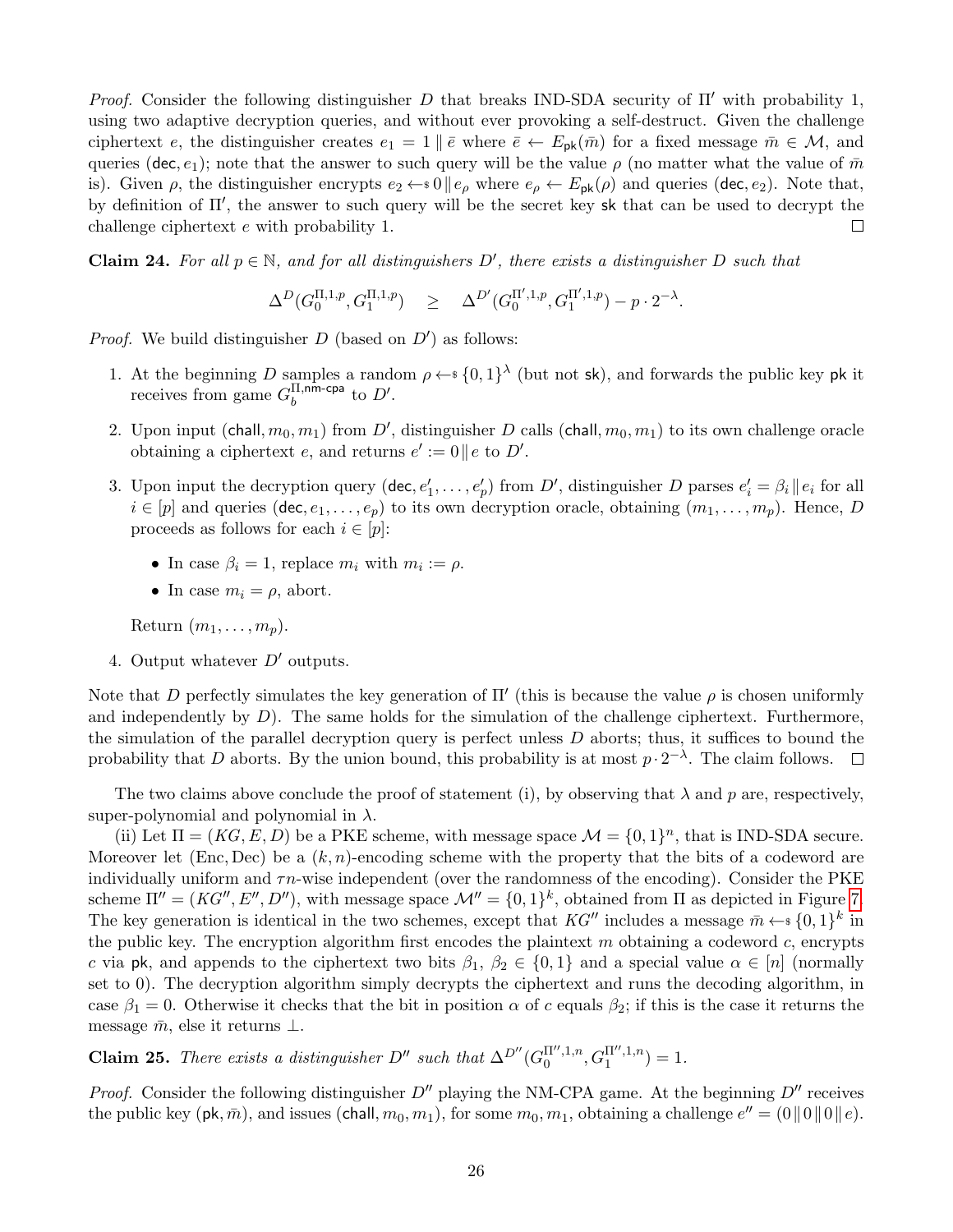<span id="page-27-0"></span>

| PKE Scheme $\Pi'' = (KG'', E'', D'')$                                                                                                                                                     |                                                                                                                                            |                                                                                                                                                                                                                        |  |
|-------------------------------------------------------------------------------------------------------------------------------------------------------------------------------------------|--------------------------------------------------------------------------------------------------------------------------------------------|------------------------------------------------------------------------------------------------------------------------------------------------------------------------------------------------------------------------|--|
| Key Generation $KG''$<br>$(\mathsf{pk}, \mathsf{sk}) \leftarrow KG$<br>$\bar{m} \leftarrow \{0,1\}^k$<br>$pk'' = (pk, \bar{m})$<br>$sk'' = sk$<br>return $(\mathsf{pk}'', \mathsf{sk}'')$ | Encryption $E''_{\mathsf{pk}''}(m)$<br>$c \leftarrow \text{Enc}(m)$<br>$e \leftarrow E_{\rm pk}(c)$<br>$e'' = 0   0  0  e$<br>return $e''$ | Decryption $D''_{\mathbf{sk}''}(e'')$<br>$e'' = \beta_1 \ \beta_2\  \alpha \ e$<br>$c \leftarrow D_{\rm sk}(e)$<br>$m \leftarrow \text{Dec}(c)$<br>if $\beta_1=0$<br><b>if</b> $(\beta_2 = 0) \wedge (\text{ctr} = 0)$ |  |
|                                                                                                                                                                                           |                                                                                                                                            | return $m$<br>else                                                                                                                                                                                                     |  |
|                                                                                                                                                                                           |                                                                                                                                            | return $\perp$<br>else                                                                                                                                                                                                 |  |
|                                                                                                                                                                                           |                                                                                                                                            | if $(m'[\alpha] = \beta_2)$                                                                                                                                                                                            |  |
|                                                                                                                                                                                           |                                                                                                                                            | return $\bar{m}$                                                                                                                                                                                                       |  |
|                                                                                                                                                                                           |                                                                                                                                            | else<br>return $\perp$                                                                                                                                                                                                 |  |
|                                                                                                                                                                                           |                                                                                                                                            |                                                                                                                                                                                                                        |  |

Figure 7: PKE scheme  $\Pi''$  in the proof of Theorem [22](#page-25-1)

Next,  $D''$  defines a sequence of n ciphertexts  $e_1, \ldots, e_n$  and issues (dec,  $e_1, \ldots, e_n$ ). For all  $i \in [n]$ , the *i*-th ciphertext  $e_i$  has a type  $(1||\beta_{2,i}||i||e)$  where  $\beta_{2,i}$  is a guess for c[i] (i.e., the *i*-th bit of the codeword  $c \leftarrow D_{\mathsf{sk}}(e)$ ).

Let  $(m_1, \ldots, m_n)$  be the answer from the decryption oracle. Distinguisher  $D''$  defines a codeword  $c = (c[1], \ldots, c[n])$  where  $c[i] = \beta_{2,i}$  if  $m = \overline{m}$  (and  $c[i] = 1 - \beta_{2,i}$  otherwise).<sup>[18](#page-27-1)</sup> By inspection, this is exactly the codeword c encoding the challenge, and thus  $D''$  wins the game with probability 1.<sup>[19](#page-27-2)</sup>  $\Box$ 

**Claim 26.** For all  $q \in \mathbb{N}$ , and for all distinguishers  $D''$ , there exists a distinguisher D such that

$$
\Delta^D(G_0^{\Pi,q,1},G_1^{\Pi,q,1}) \quad \geq \quad \Delta^{D''}(G_0^{\Pi'',q,1},G_1^{\Pi'',q,1})-2^{-\tau n}.
$$

*Proof.* We build distinguisher D (based on  $D''$ ) as follows:

- 1. At the beginning D samples  $\bar{m} \leftarrow \{0,1\}^k$ , and forwards  $\mathsf{pk}'' = (\mathsf{pk}, \bar{m})$  to D'', where  $\mathsf{pk}$  is the public key it receives from its own challenger. Furthermore  $D$  samples  $n$  uniform and independent bits  $b = (b_1, \ldots, b_n).$
- 2. Upon input (chall,  $m_0, m_1$ ) at the inside, D defines  $c_0 \leftarrow \text{Enc}(m_0)$  and  $c_1 \leftarrow \text{Enc}(m_1)$  and issues (chall,  $c_0, c_1$ ) to its own challenger. Given the challenge ciphertext e, distinguisher D returns  $e'' :=$  $(0||0||0||e)$  to  $D''$ .
- 3. For all  $i \in [q]$ , upon input the *i*-th decryption query (dec,  $e''_i$ ) from  $D''$ , distinguisher D parses  $e''_i = (\beta_{1,i} || \beta_{2,i} || \alpha_i || e_i)$  and proceeds as follows:
	- (a) If  $\beta_{1,i} = \beta_{2,i} = 0$  and  $\alpha_i = 0$ , issue (dec,  $e_i$ ) to the decryption oracle receiving a value  $c_i \in \{0,1\}^n$ and compute  $m_i \leftarrow \text{Dec}(c_i)$ ; return  $m_i$  to  $D''$ .
	- (b) If  $\beta_{1,i} = 0$  and  $\alpha_i \neq 0$  or  $\beta_{2,i} \neq 0$ , output  $\perp$  and self-destruct.
	- (c) If  $\beta_{1,i} = 1$ , check whether  $b[\alpha_i] = \beta_{2,i}$ ; if that is the case return  $\bar{m}$ , and otherwise return  $\perp$  and self-destruct.
- 4. D outputs whatever  $D''$  does.

<span id="page-27-2"></span><span id="page-27-1"></span><sup>&</sup>lt;sup>18</sup>Recall that, by definition of  $\Pi''$ , the values  $\bar{m}$  and  $\bot$  are the only possible outcomes for each of the  $m_i$ .

 $19$ The latter holds true in case the encryption scheme and the encoding scheme have perfect correctness. However, it is straightforward to generalize the proof to the case of a small correctness error.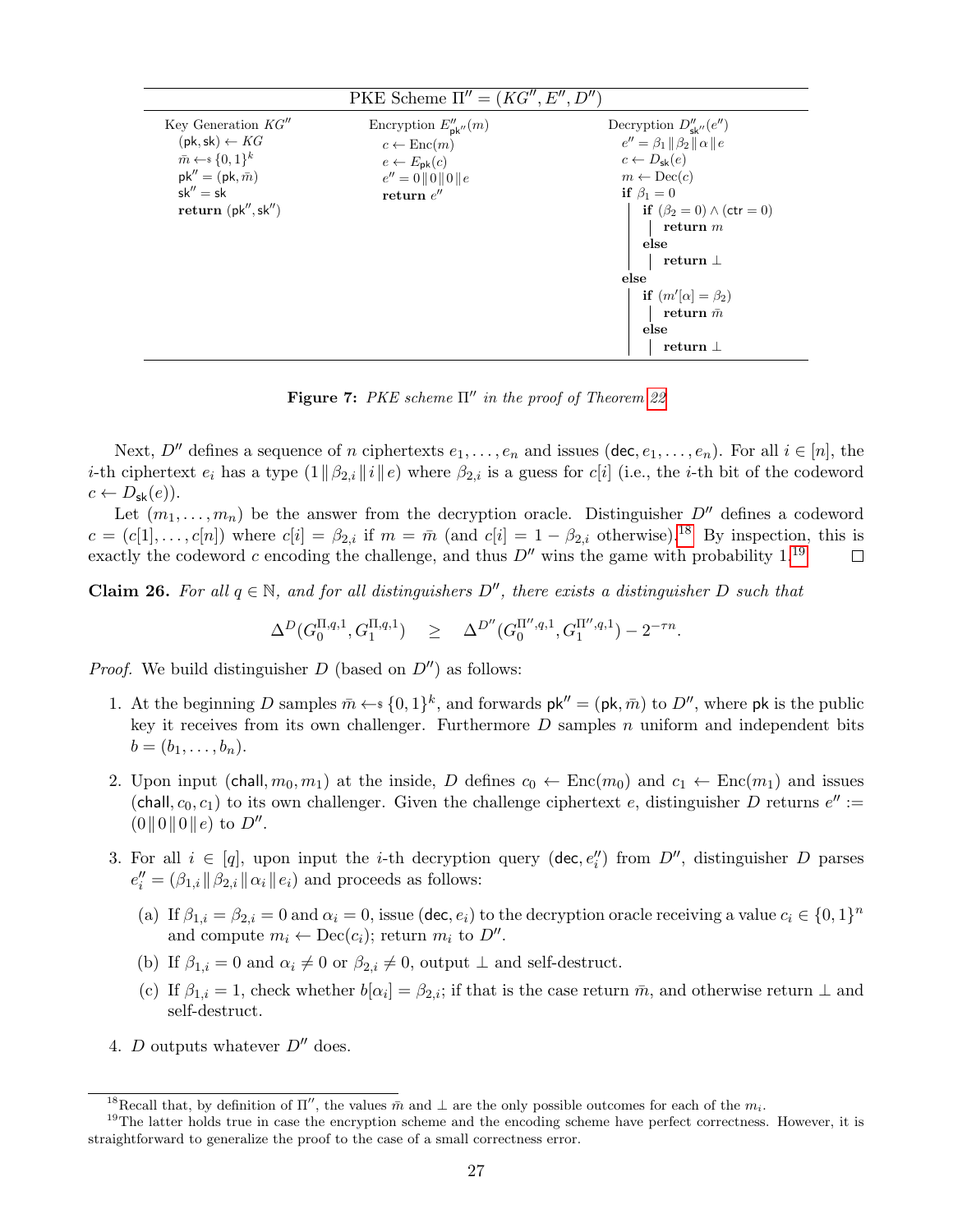Clearly  $D$  perfectly simulates the public key and the challenge ciphertext. As for decryption queries, the simulation for queries of type 3(a) and 3(b) is also perfect. Define the event E that  $D''$  issues more than  $\tau n$  decryption queries of type 3(c), such that the guess  $\beta_{2,i}$  for  $b[\alpha_i]$  is correct. It easy to see that in case E does not happen, the simulation of decryption queries with type  $3(c)$  is correct, because any subset of dimension up to  $\tau n$  of the codeword c corresponding to the challenge ciphertext is uniformly distributed. Thus, it suffices to bound the probability of the event E which is at most  $2^{-\tau n}$ . The claim follows.  $\Box$ 

The two claims above imply statement (ii), by setting  $\tau$  to be super-logarithmic in the security parameter  $\lambda$ .<sup>[20](#page-28-1)</sup>  $\Box$ 

## <span id="page-28-0"></span>B Necessity of Codes with Secret State

We show that codes without secret state, as defined below, (e.g., those in [\[17,](#page-23-8) [16,](#page-23-11) [1,](#page-23-12) [19,](#page-24-13) [10,](#page-23-6) [7,](#page-23-13) [2\]](#page-23-14)) cannot achieve (unconditional) non-malleability against parallel tampering—already for the case  $q = 1$ .

**Definition 8** (Code without secret state). A  $(k, n)$ -code is a pair of algorithms (Enc, Dec), where the (randomized) encoding algorithm Enc takes a k-bit plaintext x and outputs an n-bit encoding  $c \leftarrow \text{Enc}(x)$ . and the (randomized) decoding algorithm Dec takes an n-bit encoding c and outputs a k-bit plaintext  $x \leftarrow \text{Dec}(c)$  or the special symbol  $\perp$ , indicating an invalid encoding.

We prove the following theorem:

**Theorem 14.** Let  $\mathcal{F} := \mathcal{F}_{\text{set}}$ . Let (Enc, Dec) be a  $(k, n)$ -code without secret state and noticeable rate. There exists a distinguisher D asking a single parallel tampering query of size  $n^6$  such that, for all simu*lators* sim and all n large enough,  $\Delta^D(R_{\mathcal{F}}, S_{\mathcal{F},\mathsf{sim}}) \geq 1/2$ .

The above impossibility result requires that the rate of the code not be too small (in fact  $n = o(2^{k/6})$ ) suffices, see below for the exact parameters). The distinguisher  $D$  is inefficient, so it might still be possible to construct a non-malleable code against parallel tampering with only computational security. We leave this as an interesting open question for future research.

The proof of the above theorem follows directly by the following lemma:

<span id="page-28-2"></span>**Lemma 27.** Let  $\mathcal{F} := \mathcal{F}_{\text{set}}$ . Let (Enc, Dec) be a  $(k, n)$ -code without secret state, and with correctness error  $\nu < 1/2 - 1/n$ . There exists a distinguisher D such that, for all simulators sim,

$$
\Delta^D(R_{\mathcal{F}}, S_{\mathcal{F},\text{sim}}) \quad \geq \quad 1 - (\nu + 2/n + 2ne^{-1/2n} + (2n^6 + 1) \cdot 2^{-k}).
$$

The distinguisher D asks a single tampering query (i.e.,  $q = 1$ ) with  $p = n^6$ .

It remains to prove Lemma [27.](#page-28-2) The proof is non constructive, meaning that the distinguisher D depends on some "auxiliary information" that is fixed once the code is given, but might be hard to compute. However, as we show below, such auxiliary information always exists (for any code) provided that the correctness error of the code is not too large (but a good code would typically have a small correctness error).

We discuss some intuition for the proof of Lemma [27.](#page-28-2) The main idea is to define an extraction algorithm that (almost) always succeeds to extract the encoded message when it interacts with  $R<sub>F</sub>$ , but only does so with a small probability when interacting with  $S_{\mathcal{F},\mathsf{sim}}$  (for any sim). For simplicity, let us first assume that decoding is deterministic and that the code has perfect correctness (i.e,  $\nu = 0$ ). Define a position  $i \in [n]$  to be relevant if there exists a pair of codewords  $(c'_i, c''_i)$ , differing only at position i, for which decoding  $c'_i$  and  $c''_i$  leads to different values. One can show that the set of all relevant position is not empty (by correctness of the code), and is always fixed once the coding scheme is given (this is because the code has no secret state). Additionally, in order to decode any codeword  $c \in \{0,1\}^n$ , one

<span id="page-28-1"></span><sup>&</sup>lt;sup>20</sup>Suitable encoding schemes (Enc, Dec) with such  $\tau$  exist unconditionally [\[17\]](#page-23-8).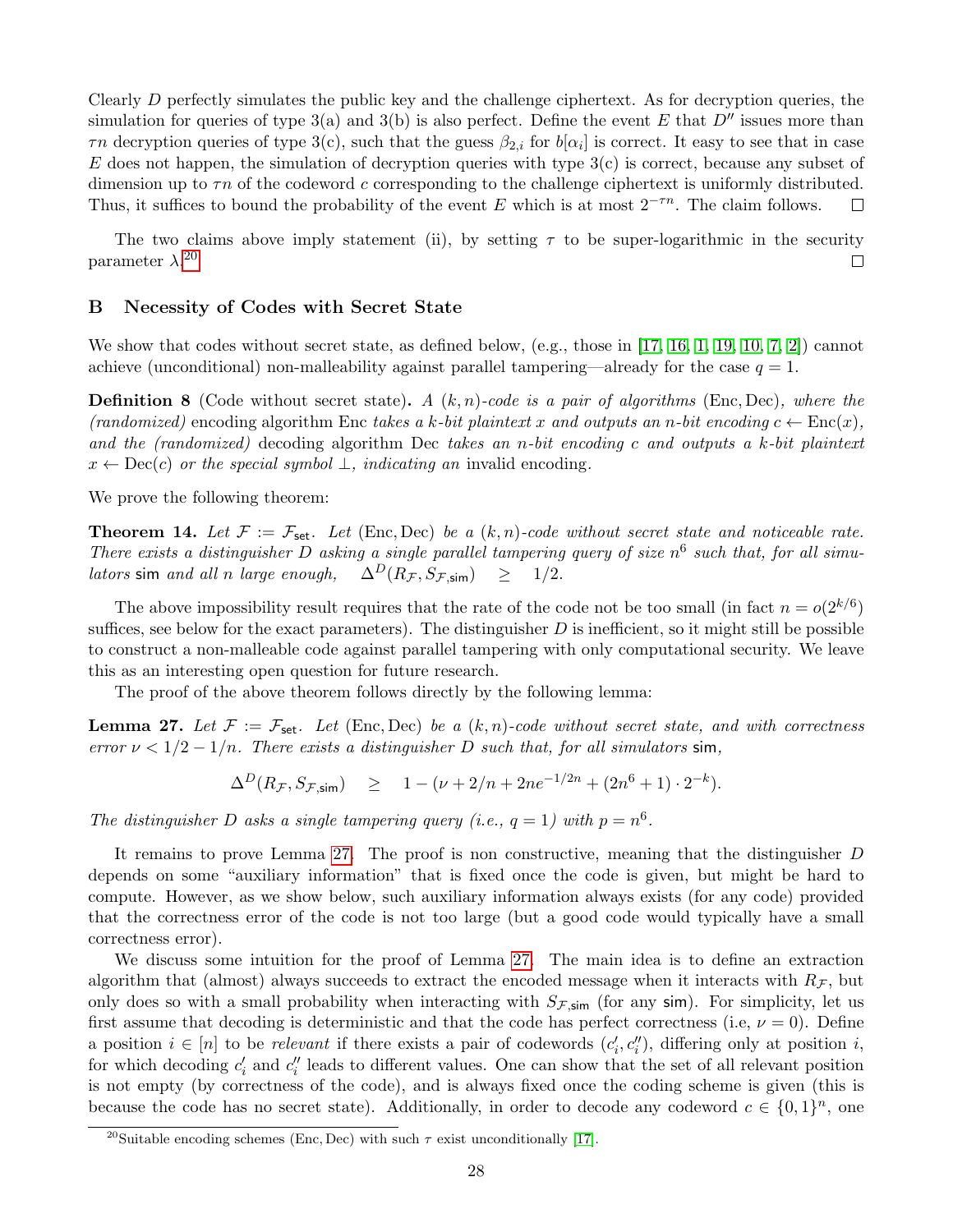needs to know only the values  $c[i]$  for the relevant positions; all other values can be set to 0 and play no role in decoding a codeword.

Consider now the following distinguisher D that is given a set of pairs  $(c_i', c_i'')$ , one for each relevant position  $i \in [n]$ . At the beginning D encodes a value x, which defines a target encoding c. Next, D attempts to extract the *i*-th *relevant* bit of c via a tampering query  $f_i \in \mathcal{F}$  that keeps the bit in position *i* and replaces all other values with the bits of  $c'_i$  or  $c''_i$  (recall that the two codewords only differ at position i). Since  $c_i'$  and  $c_i''$  decode to different values, D can determine with a single tampering query (of size at most n) all relevant values  $c[i]$  with certainty; the non-relevant bits can be set to 0, as they play no role in decoding c. Distinguisher D outputs 1 if and only if the above extraction procedure leads to the chosen value x. Clearly, D always outputs 1 when interacting with  $R<sub>F</sub>$ . On the other hand, one can show that D almost never outputs 1 when interacting with  $S_{\mathcal{F},\text{sim}}$ , which concludes the proof.

The impossibility proof extends to the case where the decoding is probabilistic, with correctness error  $\nu > 0$ . That means, in particular, that for a fixed codeword c, the value  $Dec(c)$  is a random variable. For each position i and a parameter  $\mu \in [0,1]$ , either of the following cases applies: (i) There exists a pair of codewords  $(c'_i, c''_i)$ , differing only at position i, such that for the statistical distance it holds that  $\Delta(\text{Dec}(c_i')) \geq \mu$ ; (ii) For all codewords  $c_i'$  and  $c_i''$  again differing only at position *i*,  $\Delta(\text{Dec}(c_i'))$ ,  $\text{Dec}(c_i'') < \mu$ . In case (i), position *i* is called relevant; in case (ii) it is called non-relevant. This distinction can then be exploited as in the deterministic case, but with two adaptations:

- 1. The extraction has to be repeated roughly  $\Theta(\mu^{-3})$  times in order to get a good estimation of the *i*-th relevant bit. Since the individual decoding attempts use independent randomness, by the Hoeffding bound we should get a good estimation of that bit after a polynomial number of queries.
- 2. As before, the decoding is at the end computed by filling the non-relevant positions with sufficiently many 0s. Since the statistical distance for all strings with each of the bits flipped in the non-relevant positions varies by at most  $\mu$ , the triangle inequality allows to (lower) bound the probability of actually computing the correct value.

In order to formalize the above intuition, we state a general lemma that will be useful in the sequel. Let (Enc, Dec) be a  $(k, n)$ -coding scheme without secret state. Fix a parameter  $\mu \in [0, 1]$ . Define a position  $i \in [n]$  to be *µ*-relevant for the encoding scheme if there exists two codewords  $c'_i, c''_i \in \{0,1\}^n$ that differ only in position i, for which  $\Delta(\text{Dec}(c_i'), \text{Dec}(c_i'')) \geq \mu$ . Let  $\mathcal{R} = \mathcal{R}(\mu) \subseteq [n]$  be the set of all relevant positions.

<span id="page-29-0"></span>**Lemma 28.** Let  $\mu \in [0,1]$  and consider a  $(k, n)$ -coding scheme (Enc, Dec) without secret state, and with correctness error  $\nu \in [0,1]$ . The following holds:

- (i) The set  $\mathcal{R}(\mu)$  is not empty, whenever  $0 \leq \mu < \frac{1-2\nu}{2n}$ .
- (ii) Let  $c' \leftarrow \text{Enc}(x')$  for some  $x' \in \{0,1\}^k$ . For all  $c''$  such that  $c''[i] = c'[i]$  for all  $i \in \mathcal{R}(\mu)$  we have that

$$
P[Dec(c'') = x'] \ge 1 - \nu - 2n \cdot \mu.
$$

*Proof.* We start by proving statement (i). For the sake of contradiction, assume that  $\mathcal{R}(\mu)$  is empty. This means that for all  $i \in [n]$ , and for all possible pairs of codewords  $c'_i, c''_i$  (differing only at coordinate i) we have that  $\Delta(\text{Dec}(c_i')) < \mu$ . By the triangle inequality, this implies that any two codewords c', c'' satisfy  $\Delta(\text{Dec}(c'), \text{Dec}(c'')) \leq n \cdot \mu$ . Fix now two values  $x', x'' \in \{0,1\}^k$ , such that  $x' \neq x''$ . Let  $c' \leftarrow \text{Enc}(x')$  and  $c'' \leftarrow \text{Enc}(x'')$  be the corresponding encodings. We have:

$$
2n \cdot \mu \ge \sum_{x \in \{0,1\}^k} \left| P[\text{Dec}(c'') = x] - P[\text{Dec}(c') = x] \right|
$$
  
 
$$
\ge P[\text{Dec}(c'') = x''] - P[\text{Dec}(c') \ne x'],
$$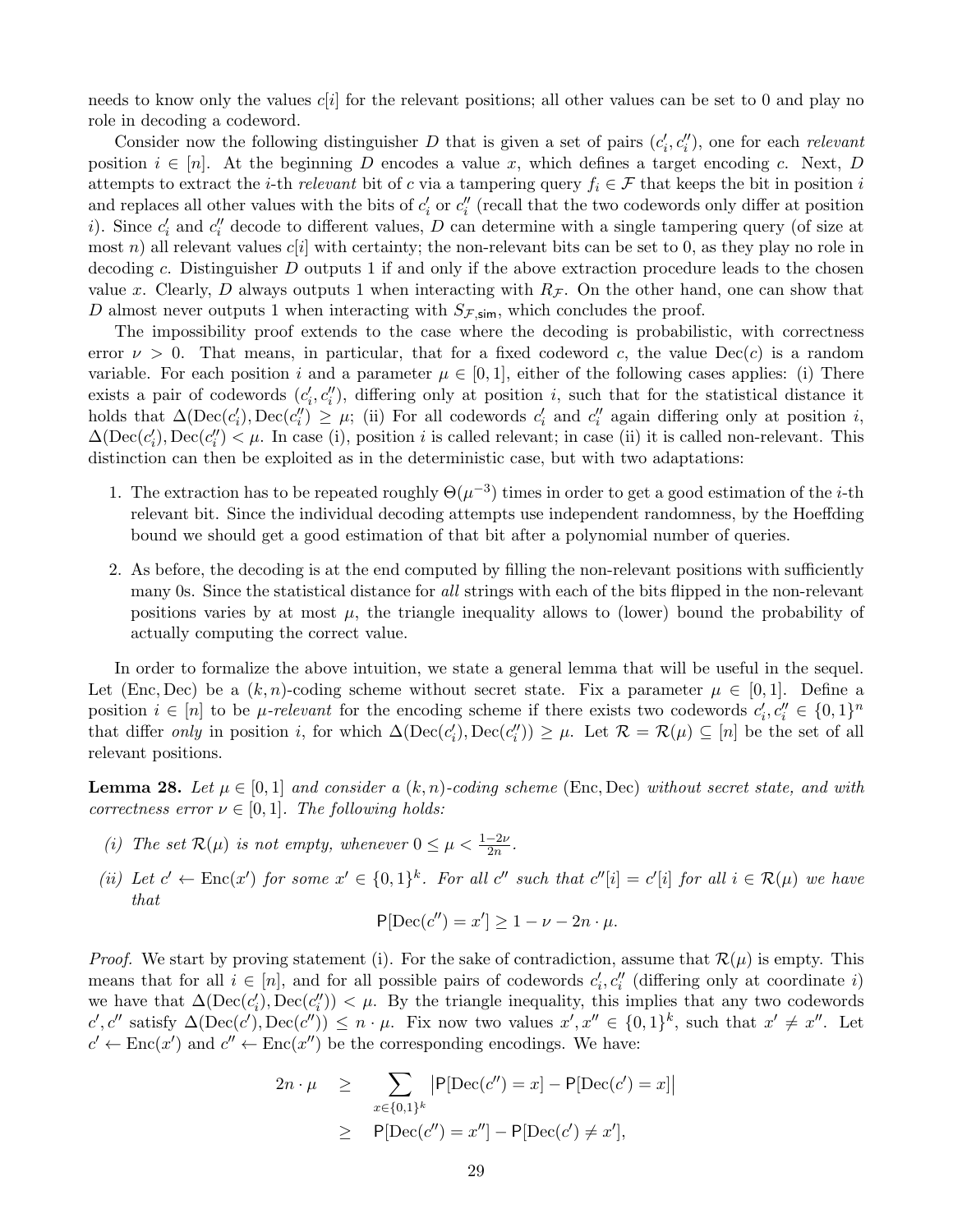where the first inequality follows by definition of statistical distance, and the second inequality follows by the fact that  $P[Dec(c') \neq x'] \geq P[Dec(c') = x'']$ . Using the correctness property of the code, and our choice of  $\mu < \frac{1-2\nu}{2n}$ , we have obtained

$$
P[Dec(c') \neq x'] \geq 1 - \nu - 2n \cdot \mu > \nu,
$$

a contradiction.

We now show statement (ii). Let  $c', c''$  be as in the statement of the lemma. First observe that, since the code has no secret state, the event that  $c''$  could decode to something different than  $x'$  depends only on the randomness of the decoding process. Without loss of generality, assume that  $c'' \neq c'$  (otherwise there is nothing to prove). By definition of  $\mathcal{R}(\mu)$  and by using the triangle inequality, we get that  $\Delta(\text{Dec}(c'), \text{Dec}(c'')) \leq |\mathcal{R}(\mu)| \cdot \mu \leq n \cdot \mu$ . Hence,

$$
2n \cdot \mu \ge \sum_{x \in \{0,1\}^k} |P[\text{Dec}(c') = x] - P[\text{Dec}(c'') = x]|
$$
  
 
$$
\ge P[\text{Dec}(c') = x'] - P[\text{Dec}(c'') = x']
$$
  
 
$$
\ge 1 - \nu - P[\text{Dec}(c'') = x'],
$$

which concludes the proof.

We now turn to the proof of Lemma [27.](#page-28-2)

*Proof of Lemma [27.](#page-28-2)* Fix parameters  $\mu \in [0,1]$  and  $\rho \in \mathbb{N}$  to be determined later. Let  $\mathcal{R}(\mu) \subseteq [n]$ , with  $|\mathcal{R}(\mu)| := r \leq n$ , the set of all  $\mu$ -relevant positions, and denote with  $(c'_i, c''_i)_{i \in \mathcal{R}(\mu)}$  the corresponding pairs of codewords that are ensured to exist by definition. Additionally, let  $\mathcal{X}_i := \{x \in \{0,1\}^k : P[\text{Dec}(c_i') = x] >$  $P[Dec(c''_i) = x]$  be the set of all values x for which the probability that decoding  $c'_i$  leads to x is larger than than the probability that decoding  $c''_i$  leads to x; also let  $p'_i := \mathsf{P}[\mathrm{Dec}(c'_i) \in \mathcal{X}_i]$  and  $p''_i := \mathsf{P}[\mathrm{Dec}(c''_i) \in \mathcal{X}_i]$ . We define the "auxiliary information" of the code to be:

$$
\text{aux} \quad := \quad \left\{ \mathcal{R}(\mu), (c'_i, c''_i, \mathcal{X}_i, p'_i, p''_i)_{i \in \mathcal{R}(\mu)} \right\}.
$$

Note that information aux is fixed once a particular encoding scheme (Enc, Dec) is given. This is because the code has no secret state.

Consider the following extraction algorithm  $Ext_{\mu,\rho}^{\text{aux}}$  (with the above auxiliary information hard-coded), issuing a single parallel tampering query and outputting a value  $\bar{x} \in \{0,1\}^k \cup \{\perp\}.$ 

- 1. For all  $i \in \mathcal{R}(\mu)$ , consider a function  $f_i \in \mathcal{F}$  being specified via  $(f_i[1], \ldots, f_i[n])$  where  $f_i[i] =$  keep and  $f_i[j]$  is set to  $c'_i[j]$  or  $c''_i[j]$  for all other positions  $j \in [n] \setminus \{i\}$  (recall that  $c'_i$  and  $c''_i$  differ only at position  $i \in \mathcal{R}(\mu)$ .
- <span id="page-30-0"></span>2. Ext<sub> $\mu,\rho$ </sub> defines the following parallel tampering query (tamper,  $(f_i,\ldots,f_i)_{i\in\mathcal{R}(\mu)}$ ), where we take  $\rho$ copies of each function  $f_i$ . Let  $(x_{1,1},...,x_{1,\rho},...,x_{r,1},...,x_{r,\rho})$  be the answers corresponding to Ext $_{\mu,\rho}^{\text{aux}}$ 's query.
- <span id="page-30-1"></span>3. For each  $i \in \mathcal{R}(\mu)$ , Ext<sub> $\mu,\rho$ </sub> checks whether

$$
\#\left\{x_{i,j}\in\mathcal{X}_i:\ j\in[\rho]\right\}\quad\geq\quad\left(\frac{p_i'}{2}+\frac{p_i''}{2}\right)\rho;
$$

if that is the case it sets  $\bar{c}[i] := c'_i[i]$ , and otherwise  $\bar{c}[i] := 1 - c'_i[i] = c''_i[i]$ . All other values  $\bar{c}[i]$ , with  $i \notin \mathcal{R}(\mu)$ , are set to 0.

4. Finally,  $\text{Ext}_{\mu,\rho}^{\text{aux}}$  outputs  $\bar{x} = \text{Dec}(\bar{c})$ .

 $\Box$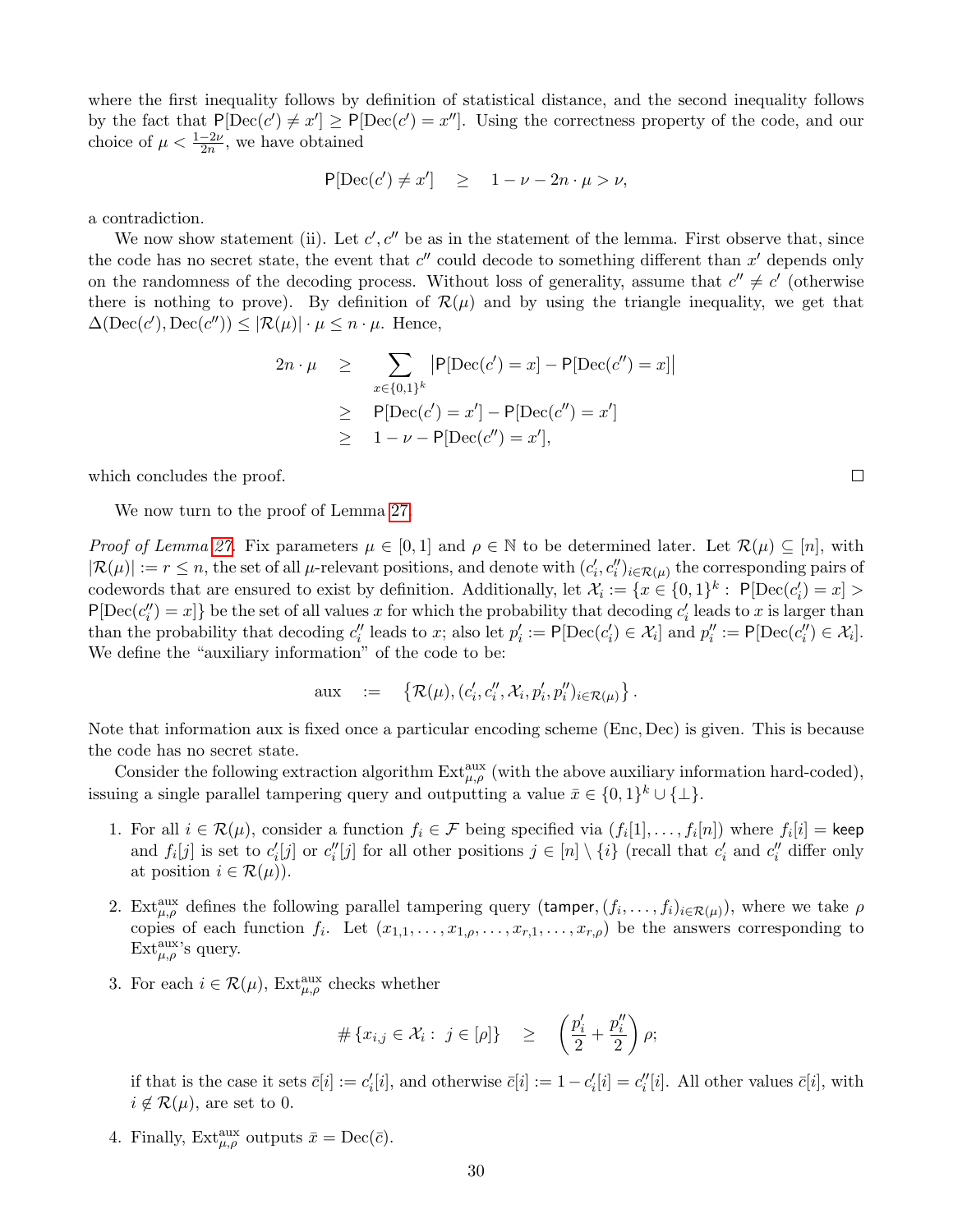<span id="page-31-1"></span>Claim 29. Let  $0 < \mu < \frac{1-2\nu}{2n}$ , and  $\rho \in \mathbb{N}$ . For all  $x \in \{0,1\}^k$ , let  $\bar{x}$  be the value returned by  $\text{Ext}^{\text{aux}}_{\mu,\rho}$  after tampering with  $c \leftarrow \text{Enc}(x)$ . Then,  $P[\text{Ext}_{\mu,\rho}^{\text{aux}} \text{ outputs } \bar{x} = x] \ge 1 - (\nu + 2n/\mu + 2ne^{-1/2\rho\mu^2})$ .

*Proof.* Note that by Lemma [28,](#page-29-0) the range of values allowed for the parameter  $\mu$  ensures that the set  $\mathcal{R}(\mu)$  is not empty. We need to show that  $\text{Ext}_{\mu,\rho}^{\text{aux}}$  extracts the bits  $c[i]$  of the target encoding of x in all  $\mu$ -relevant positions, with high enough probability (the other bits are set to 0 by  $\text{Ext}_{\mu,\rho}^{\text{aux}}$  and play almost no role in decoding  $\bar{c}$ ).

Let  $\tilde{c}_i = f_i(c)$  be the *i*-th tampered codeword as defined by  $\operatorname{Ext}_{\mu,\rho}^{\text{aux}}$  in step [2.](#page-30-0) For all  $j \in [\rho]$ , and for all  $i \in \mathcal{R}(\mu)$ , let  $X'_{i,j}$  (resp.  $X''_{i,j}$ ) be a binary random variable which equals 1 if and only if  $x_{i,j}$  happens to be in the set  $\mathcal{X}_i$ , where  $x_{i,j}$  is the value obtained by decoding  $\tilde{c}_i = c'_i$  (resp.  $\tilde{c}_i = c''_i$ ). Note that, for each  $i \in \mathcal{R}(\mu)$ , the random variables  $X'_{i,j}$  (resp.  $X''_{i,j}$ ) are independent and follow the Bernoulli distribution with parameter  $p'_i$  (resp.  $p''_i$ ). Let  $X'_i = \sum_{j=1}^{\rho} X'_{i,j}$  and similarly  $X''_i = \sum_{j=1}^{\rho} X''_{i,j}$ . We bound the probability that  $\text{Ext}_{\mu,\rho}^{\text{aux}}$  extracts the *i*-th relevant bit of the target encoding incorrectly as follows:

$$
\begin{array}{rcl}\n\mathsf{P}[\operatorname{Ext}_{\mu,\rho}^{\operatorname{aux}} \operatorname{sets} \bar{c}[i] \operatorname{incorrectly}] & \leq & \mathsf{P}[\operatorname{Ext}_{\mu,\rho}^{\operatorname{aux}} \operatorname{sets} \bar{c}[i] \operatorname{incorrectly} | \tilde{c}_i = c_i'] \\
& & + \mathsf{P}[\operatorname{Ext}_{\mu,\rho}^{\operatorname{aux}} \operatorname{sets} \bar{c}[i] \operatorname{incorrectly} | \tilde{c}_i = c_i''] \\
& = & \mathsf{P}[X_i' \leq (p_i' + p_i'')\rho/2] + \mathsf{P}[X_i'' \geq (p_i' + p_i'')\rho/2] \\
& \leq & \mathsf{P}[X_i' \leq (p_i' - \mu/2)\rho] + \mathsf{P}[X_i'' \geq (p_i'' + \mu/2)\rho] \\
& \leq & 2e^{-1/2\rho\mu^2},\n\end{array}
$$

where the first inequality comes from the fact that  $\mu \leq p'_i - p''_i$ , and the second inequality follows from the Hoeffding inequality.<sup>[21](#page-31-0)</sup> By the union bound, we get that the probability of extracting at least one position *incorrectly* is bounded by  $2ne^{-1/2\rho\mu^2}$ , so the probability that  $Ext_{\mu,\rho}^{aux}$  extracts all  $\mu$ -relevant positions correctly is at least  $1 - 2ne^{-1/2\rho\mu^2}$ .

Finally, we observe that the probability that decoding  $\bar{c}$  as defined by  $\text{Ext}_{\mu,\rho}^{\text{aux}}$  in step [3](#page-30-1) leads to the correct value x is at least  $1 - \nu - 2n/\mu$  (see Lemma [28\)](#page-29-0). The claim follows.  $\Box$ 

Define now the following distinguisher D (depending on  $\text{Ext}_{\mu,\rho}^{\text{aux}}$ ). The distinguisher chooses  $x \in \{0,1\}^k$ and issues (encode, x) to the oracle it has access to. Then it fixes  $\mu = n^{-2}$  and  $\rho = n^5$ , and it lets  $\text{Ext}^{\text{aux}}_{\mu,\rho}$ interact with that oracle. In case at least one of the values  $\{x_{i,j}\}_{i\in\mathcal{R}(\mu),j\in[\rho]}$  seen by  $\text{Ext}^{\text{aux}}_{\mu,\rho}$  in step [2](#page-30-0) happens to be equal to x, D outputs 0. Otherwise, whenever  $\text{Ext}_{\mu,\rho}^{\text{aux}}$  returns a value  $\bar{x} \in \{0,1\}^k \cup \{\perp\}, D$ outputs 1 if and only if  $\bar{x} = x$ .

<span id="page-31-2"></span>Claim 30.  $P[D(R_{\mathcal{F}})=1] \ge 1 - (\nu + 2/n + 2ne^{-1/2n} + n^6 \cdot 2^{-k+1}).$ 

*Proof.* The statement follows by definition of D. Note that D outputs 1 provided that  $Ext_{\mu,\rho}^{aux}$  returns the value x chosen uniformly at random by D, except in case it happens that one of the answers  $x_{i,j}$ corresponding to  $Ext_{\mu,\rho}^{\text{aux's}}$  tampering query happens to be equal to x. Denote by E the latter event. Since we already have a lower bound on the probability of success of  $Ext_{\mu,\rho}^{\text{aux}}$  (see Claim [29\)](#page-31-1), it suffices to bound the probability of the event  $E$ .

Note that for each tampering function  $f_i \in \mathcal{F}$  specified by  $\text{Ext}_{\mu,\rho}^{\text{aux}},$  we have that the tampered codeword  $\tilde{c}_i = f_i(c)$  overwrites all the bits with known values but the bit in position i, which is copied from the original codeword  $c$ . It follows that the output of such tampering query can decrease the entropy of  $x$  by at most one, and hence the probability that each  $x_{i,j}$  happens to be equal to x is at most  $2^{-k+1}$ . By a union bound, we get that  $P[E] \leq r \rho \cdot 2^{-k+1} \leq n \rho \cdot 2^{-k+1}$ .

$$
\mathsf{P}[X \le (p - \varepsilon)n] \le e^{-2\varepsilon^2 n} \quad \text{and} \quad \mathsf{P}[X \ge (p + \varepsilon)n] \le e^{-2\varepsilon^2 n}.
$$

<span id="page-31-0"></span><sup>&</sup>lt;sup>21</sup>The general form is: Let  $X_1, \ldots, X_n$  be i.i.d. with  $X_i \sim \text{Be}(p)$ . Then, for  $X := \sum_i X_i$ , and for any  $\varepsilon \in (0,1]$ ,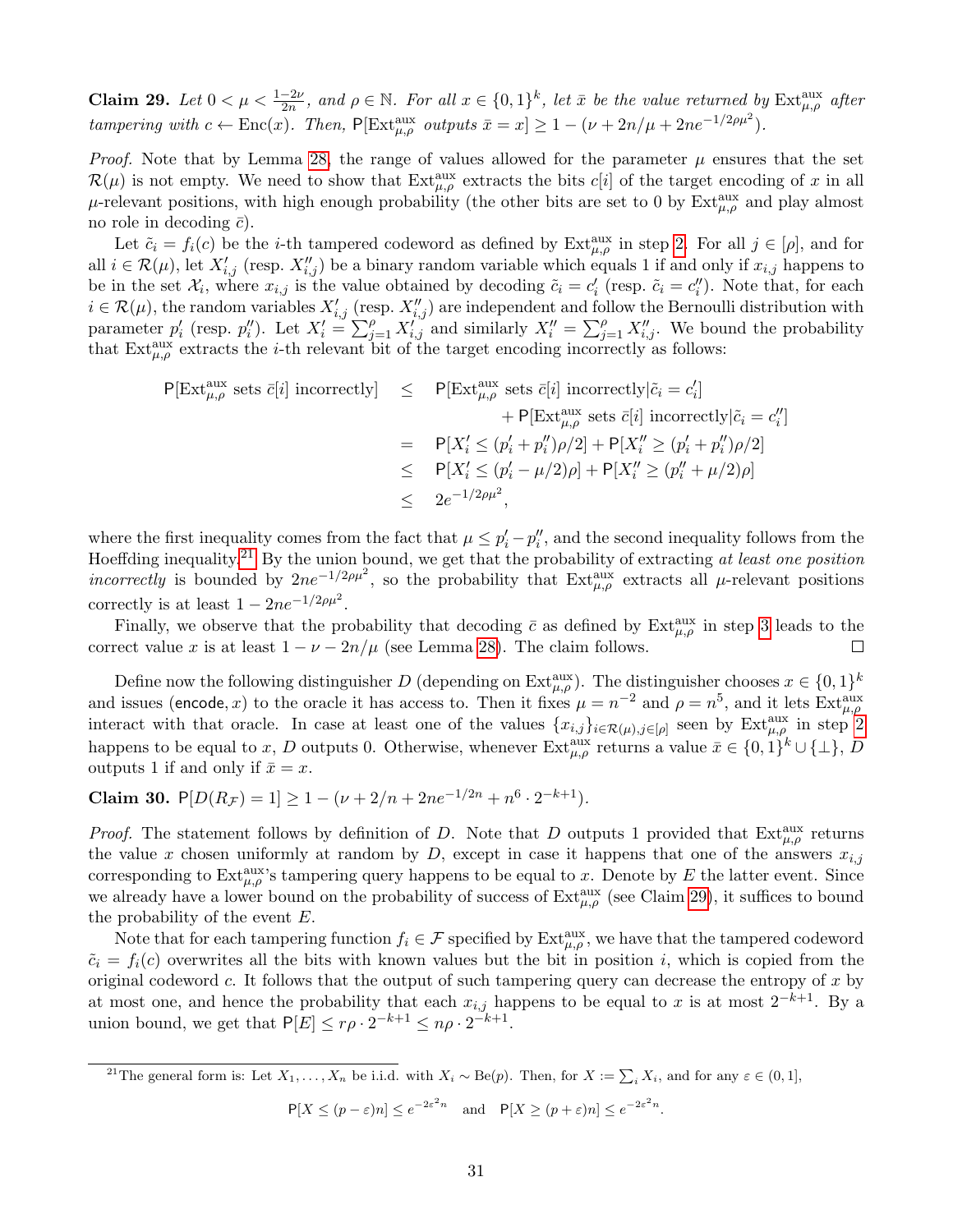The claim now follows by the choice of  $\mu = n^{-2}$  and  $\rho = n^5$ , which in particular ensures that  $\mathcal{R}(\mu)$  is not empty (see Lemma [28\)](#page-29-0) by our assumption that  $\nu < 1/2 - 1/n$ .  $\Box$ 

<span id="page-32-2"></span>**Claim 31.** For all simulators sim, we have that  $P[D(S_{\mathcal{F},\text{sim}}) = 1] \leq 2^{-k}$ .

Proof. We first observe that we can assume, without loss of generality, that sim never outputs same. In fact, if sim happens to return same for any of the queries  $f_i$  defined by D (via  $Ext_{\mu,\rho}^{aux}$ ), then the oracle  $S_{\mathcal{F},\text{sim}}$  would replace the output of the simulator with x. By definition in this case D outputs 1 with probability 0.

On the other hand, assume that sim never outputs same. In such a case the view of  $Ext_{\mu,\rho}^{\text{aux}}$  is completely independent of x, and so the extractor will output  $\bar{x} = x$  with probability at most  $2^{-k}$ . The claim follows.  $\Box$ 

Lemma [27](#page-28-2) follows by combining Claim [30](#page-31-2) and Claim [31.](#page-32-2)

# <span id="page-32-0"></span>C Composing Non-Malleable Codes, PKE, and MACs

This section contains the proof of Theorem [3,](#page-9-1) which is split into two parts. First, we prove that the PKE scheme  $\Pi'$  resulting from combining a single-bit PKE  $\Pi$  and a non-malleable code with secret state (Gen,Enc, Dec) as shown in Section [4.2](#page-8-0) (cf. Figure [4\)](#page-9-0) is replayable NM-SDA secure (NM-RSDA); the proof is based on the corresponding one in [\[10\]](#page-23-6) for IND-SDA security. Then, we show that a MAC-based transformation suggested by [\[6\]](#page-23-9) to obtain IND-CCA security from IND-RCCA security also works in our setting, i.e., the transformation applied to  $\Pi'$  yields a fully NM-SDA secure PKE scheme  $\Pi''$ . All results in this section also apply to NM-CPA security. Overall, we prove:

**Theorem 3.** Let  $q, p \in \mathbb{N}$  and  $\Pi$  be a  $(t + t_{1bit}, q, p, \varepsilon_{1bit})$ -NM-SDA-secure 1-bit PKE scheme,  $(T, V)$  a  $(t + t_{\text{mac}}, 1, qp, \varepsilon_{\text{mac}})$ -MAC, and (Gen, Enc, Dec) a  $(\mathcal{F}_{\text{set}}, q, p, \varepsilon_{\text{nmc}})$ -non-malleable  $(k, n)$ -code with secret state. Then,  $\Pi''$  is  $(t, q, p, \varepsilon)$ -NM-SDA-secure PKE scheme with

 $\varepsilon = 2(3(n\varepsilon_{1\text{bit}} + \varepsilon_{\text{nmc}}) + qp \cdot 2^{-\ell} + \varepsilon_{\text{mac}}),$ 

where  $t_{1}$ bit and  $t_{\text{mac}}$  are the overheads incurred by the corresponding reductions and  $\ell$  is the length of a verification key for the MAC.

# <span id="page-32-1"></span>C.1 Replayable NM-SDA Security

The notion of replayable CCA security was introduced by Canetti et al. [\[6\]](#page-23-9) to deal with the artificial strictness of CCA security. Intuitively, it potentially allows an attacker to maul a target ciphertext into one that decrypts to the *same* message.<sup>[22](#page-32-3)</sup> This idea carries over seamlessly to the definition of NM-SDA security; the corresponding distinguishing game  $G_h^{\Pi,nm-rsda}$  $\frac{\Pi,\text{nm-rsda}}{b}$  is obtained by changing  $G_b^{\Pi,\text{nm-sda}}$  $\begin{array}{cc} \n\text{11,nm-saa} & \text{(cf.)} \\
\text{b} & \text{on} \n\end{array}$ Figure [2\)](#page-7-2) to answer test whenever a ciphertext  $e^{(j)}$  decrypts to  $m_0$  or  $m_1$  (instead of only when  $e^{(j)}$  equals the challenge ciphertext).

**Definition 9.** A PKE scheme  $\Pi$  is replayable  $(t, q, p, \varepsilon)$ -NM-SDA-secure (NM-RSDA) if for all distinguishers D with running time at most t and making at most q decryption queries of size at most p each,

$$
\Delta^D(G_0^{\Pi,\text{nm-rsda}},G_1^{\Pi,\text{nm-rsda}}) \quad \leq \quad \varepsilon.
$$

 $\Box$ 

<span id="page-32-3"></span> $^{22}$ In contrast, full CCA security requires that any ciphertext created by the attacker (other than the target ciphertext) decrypt to an independent message.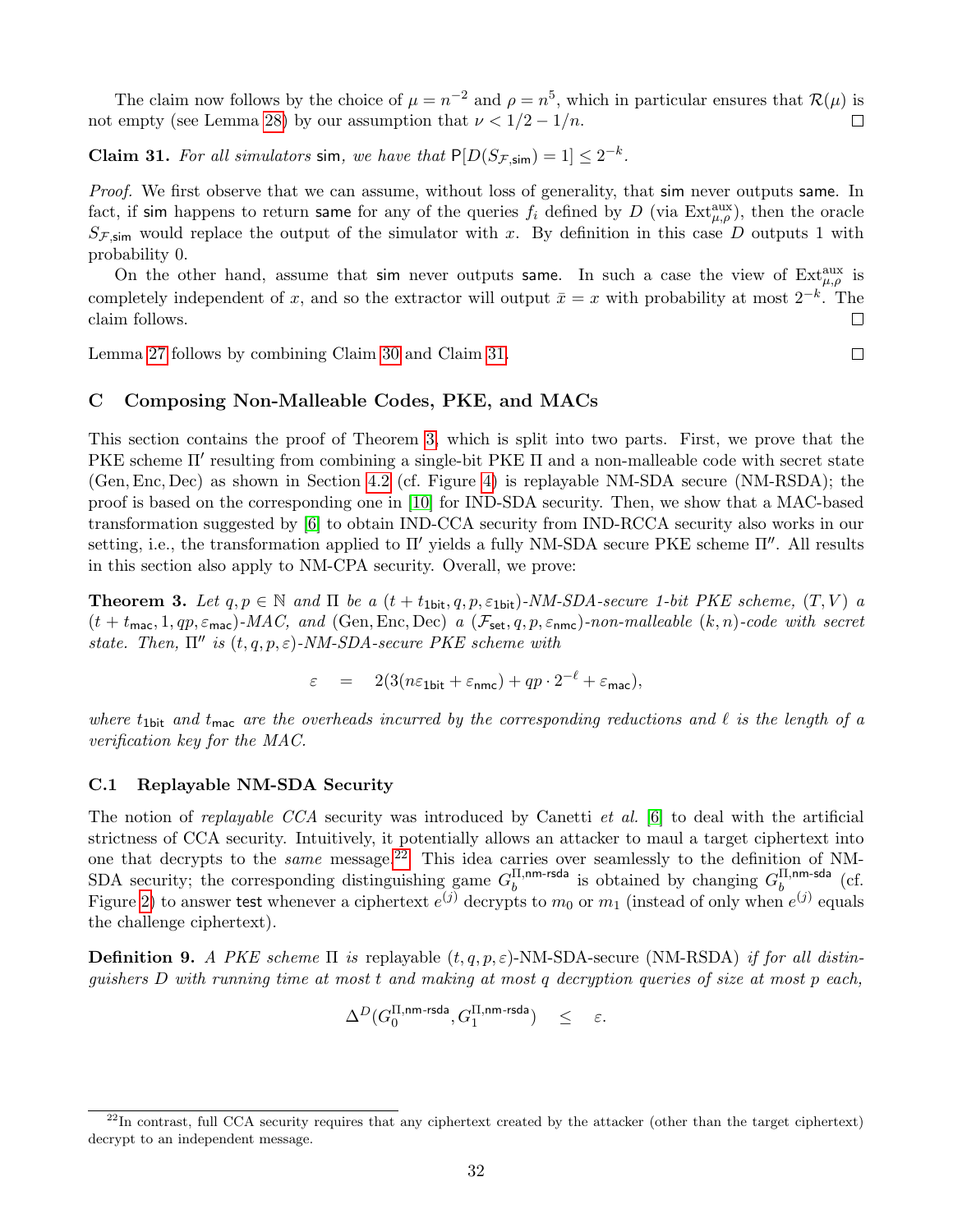#### <span id="page-33-0"></span>C.2 Non-Malleable Codes and PKE

In this section we show that the PKE scheme  $\Pi'$  is NM-RSDA if the underlying single-bit scheme  $\Pi$  is NM-SDA secure. Concretely, we prove:

**Theorem 32.** Let  $q, p \in \mathbb{N}$  and  $\Pi$  be a  $(t_{\text{rsda}} + t_{\text{1bit}}, q, p, \varepsilon_{\text{1bit}})$ -NM-SDA-secure 1-bit PKE scheme and let  $(\text{Gen}, \text{Enc}, \text{Dec})$  be  $(\mathcal{F}_{\text{set}}, q, p, \varepsilon_{\text{nmc}})$ -non-malleable. Then,  $\Pi'$  is  $(t_{\text{rsda}}, q, p, \varepsilon_{\text{rsda}})$ -NM-RSDA-secure PKE scheme with

$$
\varepsilon_{\textsf{rsda}} = 2(n\varepsilon_{\textsf{1bit}} + \varepsilon_{\textsf{nmc}}),
$$

where  $t_{1\text{bit}}$  represents the overhead incurred by the reductions.

The proof follows directly from the following lemma:

<span id="page-33-1"></span>**Lemma 33.** For  $b \in \{0,1\}$  and  $i \in [n]$ , there exist reductions  $R_{b,i}(\cdot)$  and  $W_b(\cdot)$  such that for all distinguishers D,

$$
\Delta^D(G_0^{\Pi',\text{nm-rsda}},G_1^{\Pi',\text{nm-rsda}}) \quad\leq\quad \sum_{b,i}\Delta^{D(R_{b,i}(\cdot))}(G_0^{\Pi,\text{nm-sda}},G_1^{\Pi,\text{nm-sda}})+\sum_b\Delta^{D(W_b(\cdot))}(R_{\mathcal{F}},S_{\mathcal{F},\text{sim}}),
$$

where sim is the simulator for the non-malleable code. Moreover, all reductions preserve the number q and the size p of the queries.

*Proof.* Let  $t_{1\text{bit}}$  be the maximal occurring overhead caused by the reductions  $R_{b,i}(\cdot)$ . Fix a distinguisher D having running time  $t_{\text{rsda}}$  and making at most q decryption queries of size at most p. Due to the preservation property of the reductions,  $\Delta^{D(R_{b,i}(\cdot))}(G_0^{\Pi, \text{nm-sda}})$  $\overline{\Pi,}$ nm-sda $\left(\widetilde{G_1^{\Pi, \mathsf{nm}\text{-sda}}}\right) \leq \varepsilon_1$ bit and  $\Delta^{D(W_b(\cdot))}(R_{\mathcal{F}},S_{\mathcal{F},\mathsf{sim}}) \leq \varepsilon_1$ nmc, which completes the proof.  $\Box$ 

Towards a proof of [Lemma 33,](#page-33-1) consider the following hybrids for  $b \in \{0,1\}$  and  $i \in [n]: H_{b,i}$  proceeds as  $G_h^{\Pi',\mathsf{nm}\text{-}\mathsf{rsda}}$ I',nm-rsda except that the challenge query (chall,  $m_0, m_1$ ) and decryption queries (dec,  $e^{(1)}, \ldots, e^{(p)}$ ) are handled differently:

- Challenge query: The first i bits of the encoding  $c = (c[1], \ldots, c[n])$  of  $m_b$  are replaced by uniformly random and independent bits. The resulting n-bit string is then encrypted bit-wise (as done by E'). This results in the challenge ciphertext  $e^* = (e_1^*, \ldots, e_n^*)$ .
- Decryption query: Every component  $e^{(l)} = (e'_1, \ldots, e'_n)$  is answered as follows: Hybrid  $H_{b,i}$ computes  $c' = (c'[1], \ldots, c'[n]),$  where

$$
c'[i] = \begin{cases} c[j] & \text{if } e'_j = e_j^*, \text{ and} \\ D_{\mathsf{sk}_j}(e'_j) & \text{otherwise.} \end{cases}
$$

Then,  $H_{b,i}$  outputs  $\text{Dec}(c', s)$  as the answer to the component of the decryption query.<sup>[23](#page-33-2)</sup>

Let  $H_{b,0} := G_b^{\Pi',\mathsf{nm}\text{-}\mathsf{rsda}}$  $b^{11^{\circ}, \text{nm-rsca}}$ .

**Lemma 34.** For all  $b \in \{0,1\}$  and  $i \in [n]$ , there exist a reduction  $R_{b,i}(\cdot)$  such that for all D

$$
\Delta^D(H_{b,i-1},H_{b,i})\quad =\quad \Delta^{D(R_{b,i}(\cdot))}(G_0^{\Pi,\text{nm-sda}},G_1^{\Pi,\text{nm-sda}}).
$$

*Proof.* Fix b and i. Hybrid  $R_{b,i}(\cdot)$  works as follows: Initially, it generates the secret state  $s \leftarrow$  Gen and  $n-1$  key pairs  $(\mathsf{pk}_j,\mathsf{sk}_j)$  for  $j\in [n]\setminus\{i\}$ , obtains  $\mathsf{pk}_i$  (but not  $\mathsf{sk}_i$ ) from the oracle (from  $G_0^{\Pi,\mathsf{nm}\text{-}\mathsf{sda}}$  $_0^{\text{II},\text{nm-sda}}$  or

<span id="page-33-2"></span><sup>&</sup>lt;sup>23</sup>Assume here and below that  $\text{Dec}(c') = \perp$  if any of the bits  $c'[j]$  equal  $\perp$ .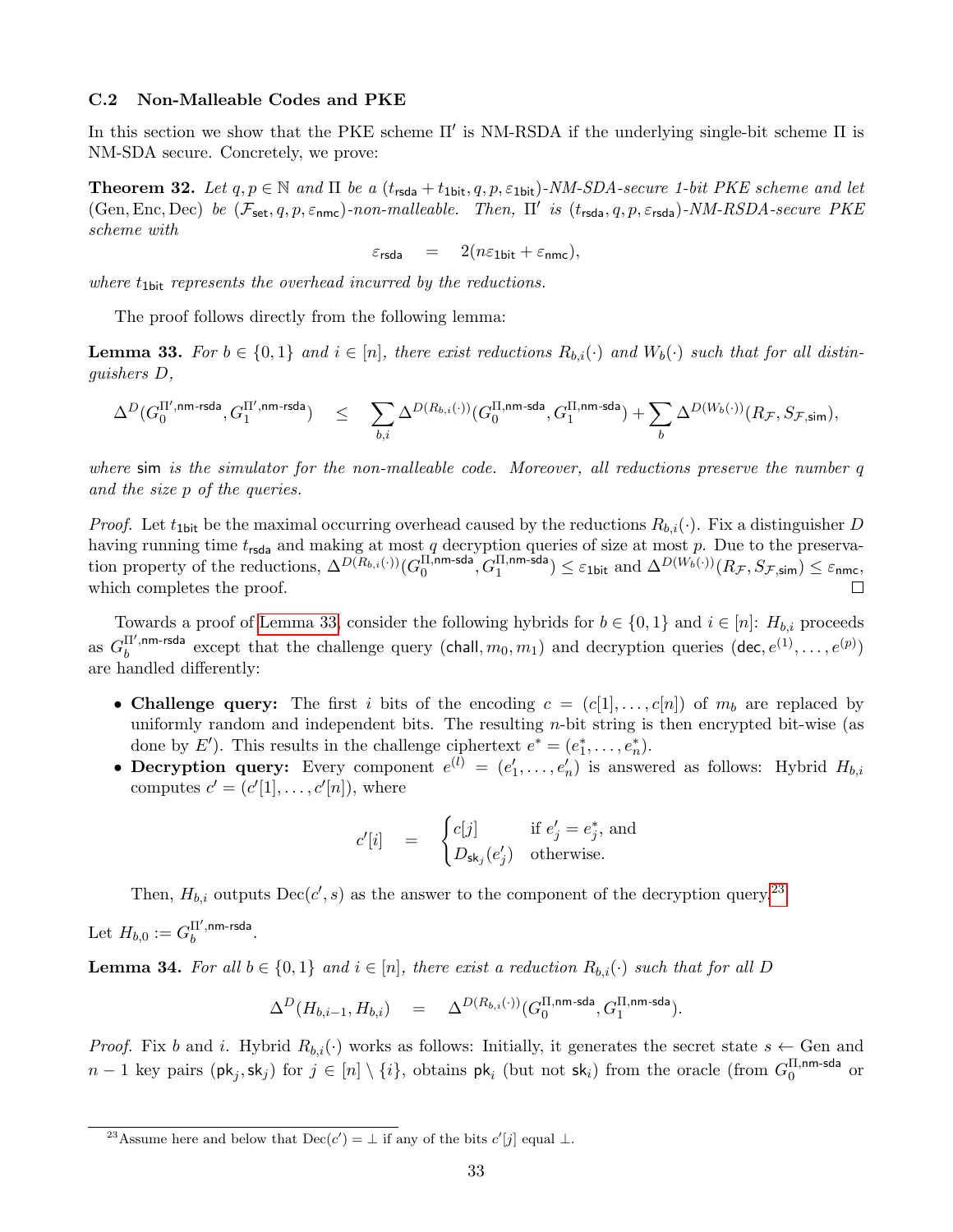$G_0^{\Pi, \text{nm-sda}}$  $\mathbb{R}^{11,\text{nm-sca}}_0$ , and outputs  $pk := (pk_1, \ldots, pk_n)$ . When it receives (chall,  $m_0, m_1$ ), it computes an encoding  $c = (c[1], \ldots, c[n]) \leftarrow \text{Enc}(m_b)$ . Then, it chooses i random bits  $\tilde{c}[1], \ldots, \tilde{c}[i]$  and computes

$$
e_j^* = \begin{cases} E_{\mathsf{pk}_j}(\tilde{c}[j]) & \text{for } j < i, \text{ and} \\ E_{\mathsf{pk}_j}(c[j]) & \text{for } j > i. \end{cases}
$$

Moreover, it outputs (chall,  $c[i], \tilde{c}[i]$ ) to its oracle and obtains a ciphertext  $e_i^*$ . It finally returns  $e^*$  =  $(e_1^*, \ldots, e_n^*)$ .

When  $R_{b,i}(\cdot)$  receives a (parallel) decryption query, for each component  $e' = (e'_1, \ldots, e'_n)$  it proceeds as follows: For  $j \neq i$ , it computes  $c'[j]$  as  $H_{b,i}$  does. Moreover, if  $e'_i = e_i^*$ , it sets  $c'[i] \leftarrow c[i]$ . Otherwise, it outputs (dec,  $e'_i$ ) to its oracle and obtains the answer  $c'[i]$ .<sup>[24](#page-34-0)</sup> Then, it computes  $m' \leftarrow \text{Dec}(c')$ . The answer to the component of the decryption query is  $m'$ , unless  $m' \in \{m_0, m_1\}$ , in which case the it is test. If one of the component answers is  $\perp$ ,  $R_{b,i}(\cdot)$  implements the self-destruct mode, i.e., answers all future queries by  $\perp$ .

Consider  $R_{b,i}$ ( $G_0^{\Pi, \text{nm-sda}}$  $\binom{11,nm-sca}{0}$  and  $H_{b,i-1}$ . Both generate the public key in the same fashion. As to the challenge ciphertext, the first  $i-1$  ciphertext components  $e_j$  generated by  $R_{b,i}(G_0^{\Pi,\text{nm-sda}})$  $\binom{11, nm-saa}{0}$  are encryptions of random bits  $\tilde{c}[j]$ , whereas the i<sup>th</sup> and the remaining components are encryptions of the corresponding bits of an encoding of  $m_b$  (generated by  $G_0^{\Pi,\text{nm-sda}}$  $\frac{11, \text{nm-sas}}{0}$  and  $R_{b,i}(\cdot)$ , respectively). The same is true for  $H_{b,i-1}$ . The answer to a decryption query component sent to  $R_{b,i}(G_0^{\Pi,nm\text{-sda}})$  $\sum_{0}^{\text{II},\text{nm-sda}}$  is  $\text{Dec}(c')$  for  $c' = (c'[1], \ldots, c'[n]),$ where  $c'[j] = D_{\mathsf{sk}_j}(e'_j)$  unless  $j < i$  and  $e'_j = e_j$ , in which case  $c'[j] = \tilde{c}[j]$ . Again, the same holds for  $H_{b,i-1}$ . Moreover, both  $R_{b,i}(G_0^{\Pi, \mathsf{nm}\text{-}\mathsf{sda}})$ II,nm-sda) and  $H_{b,i-1}$  answer test if Dec( $c'$ ) ∈ { $m_0, m_1$ }. Thus, they behave identically.

 $R_{b,i} (\tilde{G}_1^{\Pi, \mathsf{nm}\text{-}\mathsf{sda}})$  $(1, \text{nm-soa})$  and  $H_{b,i}$  are compared similarly. This concludes the proof.

**Lemma 35.** For  $b \in \{0, 1\}$ , there exists a wrapper  $W_b(\cdot)$  such that

- 1.  $W_b(R_{\mathcal{F}})$  behaves as  $H_{b,n}$ , and
- 2.  $W_0(S_{\mathcal{F},\text{sim}})$  and  $W_1(S_{\mathcal{F},\text{sim}})$  behave identically.

*Proof.* Wrapper  $W_b(\cdot)$  works as follows: Initially, it generates n key pairs  $(\mathsf{pk}_i, \mathsf{sk}_i)$  for  $i \in [n]$  and outputs  $pk := (pk_1, \ldots, pk_n)$ . When it receives  $(\text{chall}, m_0, m_1)$ , it picks n random values  $\tilde{c}[1], \ldots, \tilde{c}[n]$ , computes  $e_i^* \leftarrow s E_{\sf pk}(\tilde{c}[i])$  for  $i = 1, \ldots, n$ , and returns  $e = (e_1, \ldots, e_n)$ . Additionally, it outputs (encode,  $m_b$ ) to its oracle.

When it gets a (parallel) decryption query, for every component  $e' = (e'_1, \ldots, e'_n)$ , it proceeds as follows: First, it creates a tamper query  $f = (f[1], \ldots, f[n])$  where

$$
f[i] = \begin{cases} \text{zero} & \text{if } e'_i \neq e_i^* \text{ and } D_{\mathsf{sk}_i}(e'_i) = 0, \\ \text{one} & \text{if } e'_i \neq e_i^* \text{ and } D_{\mathsf{sk}_i}(e'_i) = 1, \text{ and} \\ \text{keep} & \text{if } e'_i = e_i^*. \end{cases}
$$

Then, it outputs (tamper, f) to its oracle and obtains an answer  $x'$ . If  $x' \in \{m_0, m_1\}$ , the answer to the component query test.<sup>[25](#page-34-1)</sup> Otherwise, it is x'. If one of the component answers is  $\perp$ ,  $W_b(\cdot)$  implements the self-destruct mode, i.e., answers all future queries by ⊥.

Consider  $W_b(R_{\mathcal{F}})$  and  $H_{b,n}$ . Both generate the public key in the same fashion. Furthermore, in either case, the challenge ciphertext consists of  $n$  encryptions of random bits. Finally, both answer a decryption query by applying the same tamper function to an encoding of  $m_b$  before decoding it. When the decoding of the tampered codeword results in  $m_0$  or  $m_1$ , both answer test. Therefore, they behave identically.

 $\Box$ 

<span id="page-34-0"></span><sup>&</sup>lt;sup>24</sup>In fact, it is important that  $R_{b,i}(\cdot)$  output a single parallel decryption query containing all  $e'_i$  for the individual components; but it is less cumbersome to describe how individual components are handled.

<span id="page-34-1"></span><sup>&</sup>lt;sup>25</sup>Again,  $W_b(\cdot)$  needs to output a single parallel tamper query containing the tamper functions f for the individual components.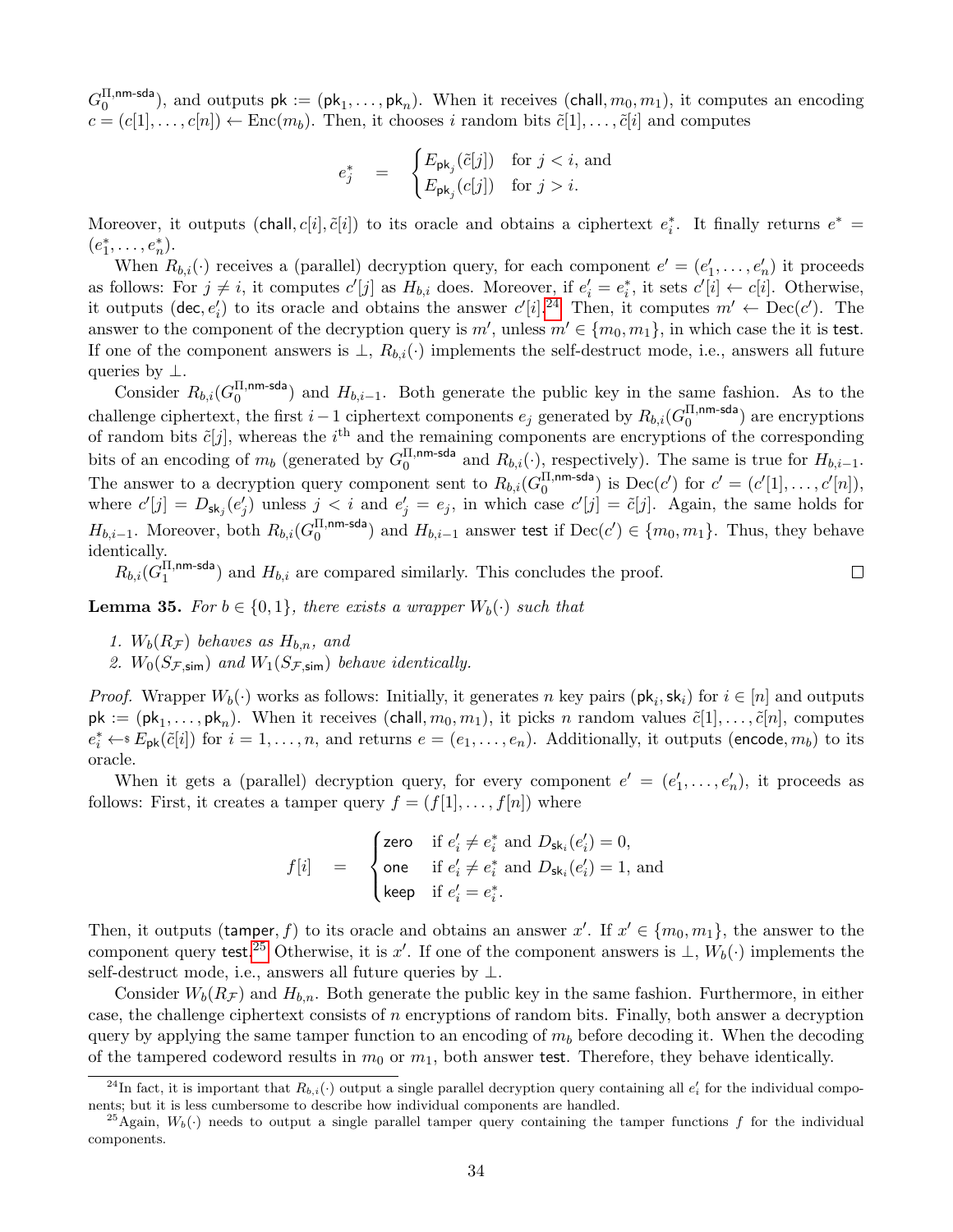Due to the fact that test is output when a decryption query results in  $m_0$  or  $m_1$ , the observable behavior is the same in  $W_0(S_{\mathcal{F},\text{sim}})$  and  $W_1(S_{\mathcal{F},\text{sim}})$ .<sup>[26](#page-35-1)</sup>

*Proof (of Lemma [33\)](#page-33-1).* Lemma [33](#page-33-1) follows using a triangle inequality. Specifically, for any distinguisher  $D$ ,

$$
\begin{array}{lcl} \Delta^D(G_0^{\Pi',\mathsf{nm}\text{-}\mathsf{rsda}},G_1^{\Pi',\mathsf{nm}\text{-}\mathsf{rsda}}) & \leq & \displaystyle \sum_i \Delta^D(H_{0,i-1},H_{0,i}) + \Delta^D(W_0(R_{\mathcal{F}}),W_0(S_{\mathcal{F},\mathsf{sim}})) \\ \\ & & + \Delta^D(W_1(S_{\mathcal{F},\mathsf{sim}}),W_1(R_{\mathcal{F}})) + \displaystyle \sum_i \Delta^D(H_{1,i-1},H_{1,i}) \\ \\ & \leq & \displaystyle \sum_{b,i} \Delta^D(R_{b,i}(G_0^{\Pi,\mathsf{nm}\text{-}\mathsf{sda}}),R_{b,i}(G_1^{\Pi,\mathsf{nm}\text{-}\mathsf{sda}})) \\ & & + \displaystyle \sum_b \Delta^{D(W_b(\cdot))}(R_{\mathcal{F}},S_{\mathcal{F},\mathsf{sim}}). \end{array}
$$

 $\Box$ 

 $\Box$ 

# <span id="page-35-0"></span>C.3 From Replayable to Full NM-SDA Security

MESSAGE AUTHENTICATION CODES. A message authentication code (MAC) is a pair of algorithms  $(T, V)$ , where the tagging algorithm T takes as input a message m and a key K and outputs a tag  $t \leftarrow T_K(m)$  and where the verification algorithm V takes a key K, a message m, and a tag t and outputs a bit  $V_K(m, t)$ .

MAC security is defined using the following game  $G^{\text{mac}}$  played by an adversary A: Initially, the game chooses a random key K. Then, A gets access to a tagging oracle, which returns a tag  $t \leftarrow T_K(m)$  when given a message m, and to a verification oracle, which outputs  $V_K(m, t)$  when given a message m and a tag K. The adversary wins the game if he submits to the verification oracle a pair  $(m, t)$  that is not a query-answer pair for the tagging oracle and for which  $V_K(m, t) = 1$ .

**Definition 10.** A MAC  $\Sigma$  is  $(t, u, v, \varepsilon)$ -secure if for all adversaries A with running time at most t, making at most u tag queries and at most v verification queries,  $\Gamma^A(G^{\text{mac}}) \leq \varepsilon$ .

An NM-RSDA-secure PKE scheme  $\Pi' = (KG', E', D')$  and a message-authentication code (MAC)  $(V, T)$  can be combined as follows to obtain a fully NM-SDA-secure scheme  $\Pi''$  [\[6\]](#page-23-9): The key generation remains unchanged. To encrypt a message  $m$ , the new encryption algorithm first chooses a key  $K$  for the MAC and computes an encryption  $e_1 \leftarrow E'_{\sf pk}(m \mid K)$  and  $e_2 \leftarrow T_K(e_1)$ ; the ciphertext is  $(e_1, e_2)$ . The new decryption algorithm decrypts  $e_1$  to  $(m, K)$  and verifies the tag  $e_2$ . If the tag is valid, the decryption algorithm outputs m; otherwise, it outputs  $\bot$ .

**Theorem 36.** Let  $\Pi'$  be a  $(t+t_{rsda}, q, p, \varepsilon_{rsda})$ -NM-RSDA secure PKE scheme and  $(V, T)$  a  $(t+t_{\text{mac}}, \varepsilon_{\text{mac}})$ secure MAC. Then,  $\Pi''$  is a  $(t, q, p, \varepsilon)$ -NM-SDA-secure PKE scheme for

$$
\varepsilon \quad \leq \quad 2(\varepsilon_{\text{rsda}} + qp \cdot 2^{-\ell} + \varepsilon_{\text{mac}}) + \varepsilon_{\text{rsda}},
$$

where  $\ell$  is the length of the MAC key.

The theorem follows from the following lemma:

**Lemma 37.** For  $b \in \{0,1\}$  there exist reductions  $R_b(\cdot)$ ,  $R'(\cdot)$ , and  $R''_b(\cdot)$ , such that for all distinguishers  $D,$ 

$$
\begin{array}{lcl} \Delta^D(G_0^{\Pi'',\mathsf{nm}\text{-sda}},G_1^{\Pi',\mathsf{nm}\text{-sda}}) & \leq & \displaystyle \sum_b \Big( \Delta^{D(R_b(\cdot))}(G_b^{\Pi',\mathsf{nm}\text{-rsda}},G_1^{\Pi',\mathsf{nm}\text{-rsda}}) + qp \cdot 2^{-\ell} + \Gamma^{D(R_b^{\prime\prime}(\cdot))}(G^{\mathsf{mac}}) \Big) \\ & & + \Delta^{D(R^{\prime}(\cdot))}(G_0^{\Pi',\mathsf{nm}\text{-rsda}},G_1^{\Pi',\mathsf{nm}\text{-rsda}}). \end{array}
$$

<span id="page-35-1"></span><sup>&</sup>lt;sup>26</sup>This is where the proof reflects that  $\Pi'$  is only NM-RSDA secure.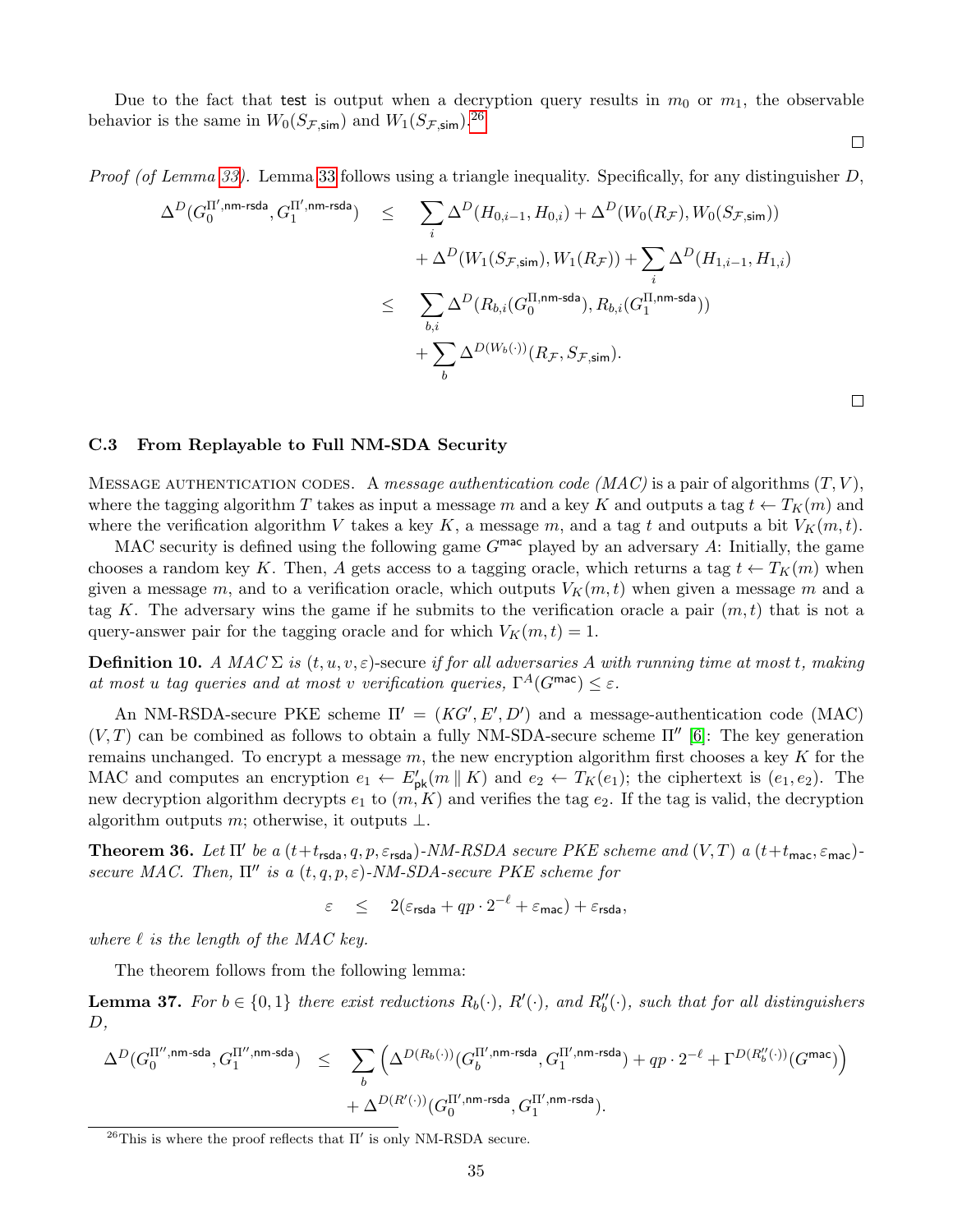where  $\ell$  is the length of the MAC key. Moreover, reductions  $R_b(\cdot)$  and  $R'(\cdot)$  preserve the number q and the size p of the queries, and reduction  $R''_b(\cdot)$  asks a single tag query and qp verification queries.

*Proof.* Let  $t_{\text{rsda}}$  be the maximal occurring overhead caused by the reductions  $R_b(\cdot)$ ,  $R'(\cdot)$  and  $t_{\text{mac}}$  that by the reductions  $R_0''(\cdot)$ . Fix a distinguisher D having running time  $t_{\text{rsda}}$  and making at most q decryption queries of size at most  $p$ . Due to the preservation properties of the above reductions, the distinguishing advantages on  $G_h^{\Pi',\text{nm-rsda}}$  $b_b^{\Pi',\mathsf{nm}\text{-} \mathsf{rsda}}$  are at most  $\varepsilon_{\mathsf{rsda}}$  and  $\Gamma^{D(R''_b(\cdot))}(G^{\mathsf{mac}})$  is at most  $\varepsilon_{\mathsf{mac}}$ .  $\Box$ 

HYBRID 1. The first hybrid  $H_b$  captures the fact that the MAC key in the challenge ciphertext is computationally hidden; it differs from  $G<sub>h</sub>^{\Pi'',nm-sda}$  $b^{11^{\circ},nm\text{-}saa}$  as follows:

- It generates the challenge ciphertext using two independent MAC keys  $K^*$  and  $K$ , i.e.,  $(e_1^*, e_2^*) \leftarrow$  $(E'_{\rm pk}(m_b \| K^*), T_K(e_1^*)$ .
- When answering (components of parallel) decryption queries  $(e'_1, e'_2) \leftarrow (E'_{\sf pk}(m_b \parallel K'), e'_2)$ , if  $K' =$  $K^*$ , the tag is verified using K instead of  $K^*$ .

**Lemma 38.** There exists a reduction  $R_b(\cdot)$  such that for all distinguishers D asking at most q parallel queries of size at most p each,

$$
\Delta^D(G_b^{\Pi'',\mathsf{nm}\text{-}\mathsf{sda}},H_b) \quad \leq \quad \Delta^{D(R_b(\cdot))}(G_0^{\Pi',\mathsf{nm}\text{-}\mathsf{rsda}},G_1^{\Pi',\mathsf{nm}\text{-}\mathsf{rsda}})+qp\cdot 2^{-\ell},
$$

where  $\ell$  is the length of the MAC key.

*Proof (sketch)*. Initially, reduction  $R_b(\cdot)$  outputs (to D) the public key obtained from its oracle. When it gets (chall,  $m_0, m_1$ ), it outputs ((chall,  $m_b \parallel K, m_b \parallel K^*$ )) to its oracle and gets a response  $e_1^*$ . Then, it computes  $e_2^* \leftarrow T_K(e_1^*)$  and outputs  $(e_1^*, e_2^*)$ . As long as no self-destruct has occurred,  $R_b(\cdot)$  answers (components of parallel) decryption queries  $(e'_1, e'_2)$  (different from the challenge ciphertext) as follows: It outputs (dec,  $e'_1$ ) to its oracle. If the answer is test,  $H_b$  verifies the tag  $e'_2$  with K and returns  $m_b$  to D if it is valid. If the answer is  $m' \parallel K'$ ,  $H_b$  verifies the tag with  $K'$  and returns  $m'$  if it is valid.

By inspection one observes that  $R_b(G_0^{\Pi',\text{nm-rsda}})$  $\binom{\Pi',\mathsf{nm}\text{-}\mathsf{rsda}}{0}$  behaves as  $G_b^{\Pi'',\mathsf{nm}\text{-}\mathsf{sda}}$  $b^{II'',\mathsf{nm}\text{-}\mathsf{sda}}$  unless D asks a query  $(e'_1,e'_2)$ where  $e'_1$  is an encryption of a message concatenated with  $K^*$ ; however, since the view of D when interacting with  $R_b(G_0^{\Pi',\mathsf{nm}\text{-} \mathsf{rsda}})$  $\binom{\Pi', \text{nm-rsda}}{0}$  is independent of  $K^*$ , the probability of this event is bounded by  $2^{-\ell}$ .

On the other hand, observe that  $R_b(G_1^{\Pi',\text{nm-rsda}})$  $\binom{11}{1}$ , nm-rsda) behaves exactly as hybrid  $H_b$ .  $\Box$ 

HYBRID 2. The second hybrid  $H'_b$  behaves as  $H_b$  except that queries  $(e'_1, e'_2)$  where  $e'_1$  contains  $K^*$  are always rejected.

**Lemma 39.** There exists a reduction  $R_0''(\cdot)$  such that for all distinguishers D,

$$
\Delta^D(H_b,H_b') \quad \leq \quad \Gamma^{D(R_b''(\cdot))}(G^{\mathrm{mac}}).
$$

 $\Box$ 

*Proof.*  $R''_b(\cdot)$  is a standard reduction to the strong unforgeability of the MAC.

REDUCTION TO NM-RSDA. Distinguishing  $G_0^{\Pi',nm\text{-}rsda}$  $_0^{\text{II}',\text{nm-rsda}}$  and  $G_1^{\text{II}',\text{nm-rsda}}$  $_1^{\text{II}^{\bullet},\text{nm-resa}}$  can now be reduced to distinguishing  $H'_0$  and  $H'_1$ .

**Lemma 40.** There exists a reduction  $R'(\cdot)$  such that for all distinguishers D,

$$
\Delta^D(H_0',H_1')\quad =\quad \Delta^{DR'(\cdot)}(G_0^{\Pi',\text{nm-rsda}},G_1^{\Pi',\text{nm-rsda}}).
$$

*Proof (sketch).* The reduction translates between the NM-SDA game for  $\Pi''$  and the NM-RSDA game for II', using the fact that decryption queries for which the first component contains  $K^*$  can be rejected. In particular, when the NM-RSDA game outputs test, a ciphertext can be rejected.  $\Box$